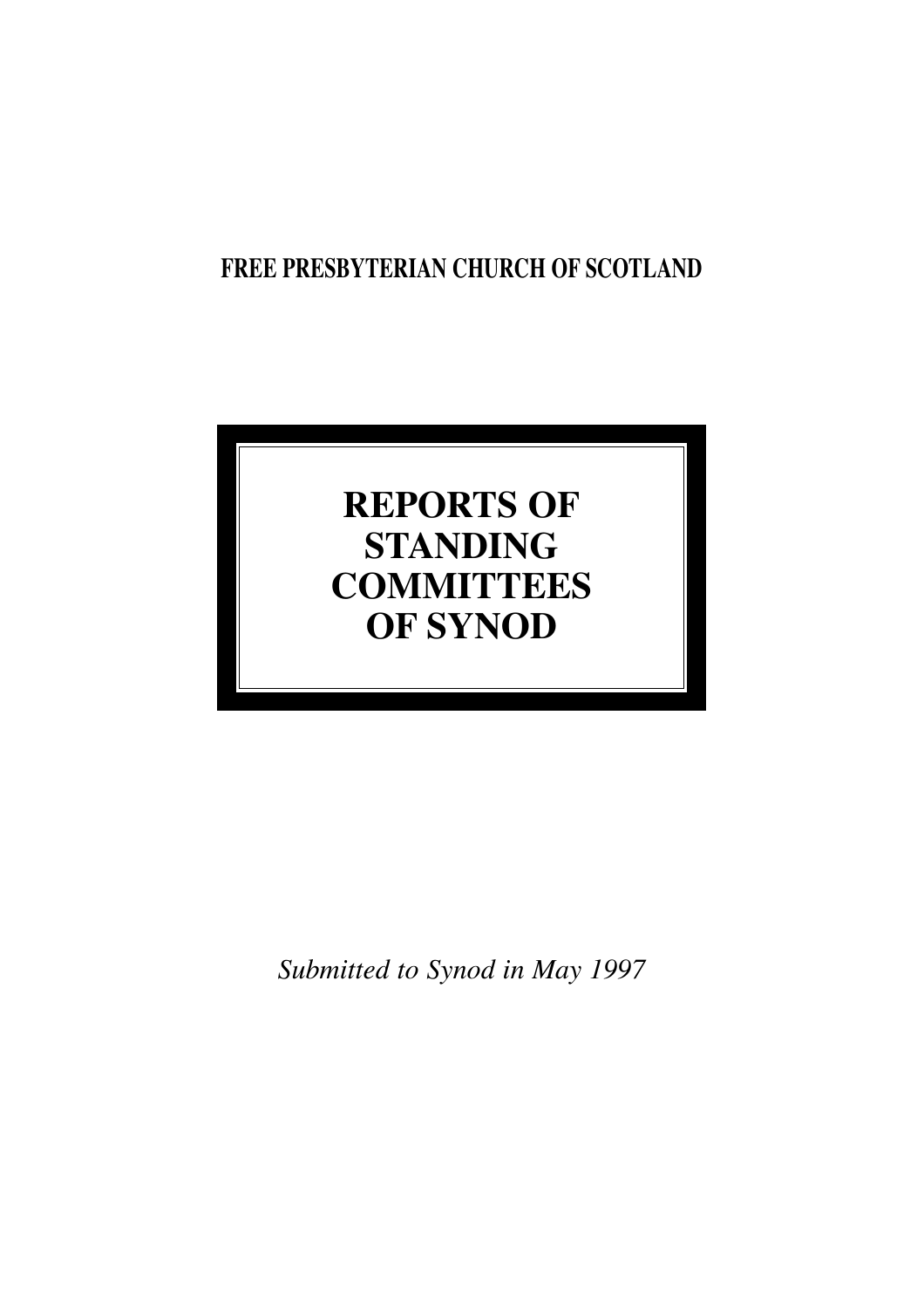# **CONTENTS**

|                                                  | 3  |
|--------------------------------------------------|----|
|                                                  | 11 |
| Jewish and Foreign Missions Committee's Report   | 13 |
|                                                  | 16 |
|                                                  | 18 |
|                                                  | 20 |
|                                                  | 21 |
|                                                  | 22 |
|                                                  | 24 |
|                                                  | 27 |
|                                                  | 28 |
| Report of Omorembe Health Centre, Sengera, Kenya | 30 |
|                                                  | 32 |
|                                                  | 35 |
|                                                  | 37 |
|                                                  | 38 |
|                                                  | 40 |
|                                                  | 42 |
| Report of Deputy to Canada - Rev. K. M. Watkins  | 43 |
|                                                  | 44 |
|                                                  | 46 |
|                                                  | 48 |
|                                                  | 49 |
|                                                  | 50 |
|                                                  | 51 |
|                                                  | 52 |
|                                                  | 52 |
|                                                  | 53 |
|                                                  | 54 |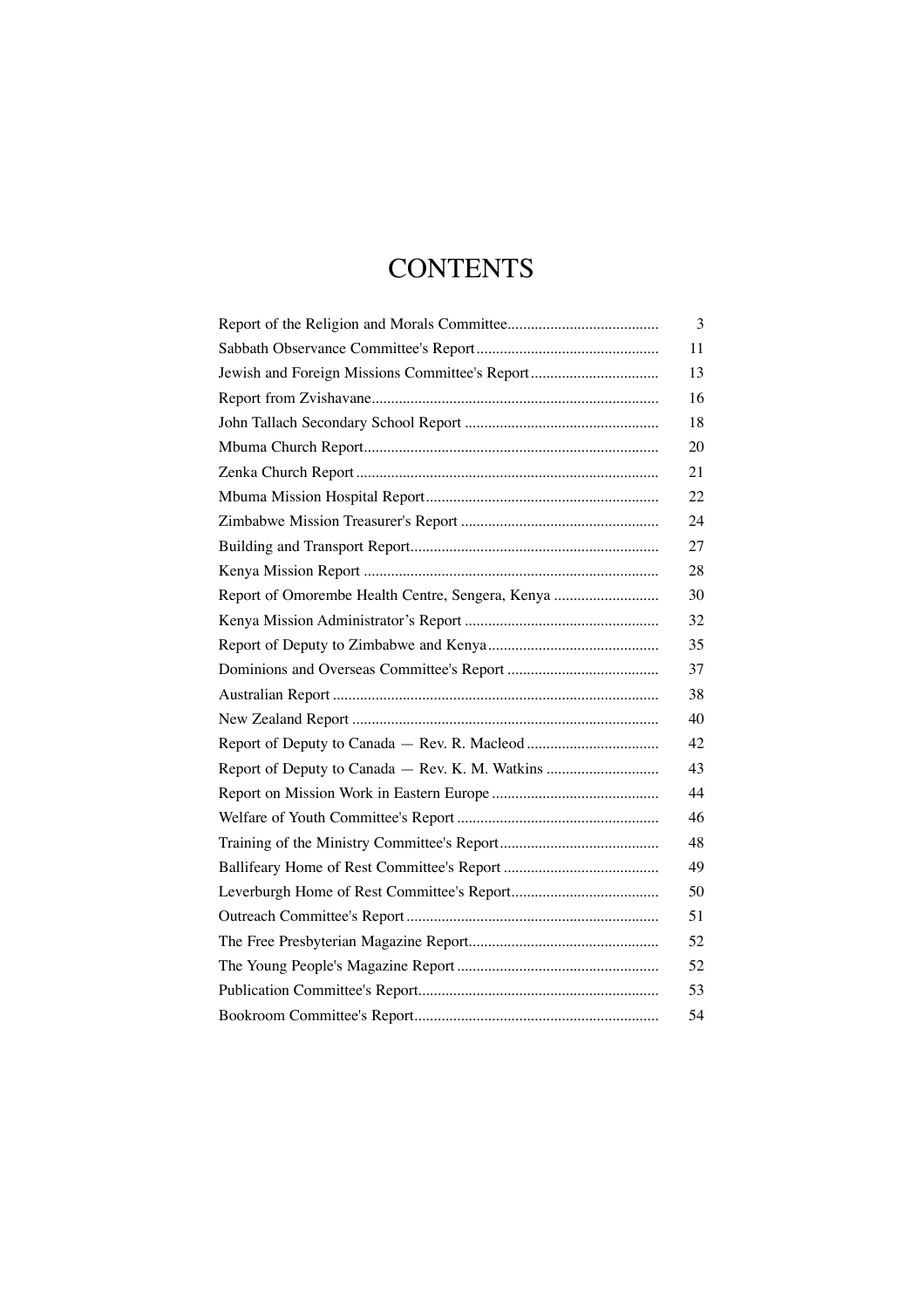## **REPORT OF THE RELIGION AND MORALS COMMITTEE**

**Convener: Rev. Neil M. Ross**

#### **Introduction**

THE CHURCHES in Britain were distinctively Churches of the Reformation, but their once strong identity as Reformed Churches is becoming increasingly fragile. Their Biblical foundation has been all but totally undermined by Protestant scepticism. Roman Catholic ritualism, which is promoted by subtle and effective propaganda, is seen by many as an attractive and satisfying option. When the light emanating from the Protestant churches is so very dim, and the authority of the Word of God is rejected, then the effect on society is not moral and spiritual light but darkness. During the past year the darkness has increased, as this report indicates.

#### **RELIGION**

#### **Roman Catholicism**

While visiting Latin America last year, the Pope launched a verbal attack against "Protestant sects", as he described them. It appears that there is a massive exodus from Rome in this historically priest-ridden part of the world, much to the chagrin of the Pontiff. The ecumenical movement is promoted by Rome just so long as everyone moves towards her. Any move in the opposite direction will always meet with denunciation and anathemas.

While losing ground in certain parts of the world, where once her authority was undisputed, the papal system nevertheless inspires awe in many Protestant countries. In spite of convincing historical evidence of the brutality and corruption of Rome, her benediction is sought, for example, by members of the Royal Family and parliamentarians. The fact that scandal is becoming almost a weekly feature of the system does not appear to dampen the enthusiasm of those queuing for her favour. They ought to see that the credibility of the system is in tatters when they consider the reports of bishops running away with their lovers, priests' children being identified, priests in considerable numbers accused of child abuse, and some of the victims of abuse having to be compensated from official church funds in an endeavour to keep them silent about their ordeals.

Archbishop Carey, however, whose authority as an ecclesiastical leader is "nonexistent", according to a senior Vatican spokesman, still insists on courting fellowship with the Pope. The same spokesman has also said that those Roman Catholics who have recently joined the Church of England are guilty of "apostasy". What will it take, we may ask, to convince some people that Rome has not changed, and will not change?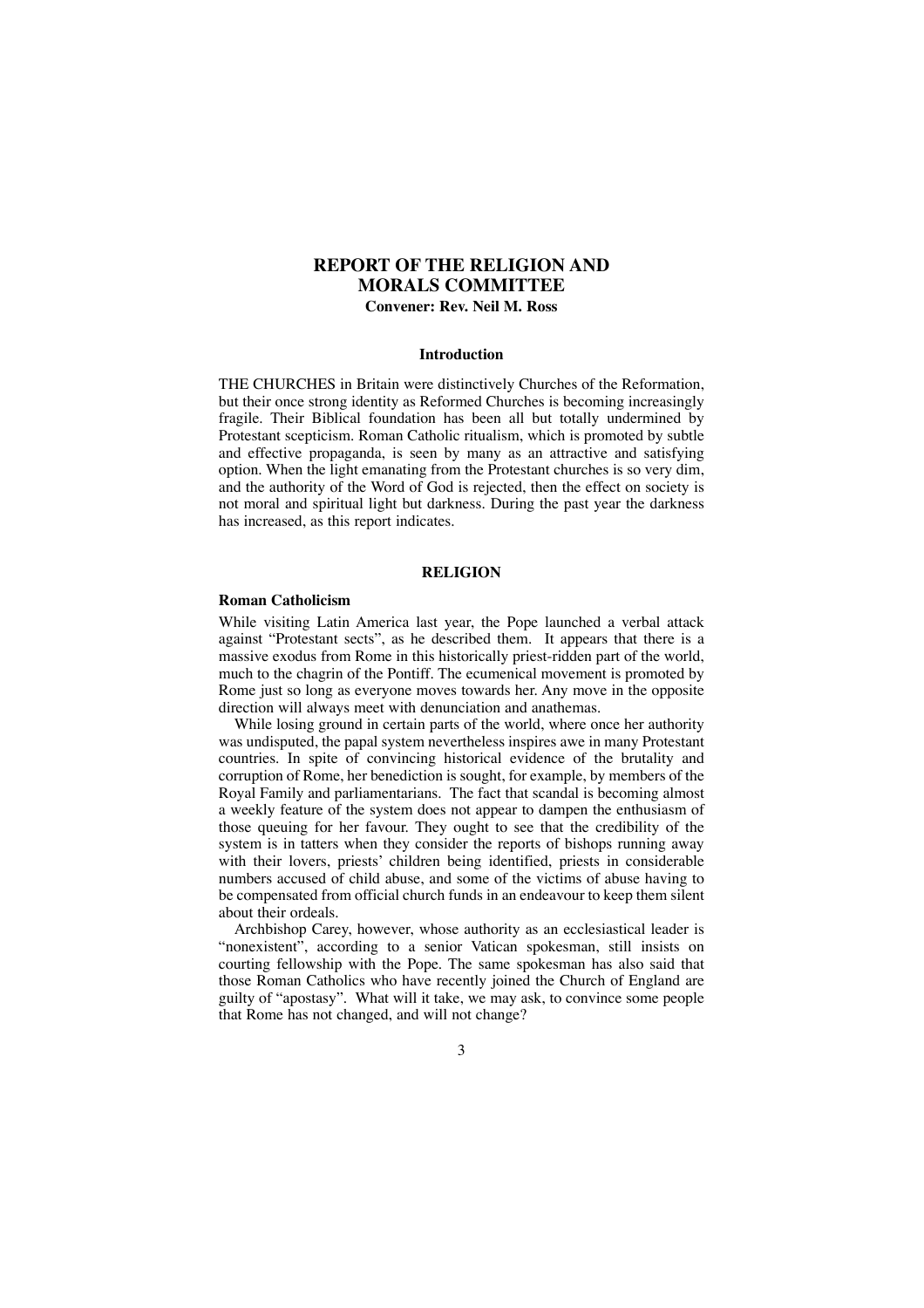Viewing the national situation in the UK, we can see that we are in grave peril. Since the appointment of a papal ambassador to the Court of St. James in 1982, Rome's boldness has been on the increase in the constitutional, civic and religious affairs of the nation, which is evidenced by her issuing a guide for her five million followers at the polls. The overt political interference of Rome in other countries is nothing new but in Protestant Britain it is an alarming development. Also, the possibility of having a Roman Catholic prime minister, who would be involved in appointments within the Church of England, is not too remote, when we consider that Roman Catholic Chris Patten has been spoken of as a possible Conservative leader, and that Tony Blair is personally too close to Rome. Mr. Blair has not only been attending mass with his Roman Catholic wife but also has participated in the mass on one occasion, although prohibited since then by the Roman heirarchy.

#### **The Church of Scotland**

Within the national church of Scotland there are no significant signs of a return to its historic Reformed faith, but rather the reverse. After a quarter century of having women in its pulpits and ecclesiastical courts, it is thinking in terms of having its first female moderator: a novelty that would be symptomatic of its increasing departure from specific biblical directives and historical Reformed principles. The seriousness of the situation is indicated by one minister, regarded as Reformed, who stated that he envisaged the day when men like himself would be "kicked out of the Church." There would simply be no place for them in the Church of Scotland.

#### **The Free Church of Scotland**

The Free Church has had a period of unwelcome publicity in connection with the Professor Macleod affair. Claims and counter claims continue to be voiced and indicate internal division. Some ministers are of the mind that their church has entered "a new era of people power." If this means that the membership is going to usurp the authority which is scripturally in the hands of the eldership, the situation is serious. We see evidence within the Church that the conservatives are discredited and debilitated by the opposition to such an extent that their hope of gaining the high ground within the denomination has evaporated. Also, lack of decisive action in the past seems to have produced a situation in which it appears futile for those wishing to preserve orthodoxy within the church to take any action to gain the initiative. The dilemma of some within the Free Church is understandable, but the question arises, When are the conservatives in the Church going to take the bold stand which the situation demands? If they consider one of their professors, for example, to be guilty of heresy, what action are they going to take? Professor Macleod's readiness to approve of a marriage between the Prince of Wales, who has admitted adultery, and Mrs. Parker Bowles, is clearly in conflict with the Scriptures which teach that a divorced person who has committed adultery during his or her marriage is not permitted to remarry, and that such a marriage is adulterous.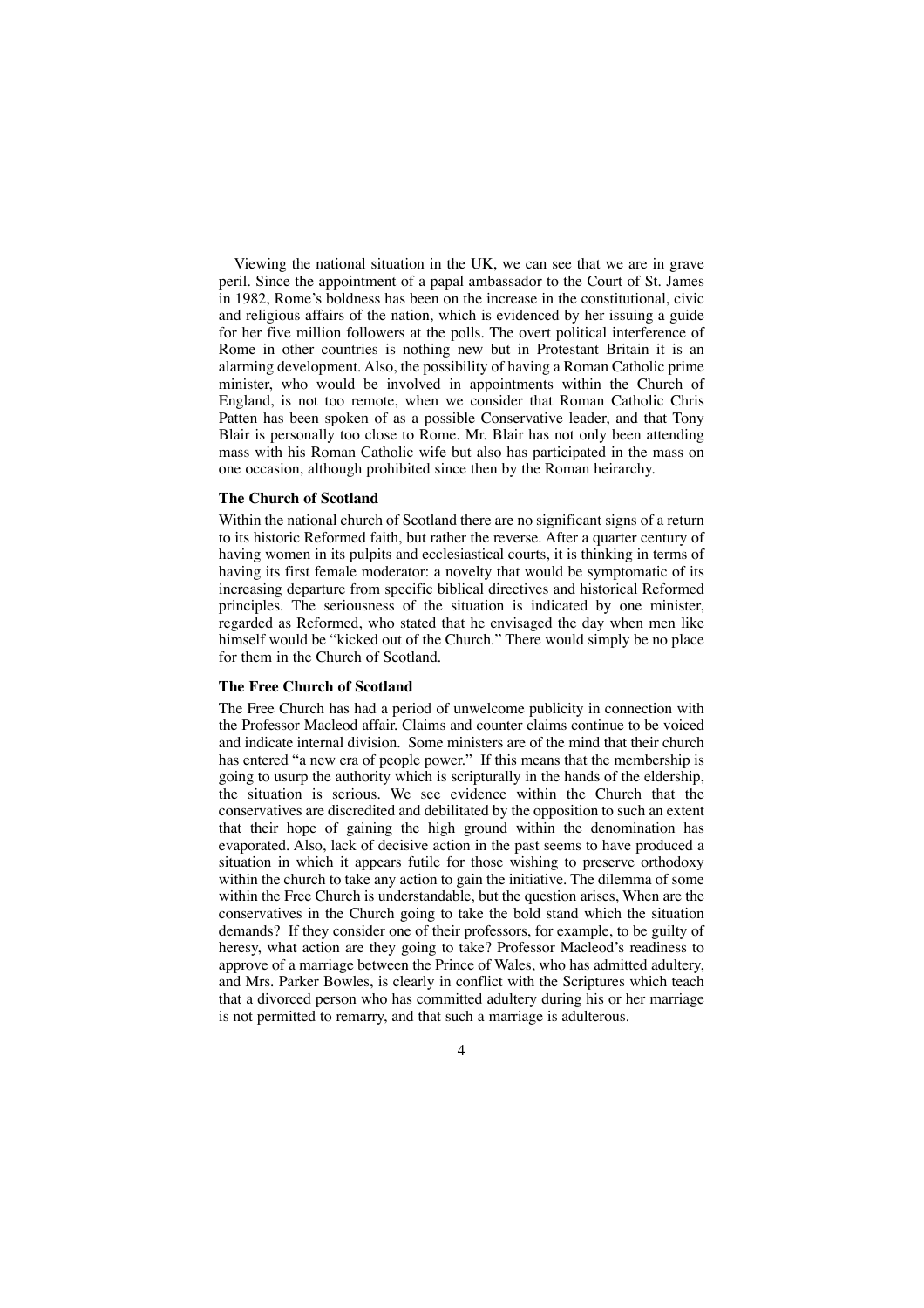#### **The Church of England**

The Church of England has witnessed more departures from her ranks to Rome, in most cases because of the ordination of women, which continues to cause widespread division.

The charismatic movement has made progress in the Church because of the doctrinal vacuum. In line with this trend, an internal report on combatting racism in the Church encourages the clergy to introduce "African drums" and "the Brixton sound" into their worship services. With regard to doctrine, the General Synod of the Church issued a report in which eternal, conscious punishment for the damned was denied. This report received overwhelming support from the General Synod. Sadly, some who are regarded as Evangelicals in the Church, including John Stott, also supported it.

It is reported that the Queen, as Supreme Governor of the Church of England, has been considering the possibility of the disestablishment of the Church. Although many Church leaders are opposed to disestablishment, it could possibly remove difficulties for the Prince of Wales, considering that he is a supporter of the concept of multi-faith religion. He has recently called for a greater understanding of Islam, and has taken the unprecedented step of appointing a committee to advise him on the subject. Some of his public utterances indicate that he has also imbibed notions rooted in Buddhism, Hinduism and the New Age movement. An official of the Church of England, expressing the concerns of others about the theological thinking of the Prince, said that "he is all over the place." His stated desire to become "defender of faith", rather than defender of the historic Protestant faith, set alarm bells ringing in some quarters of the Church, but perhaps the future head of the Church of England is the product of the Church's own confusion and ecumenical compromise.

#### **Islam**

The fact that about 10,000 Britons have converted to Islam was one reason for an "Islam in Britain Conference", at which church leaders were called to prepare their congregations to resist being converted to Islam. One speaker at this conference informed his hearers that in one area of Huddersfield where there used to be eleven churches, there were now only three, the others having been converted into mosques. In the light of the growing demands by Islamic groups to have their religious and educational requirements recognised by local authorities, and that mosques are applying to register for performing marriages, the introduction of legalized polygamy in this country is a real danger. Moves are afoot to have Moslems classified as an ethnic grouping, which would make any criticism of Islam an offence under the Race Relations Act. In practical terms, Christian ministers would be forbidden by law to expose the errors of Islam.

While Islam flourishes in so-called Christian Britain, Christians are subject to persecution in countries like Iran. There, Protestant worship is forbidden,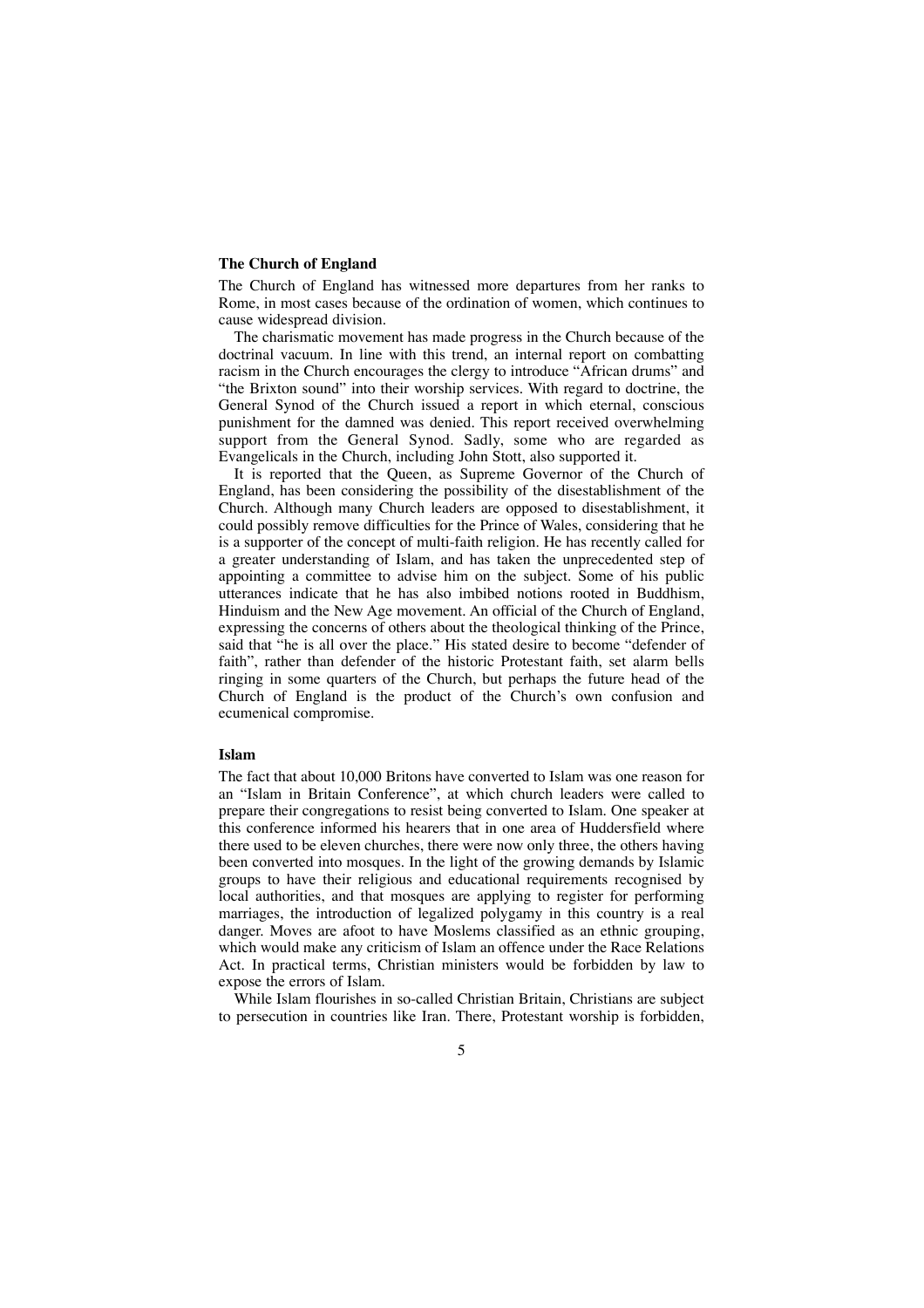Protestant churches are being destroyed, the Iranian Bible Society has been closed down, and ministers have been murdered and imprisoned under, it would seem, Iran National Security Council's plan to eliminate as many Protestant church leaders as possible. The intention is to bring all remaining Protestant churches under the control of the Armenian Orthodox Church, effectively eliminating Protestantism. It is already reported that the Brethren denomination has now officially ceased to exist there. There are similar happenings in other Muslim countries. In the Indonesian town of Situbondo, five people died and eighteen Christian church buildings were burned down, after thousands of Muslims went on the rampage. In Afghanistan and other places the same spirit is active. It is surely time to enquire if there is really any fundamental difference between Islam in the East and Islam in the West. We ought to note that one group of British Muslim militants claims to represent 1.5 million Muslims in this country.

#### **MORALS**

Long ago Rowland Hill illustrated the method used by the Devil to lead sinners to destruction by the way pigs were brought to the slaughterhouse. It would be difficult to drive them there but they were easily led by dropping a trail of beans in front of them. Most of us would find it difficult to define the thoughtpatterns of the day, yet we are all more or less affected by them. Here are a few of what we may call "the Devil's beans", by which sinners are led happily to the place where happiness never enters.

Post-Modernism arises from disillusionment with, and rejection of, the modern way of seeing things and rejects the very possibility that absolute truth exists. Ethics are relative and image is everything. The authority of the Bible and the very concept of absolute standards are undermined in society.

Evolution, which teaches that our present situation results from repeated mutations and the survival of the fittest, is cordially welcomed because it may be used to "hold the truth in unrighteousness", Romans 1:18. God and our responsibility to Him are thus kept at a distance.

New Age ideas provide a substitute religion in which the religious nature of man is to be satisfied by the worship of Mother Earth, and religious activity is seen as preserving the earth by, for example, saving trees from being cut down in the path of a new road development.

Humanism makes man the measure of all things and puts its faith in man. With its slogan, "Onward and upward", it dismisses God and offers faith in the future, based on the general evolution of society towards better times and brighter days. When a century which has already witnessed two World Wars is setting in a blood-red haze over Central Africa and the former Yugoslavia, one can only be amazed at the tenacity of Humanists. A human being is indeed a wonderful creature with great potential, but it is a potential for good only where the sinner makes Jesus Christ his measure, and faith in Him the means of his salvation.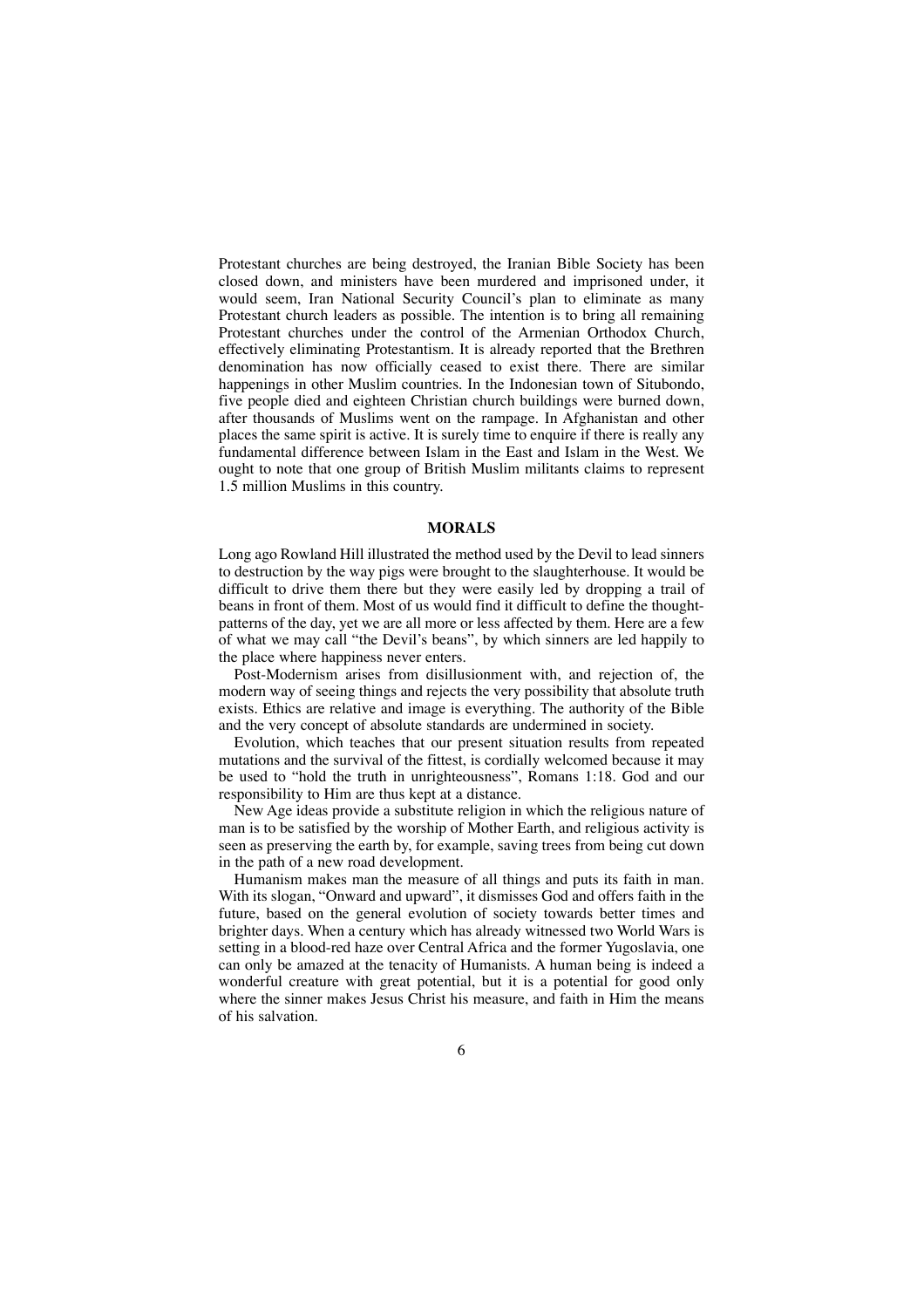#### **Abortion**

When the 1967 Abortion Act was brought in there was more than an element of sleight of hand in the way it was advocated. All children would be "wanted children", it was claimed, (because, of course, all others, as unwanted, would be destroyed before birth) and the whole procedure would be surrounded by legal safeguards which would be carefully applied in each case, so that the scale on which abortion would be practised would be strictly limited. With the reported rise in cases of child abuse the first element, "all children will be wanted children", is certainly in question. The degree to which the public have been deceived by the second element, legal safeguards, was illustrated by the outcry over the abortion of a healthy twin so that the 28-year-old mother in comfortable circumstances would be spared the trouble of having to bring up two children. What had been obvious for years to those close to the abortion scene was now obvious to all: abortion is there for the asking. For some, it is there even when they do not want it. Dr. Rex Gardner, a retired consultant obstetrician, writes, "It has been made clear to every doctor who sees abortion requests that a number present themselves or are brought against their will. The first necessary step is to get the over-powering mother or partner out of the consulting room."

Abortion also featured in the public press in the past year when, following a scare about the safety of the contraceptive pill, there was an increase in the rate of abortions in order to deal with the subsequent increase in unwanted pregnancies. This is social engineering with an alarmingly casual attitude to the life of the unborn child. It is ironic that an age imbalance is anticipated in Western society in the early decades of the next century, which may well bring social hardship to the elderly, while those who could redress this imbalance are being destroyed in the womb.

The In Vitro Fertilization (IVF) programme received adverse publicity when the five years allowed by law for the retention of fertilized embryos expired and 3,000 embryos, representing potential human life and many hours of expensive, skilled, medical and nursing work, had to be destroyed.

It was only when Israel kept God's Word that others said, "Surely this great nation is a wise and understanding people," Deuteronomy 4:6.

#### **Euthanasia**

The world's first voluntary euthanasia law came into force in Northern Territory, Australia, in July 1996 and two lives were terminated under that legislation. Five more are reported to be waiting to take similar advantage of this law. The Lower House of the Australian Parliament has passed a law which would quash this legalisation, but it cannot come into effect unless and until it is passed by the Upper House.

In Britain the Voluntary Euthanasia Society has produced a draft bill, called "The Physician Assisted Suicide Bill", for the use of any member of parliament who might wish to introduce it in Parliament as a private member's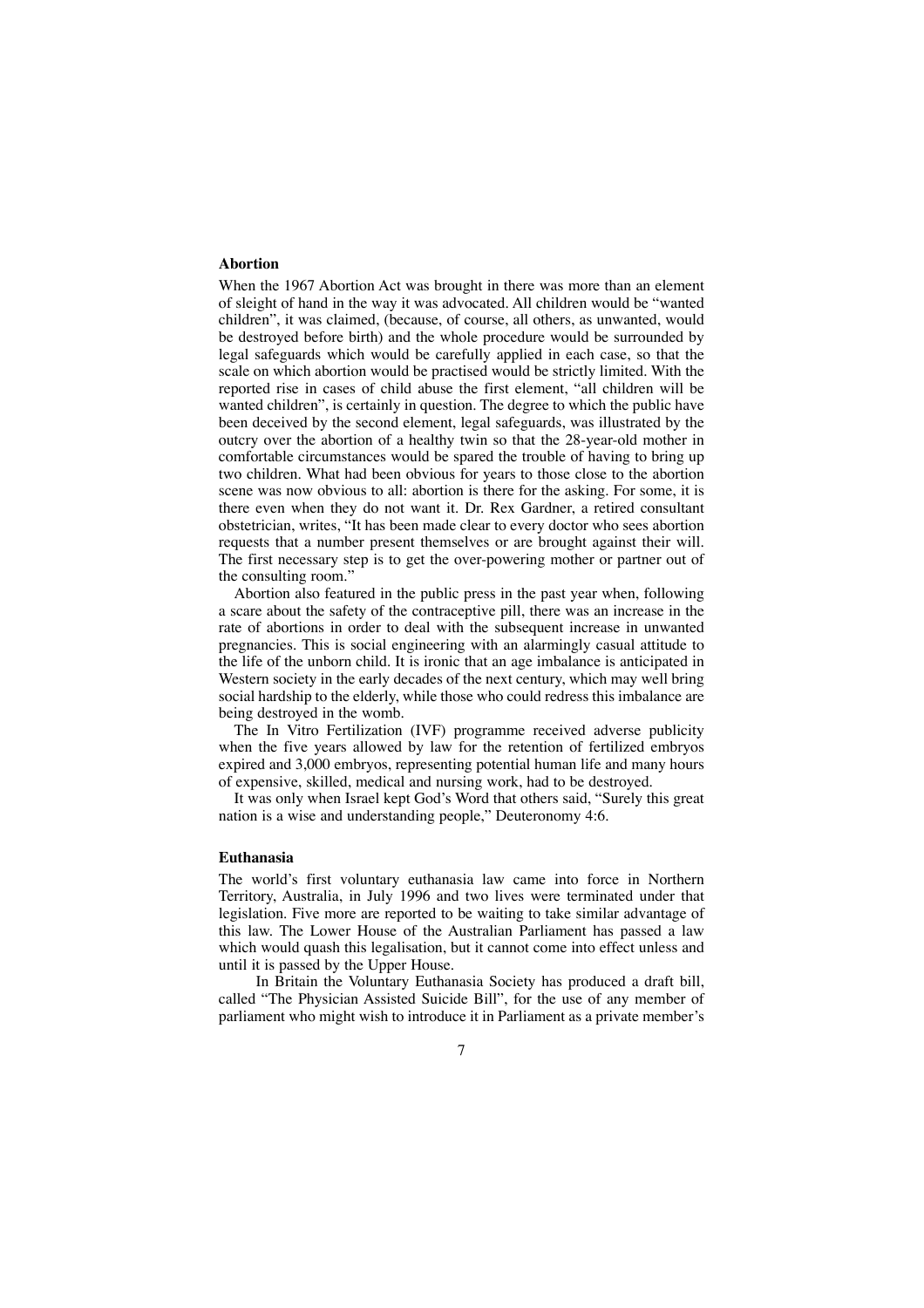bill when an opportunity would arise. The British Medical Association has opposed any such legislation, and in 1994 the House of Lords Select Committee on Medical Ethics unanimously rejected a change in the law saying, "It would be next to impossible to ensure that all acts of euthanasia were truly voluntary and that any liberalisation of the law was not abused." In 1990, euthanasia was performed on about 3,000 people in Holland and in 1,000 of these cases it was not voluntary. It was this "slippery slope" phenomenon in Holland which helped the Lord's Select Committee to come to the conclusion noted above. However the Euthanasia Society is not looking to legislation in the first instance but rather to individual doctors taking the initiative, then courts failing to convict, and finally a law despised becoming a law effectively dead. Only then would it expect legislation which would make euthanasia legal.

Professor Findlay, a professor of Palliative Medicine at the Marie Curie Centre in South Wales, says, "I feel very strongly that the pro-euthanasia pressures come from the philosophy of despair and from ignorance. Although, when we first see them, patients quite often talk of death and wanting to have control, I've never, in looking after 10,000 patients, had a persisting request for euthanasia. The law, as it stands, protects us from the worst side of ourselves."

#### **HIV and AIDS**

The reason for the appearance of the HIV virus is not known, but theories include mutation from a similar virus in monkeys or from another human virus. AIDS was identified in 1983 in the USA and in sub-Saharan Africa. In the USA and Europe, its spread is predominantly by homosexual practices, though its spread among heterosexuals is increasing. Some infected persons are now surviving with the use of drugs costing £900 per month per person. In Africa, spread is predominantly among heterosexuals, which is also true of the epidemics now developing in the East. The World Health Organisation estimates that 26 million people will be infected with the HIV virus by the year 2000, 90 per cent of whom will be in developing countries, where economic restrictions preclude the use of the expensive drugs mentioned above. HIV is a pandemic which, being relatively new, remains dynamic, unstable and volatile, and its greatest impact is yet to come.

The organisation Christian Aid sent out a resource pack for World AIDS Day (Sabbath, 1st December). Though the end state of the individual AIDS sufferer  $-$  commonly thin, weak, young and dying  $-$  would call sympathy out of a stone, yet, in addition to being promoted on a day already spoken for, the Lord's Day, the pack made no mention of national repentance or a return to Biblical standards of morality. There was a strong appeal to understand homosexuals, but we say that Jeremiah's call to understanding is the only credible call for the hour: "But let him that glorieth glory in this, that he understandeth and knoweth Me, that I am the Lord which exercise lovingkindness, judgement and righteousness in the earth," Jeremiah 9:24.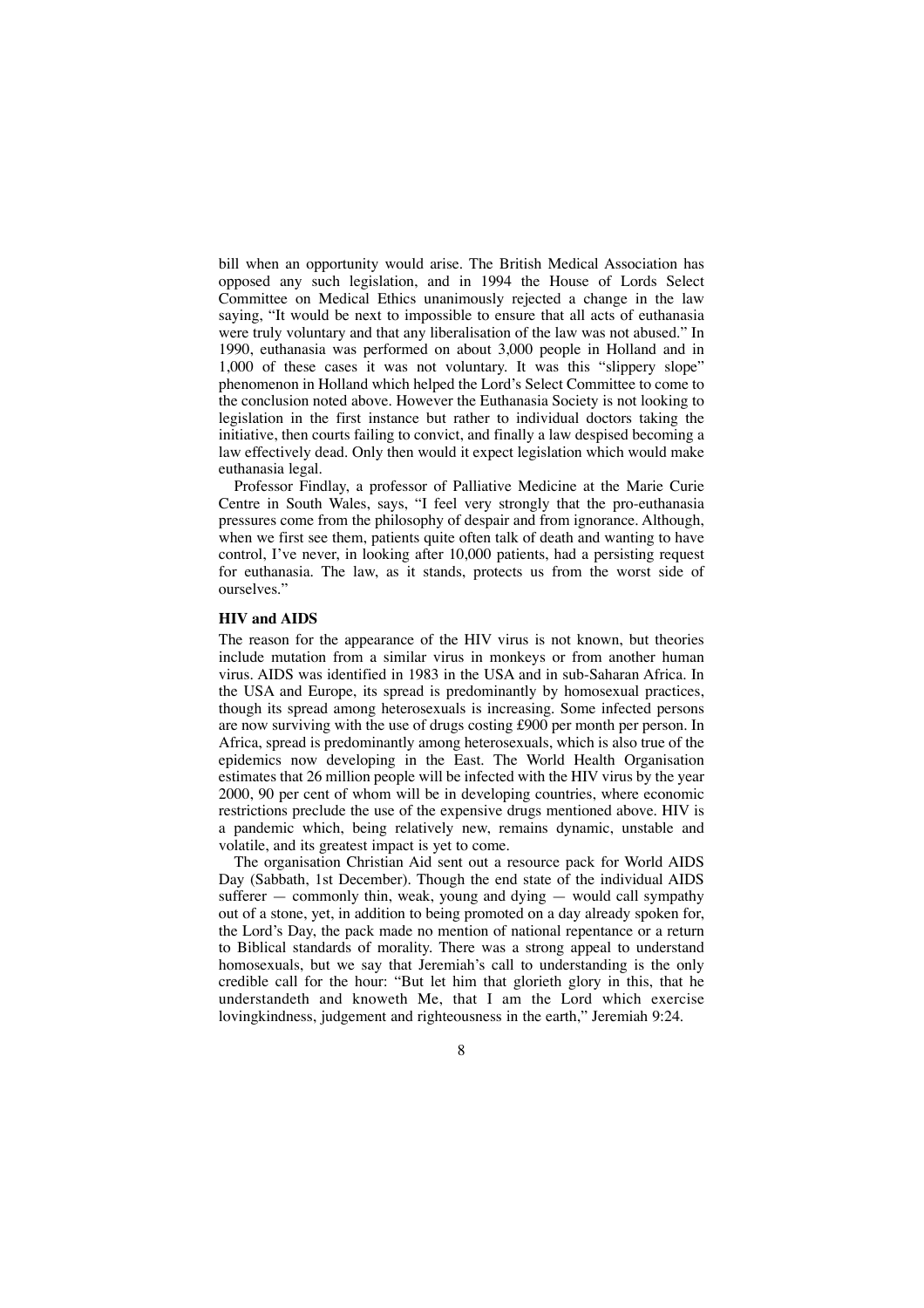#### **Cloning**

In February a scientist in Scotland reported that, after 10 years work, a sheep has been bred which is genetically identical to its genetic mother. The scientist is quoted as saying that with further work the same technique could be used to produce a human clone. Already homosexual groups in America are saying that it is their right to use this technique if they so desire. Though this work no doubt has useful applications in animal husbandry and medical research, the idea of cloning a human being is abhorrent. It is encouraging that figures of authority in Britain, America, France, Germany and Japan have spoken in support of banning research into human cloning.

What is the relationship between the genes and the person? It is interesting that two unrelated males from anywhere around the globe have 99.9 per cent of their genetic material in common. We start off from very nearly the same genetic position in any event, while physical and social environment play a significant part in what sort of persons we turn out to be. This detracts not at all from the sad fact that we are sinners, and the glorious fact that the Spirit of God is able to make sinners "new creatures in Christ Jesus", who therefore ultimately "shall be like Him" when they "shall see Him as He is", 1 John 3:2.

The Bible requires that human procreation should take place only between a man and his wife. In this context (and in what other context have we a right to consider it?) cloning of humans is immoral. Yet again, our knowledge exceeds our wisdom and, yet again, the area is genetic engineering.

#### **Greed and Poverty**

Greed has many faces, none of them attractive. The captains of industry appear in some cases to be receiving exorbitant incomes and huge bonuses even where their company loses money and their workers lose their jobs.

The UK National Lottery appeals to the spirit of greed. Camelot, the company running the lottery, earned £51.1 million after tax this year, while the number of the poor and vulnerable who have succumbed to gambling addiction has increased. A Gamblers Anonymous spokesman said, "The lottery is undoubtedly addictive. We have members who spend £100 to £150 a week on the Draw and Scratch Cards."

Meanwhile, the health gap between rich and poor grows wider. Over the past 20 years mortality in social class 1 (which includes, for example, directors and leading administrators) fell by 36 per cent while in the same period mortality in social class 5 (which includes, for example, building labourers and other manual workers) increased by 2 per cent. This is equivalent to a five-year gap in life expectancy at age 20 years.

"The righteous considereth the cause of the poor: but the wicked regardeth not to know it," Proverbs 29:7.

#### **Child Abuse and Child Chastisement**

Cases of child abuse continued to be reported throughout the year, with some of the most distressing cases involving children in the care of local authorities.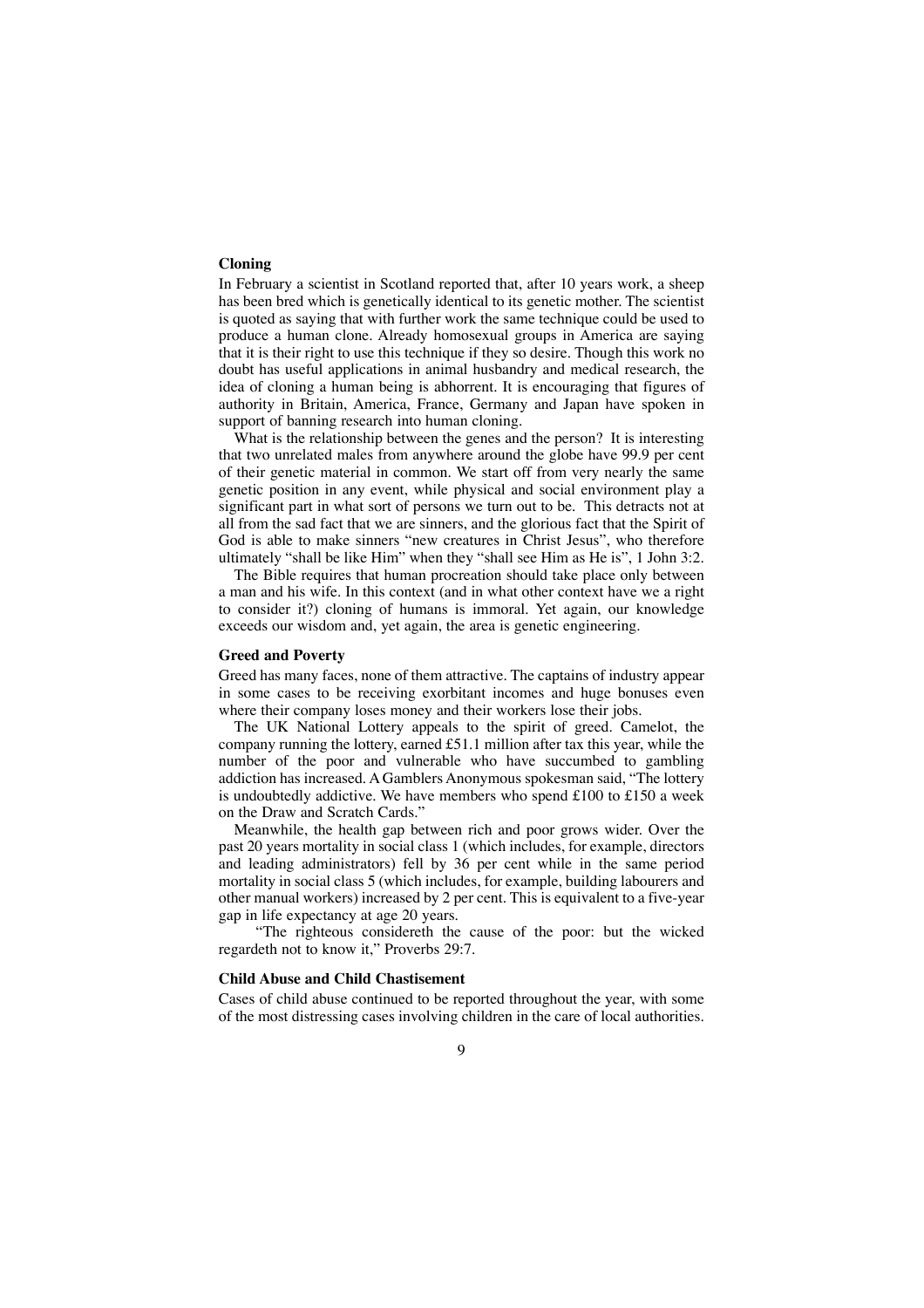These accusations culminated in allegations being brought against 30 homes in Wales arising from 650 cases and involving 80 staff. These allegations stretch back over many years and 10 of the alleged victims are already dead, most by their own hands. A tribunal has now been set up which is expected to last 12 months and cost £10 million.

In contrast a father who slapped his unruly 12-year-old son was held in jail for 15 hours and barred from visiting his home for two months at the instigation of social workers. The father, a teacher, is quoted as saying, "Other parents should beware. Political correctness has gone mad in this country."

#### **Drug Abuse**

During the past year, the results of a survey of drinking, smoking, and drug use among 7,722 teenagers throughout the United Kingdom was published. It made alarming reading for both the present and future health of our nation. On average 40 per cent admitted to having tried an illicit substance, but the figure for Scotland alone was much higher. The figure for regular users was around 4 per cent. Quite apart from the personal effects spiritual, mental and physical of these drugs, the social effects are widespread and deeply damaging. Recent research shows, for instance, that 70 per cent of the serious violence which occurs in the United Kingdom is related to the use of drugs and alcohol. The effect on family life, employment prospects and the lives of children are painfully obvious.

"Be not overmuch wicked, neither be thou foolish: why shouldest thou die before thy time?" Ecclesiastes 7:17.

#### **CONCLUSION**

Present-day Christianity has to a large extent lost its preserving influence in the world. The "salt" has "lost its savour". "It is thenceforth good for nothing, but to be cast out, and trodden under foot of men," Matthew 5:13. The truth is not only absent from the mainstream churches, but also is seen to be absent. Therefore, the surge of false religion continues to rise. To stem declining church attendances, a more palatable Christianity is provided. How transparently weak and false are the ideas of modern Protestantism when they lead to imbuing worship services with the spirit of the world, and producing a supposedly radical, but visibly carnal religion. The sad result is that "truth is fallen in the street", Isaiah 59:14. The visible Church has lost sight of the inalienable prerogative of the truth to command the consciences of all men, however bold they may be in their opposition to it. Nothing will generate the respect which the church ought to command like the clear proclamation of divine truths in the face of all opposition. Nothing will establish a strong and influential Church but the bedrock foundation of divine truth.

The remedy lies not only in the truth being preached from the pulpits, but also being lived out in the lives of professing Christians. By showing the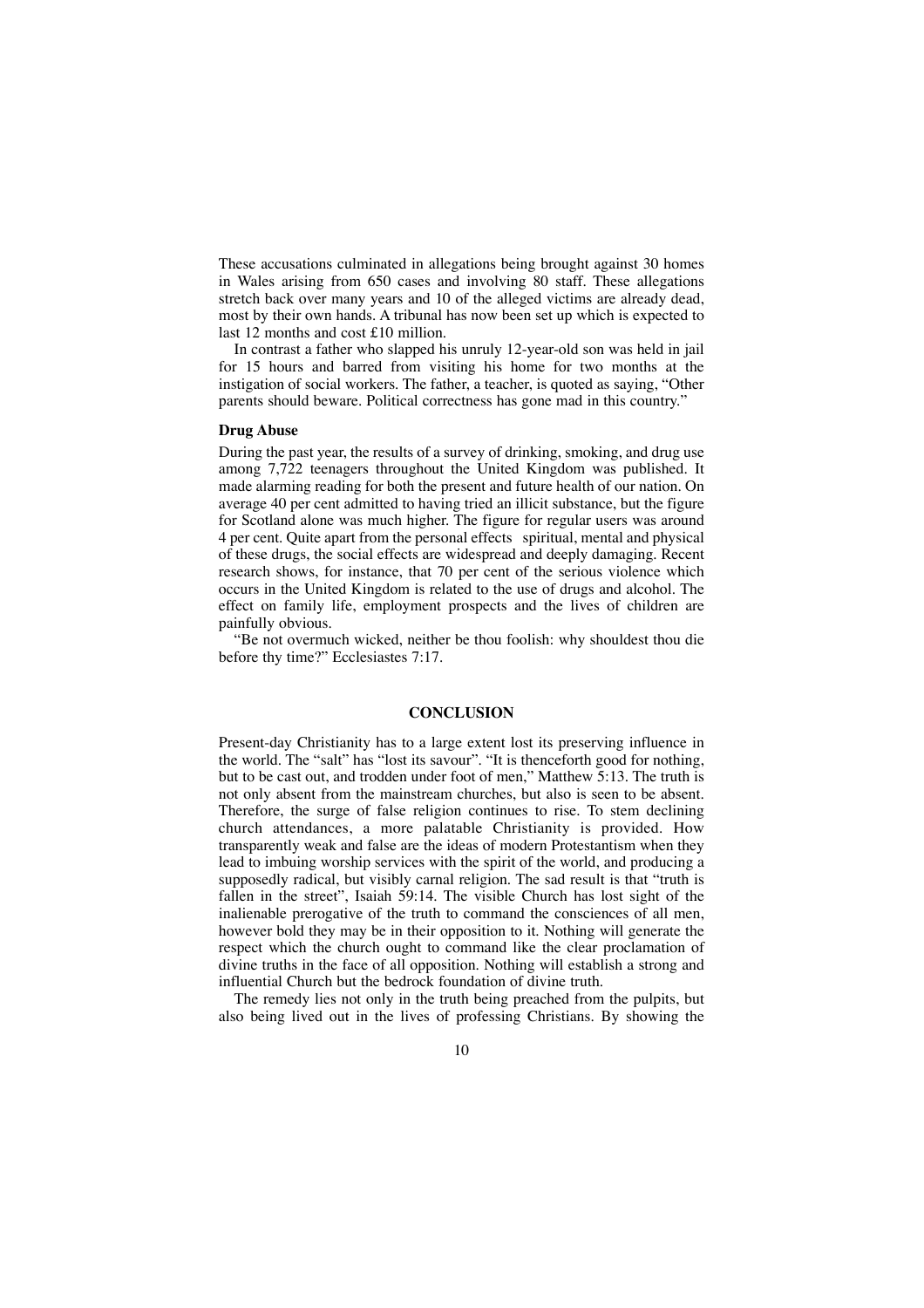character and principles of true, Biblical Christianity by their lives, believers should have a correcting and preserving influence upon communities, and eventually upon the character and principles of the world. The Saviour said; "Ye are the salt of the earth," and, "Ye are the light of the world," Matthew 5:13,14. Nothing is more injurious to the moral and religious wellbeing of a nation than scandals within the professing Christian Church. What great need we have of the Holy Spirit being poured out upon us!

The low state of religion and morality today is a result of those atheistical tendencies of the last century which were strongly opposed by, for example, those who separated from the Declaratory Act Free Church in 1893 and formed the Free Presbyterian Church of Scotland. The false ecumenicism and compromising spirit in the Protestant churches today emphasise the continuing need for our separate position. May the Lord return to our nation in the person and power of His Holy Spirit, and turn us again to Himself!

> "Turn us again, O Lord our God, And upon us vouchsafe To make thy countenance to shine, And so we shall be safe." (Metrical Psalm 80:3).

## **SABBATH OBSERVANCE COMMITTEE'S REPORT Convener: Rev. K. M. Watkins**

ALTHOUGH there are several things that happen in a year of a Committee's operation, only a selection of issues can be addressed.

#### **Sabbath Trading in the Highlands**

The Committee deplores the opening of the Eastgate Centre in Inverness for public trade on the Sabbath Day. The sin of Sabbath breaking, and particularly this kind, is clearly spoken against in the Word of God. Nehemiah warned the inhabitants of Jerusalem: "In those days saw I in Judah some treading wine presses on the Sabbath, and bringing in sheaves, and lading asses; as also wine, grapes. . . . There dwelt men of Tyre also therein which brought fish, and all manner of ware, and sold on the Sabbath unto the children of Judah, and in Jerusalem. Then I contended with the nobles of Judah, and said unto them, What evil thing is this that ye do, and profane the Sabbath day? Did not your fathers thus, and did not our God bring all this evil upon us, and upon this city? yet ye bring more wrath upon Israel by profaning the Sabbath" (Nehemiah 13:15-18. There were claims in the Press that the Manager of the shopping centre received a considerable number of "hate-mail" letters from the public.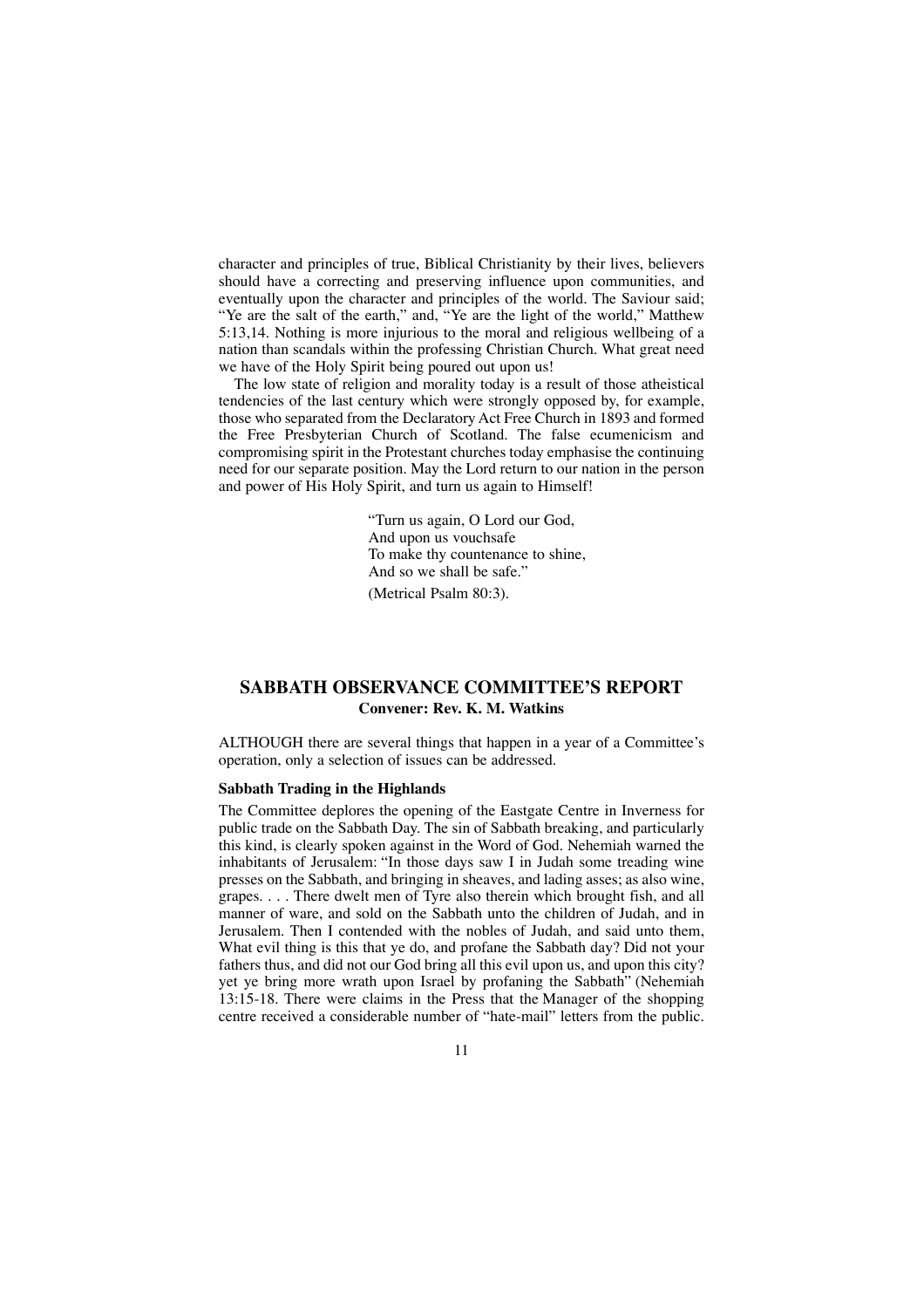Though no one can condone the use of that kind of attack, it ought to have been very clear to the Eastgate Centre authorities that they had by their proposals stirred up a very strong feeling of resentment among some of the people. It would also be interesting to know how many polite but faithful letters were interpreted as hate-mail.

#### **The Government, the European Court of Justice and the Lord's Day**

*The Sabbath preserved by a dubious friend.* A most alarming event in the past year was the clash between the United Kingdom Government and the European Court of Justice over the Lord's Day. Those who love the Sabbath watched with dismay as news came in that our Government had sold our people's right to keep the Sabbath Day holy for a political mess of pottage. In 1994, the British Government opened the door for Sabbath trading by the Sunday Trading Act. Before then, however, in 1992, the European Parliament had issued a resolution to tighten up "Sunday working" legislation. Its aim was to secure for every worker throughout the Community at least one day off in every working week, in order to spend time with family and friends. This being possible only if everybody is off work on the same day, the Resolution expected measures to be taken to ensure that no work would be done in general on Sabbaths. The subsequent Directive of 23rd November 1993 (Number 93/104/EC), states in Article 5 that there should be a minimum rest period of 24 hours, and that that rest period should in principle include "Sunday". This legislation included, as its principle part, the imposition of a maximum working week of 48 hours.

When the British Government, with all its sovereign authority, challenged the imposition of this legislation, its challenge failed before the might of the European Court of Justice. However, the Court did make a concession and granted the British Government exemption from the obligation to have the "Sunday" rest-day. This concession would have made it very difficult for any person who did not wish to work on the Sabbath in the United Kingdom. The Lord's Day Observance Society expressed their fears in a Press release in this way: "This ruling annuls the provision inserted in the original proposals . . . that Sunday be set aside as a rest day throughout Europe and, more alarmingly, removes from any worker the right to 'rest' from his employment on the Lord's Day."

Thankfully, Mr. David Hallam, Member of the European Parliament, was awake to the implications, and immediately announced his purpose to attempt to reverse the decision of the Court. Having the support of some other Members of the European Parliament, he was successful, and the concession was repealed. As a result the European Court now requires all Member States to remember that they have a responsibility to the religious and social needs of their people.

What have we come to? Our Sabbaths are being defended by a foreign Court! What are we to understand by the Lord in His providence overthrowing our sovereign authority before this Court? One cannot but wonder at the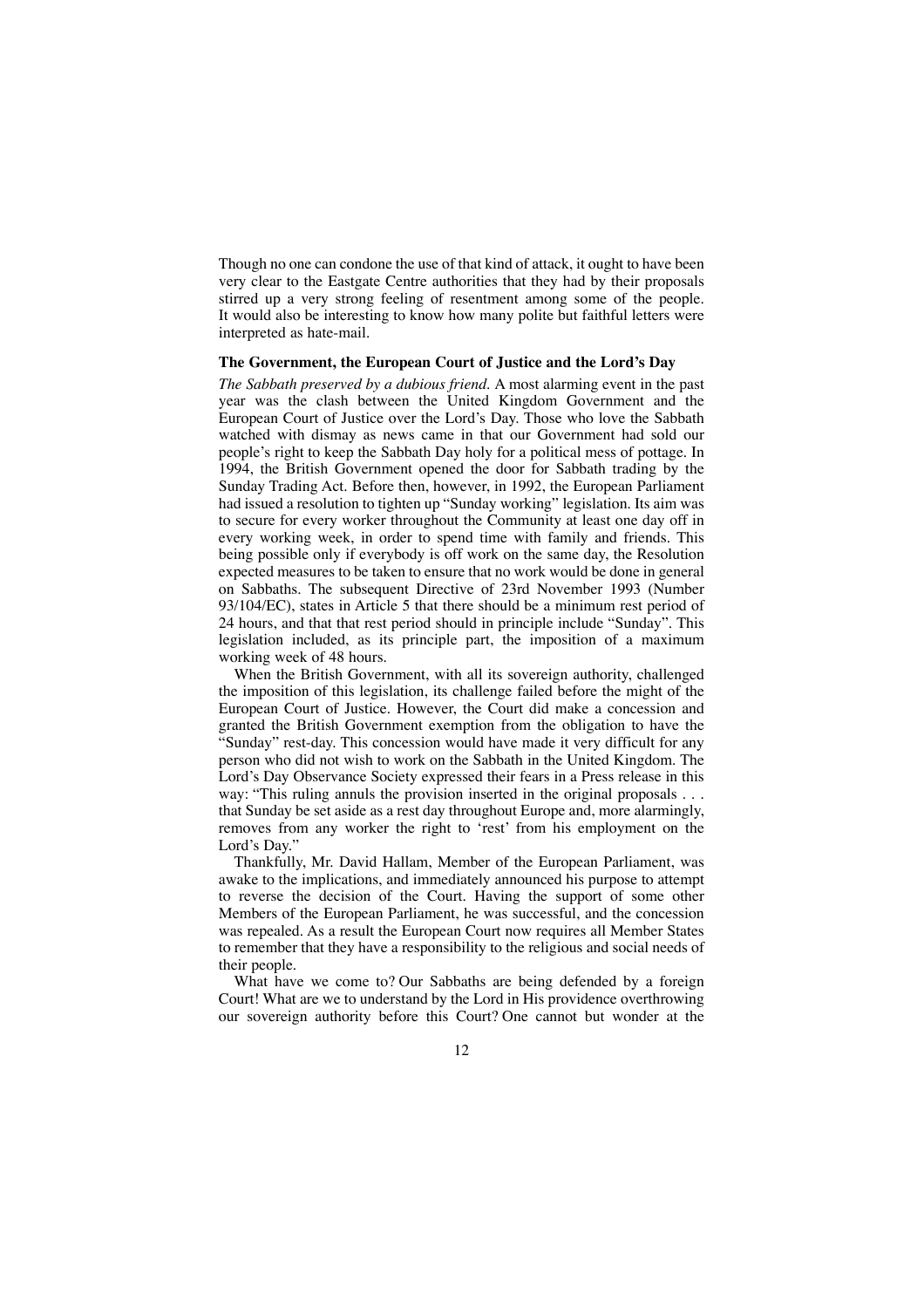sin-discovering providence of God in this whole affair. The loss of British sovereignty, of national dignity, and the exposure of our shameful apostasy, are so palpably evident in this "granting of concessions", and then the sovereign withdrawal of them, by the European Court of Justice.

It is wonderful that our Sabbath was delivered in this instance. But is no one asking why we are losing our authority to govern our own affairs? Why are we being bullied about by a foreign power? Why have we become so helpless in standing up for ourselves? Part of the answer lies in the very body of this whole matter: our Sabbath breaking. The Lord once countenanced this land and was her Helper, but now the tangible signs are that He has in a very large measure left us helpless, at least in part because of our increasing disregard of His fourth commandment. One is reminded of God's warning to backsliding Israel: "O Assyrian, the rod of mine anger . . . I will send him against a hypocritical nation, and against the people of my wrath" (Isaiah 10:5-6).

We have reason to be thankful that the readiness of our leaders to sell the Lord's Day for profit was on this occasion overturned. But we are afraid that the sovereign power placed in the European Court of Justice is no friend of our Protestant heritage. Although good came on this occasion, unless we repent as a nation, much ill we fear is to follow. Our great need as a nation is that we return to the Lord of the Sabbath; and that our leaders, when considering the Lord's Day, would study the policy of Nehemiah rather than the supposed gain to the economy by desecration of God's Day.

#### **British Summer Time Resolution**

The Committee gave consideration to the need for renewing the Synod's resolution with regard to British Summer Time. This resolution in various forms had been made by the Synod in 1917, 1942 and 1965. It was felt that this important resolution was overdue for renewal, and a separate resolution is before the Synod.

## **JEWISH AND FOREIGN MISSIONS COMMITTEE'S REPORT Convener: Rev. John MacLeod**

THE COMMITTEE has, over yet another year, given its attention to all matters relating to our Church's foreign missions activities — routine and otherwise — which have come before it. With the passing of the years the volume of work has increased. The matters to be dealt with have become more numerous and varied. The recruitment and appointment of staff, in order that our hospitals and schools continue to function efficiently, and the wise stewardship of the resources available to us takes up a lot of the Committee's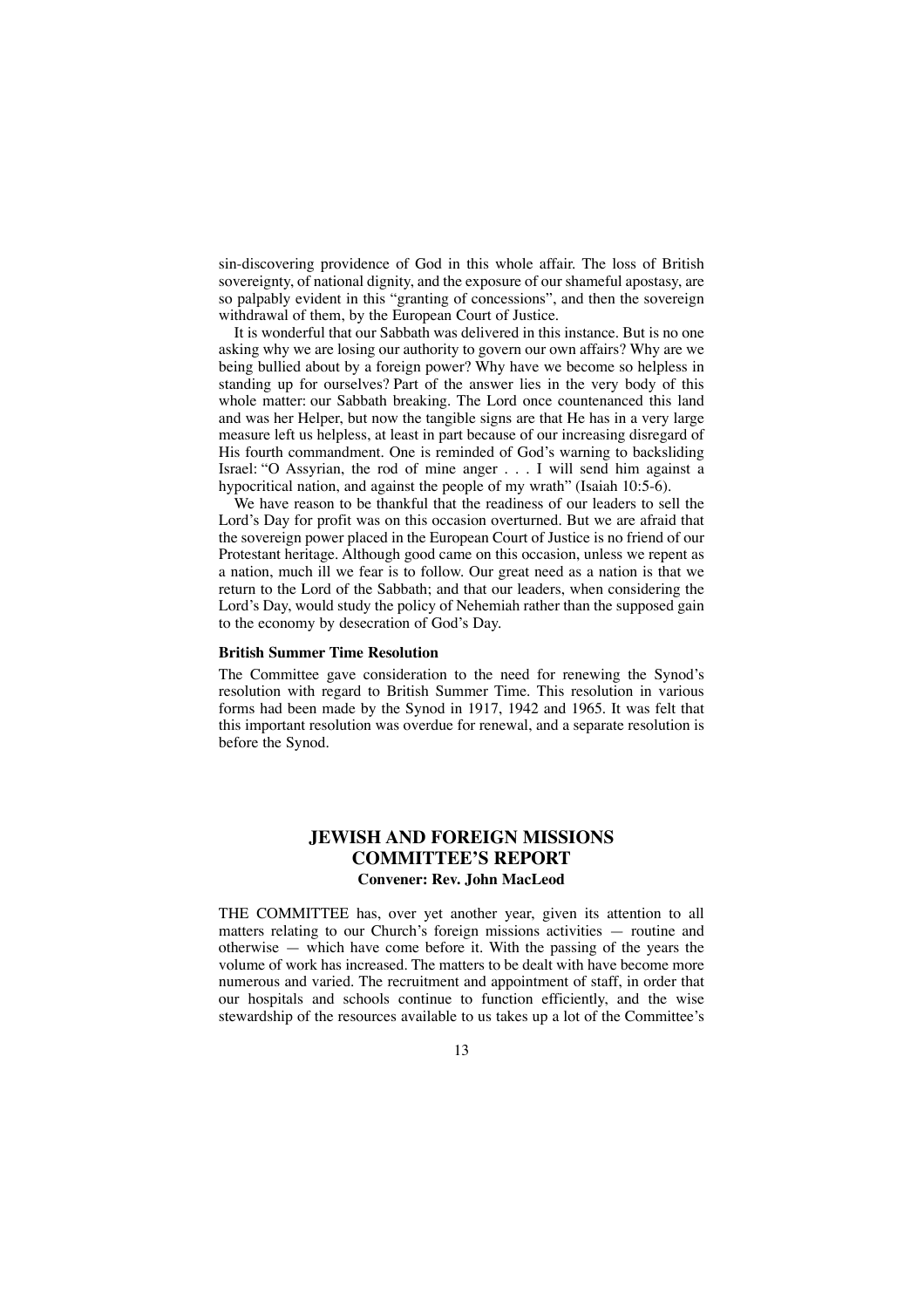time. The Clerk visited Kenya in May/June and as well as attending to spiritual duties exercised his skills as a physician and that help was much appreciated by the nursing staff. On his way home to Raasay, he sustained a heart attack at Inverness and was hospitalised. He has now, thankfully, recovered. The Convener and Mr. Ian MacLean, a member of the Committee, visited both Zimbabwe and Kenya in September. Mr. Donald MacDonald, CA, also visited these countries to review financial records.

#### **Zimbabwe**

Our mission work in Zimbabwe is, of course, long established, and we have now African homes where the worship of the one living and true God has been conducted for three or four generations. The Committee feel very much for the ministers who have to carry very heavy burdens and with Mr. Ndebele at present unable to fulfil his duties, Mr. Mzamo and Mr. Mazwabo are under even greater pressure. We hope and pray that the Ingwenya minister will soon be back at his post.

We are understaffed at our Hospital, and also at the John Tallach Secondary School, and the Committee would appeal to any suitably qualified young people to consider practising their skills in Zimbabwe. Both Miss MacAulay and Miss MacLean were home on furlough in 1996, the former returning to her post in April and the latter in September. We are grateful to Miss Isobel MacCuish, Inverness, for going out to Ingwenya to exercise once again her teaching skills there. This was during the period of Miss MacLean's absence. Miss Graham was home on a private visit during the school holiday in August/September. Dr. Hak was on sick leave for about two months in Spring. Miss Anne Zekveld went on furlough in March and returned again to help her colleagues in September. She has now returned to Canada and we would like to take this opportunity of thanking her for all her devoted service over the years. Miss Margaret MacAskill and Miss Louise Leiper were also home on furlough, both of them returning to their duties in February of this year. To these ladies, at Ingwenya and Mbuma, the Committee expresses anew its appreciation of their labours and devotion to duty. We would likewise express our appreciation of the way in which Mr. B. Mziya continues to carry out his duties as Administrator/Treasurer and also Mr. James Mpofu in his role as Building and Transport Manager. It is hoped that Mr. Ian MacLean, now that the building work at Sengera has been largely completed, will be able to spend about four months in the year in Zimbabwe and this, we trust, will ease the heavy burden which Mr. Mpofu has to carry.

#### **Malawi**

In Malawi, Mr. MacGrath, a Blantyre businessman, keeps an eye on our Mission House in Blantyre and is responsible for paying the watchman's remuneration. Mr. MacGrath, a professing Christian, met with the Committee when he was in Scotland two years ago, and has been a very useful and helpful friend over the years.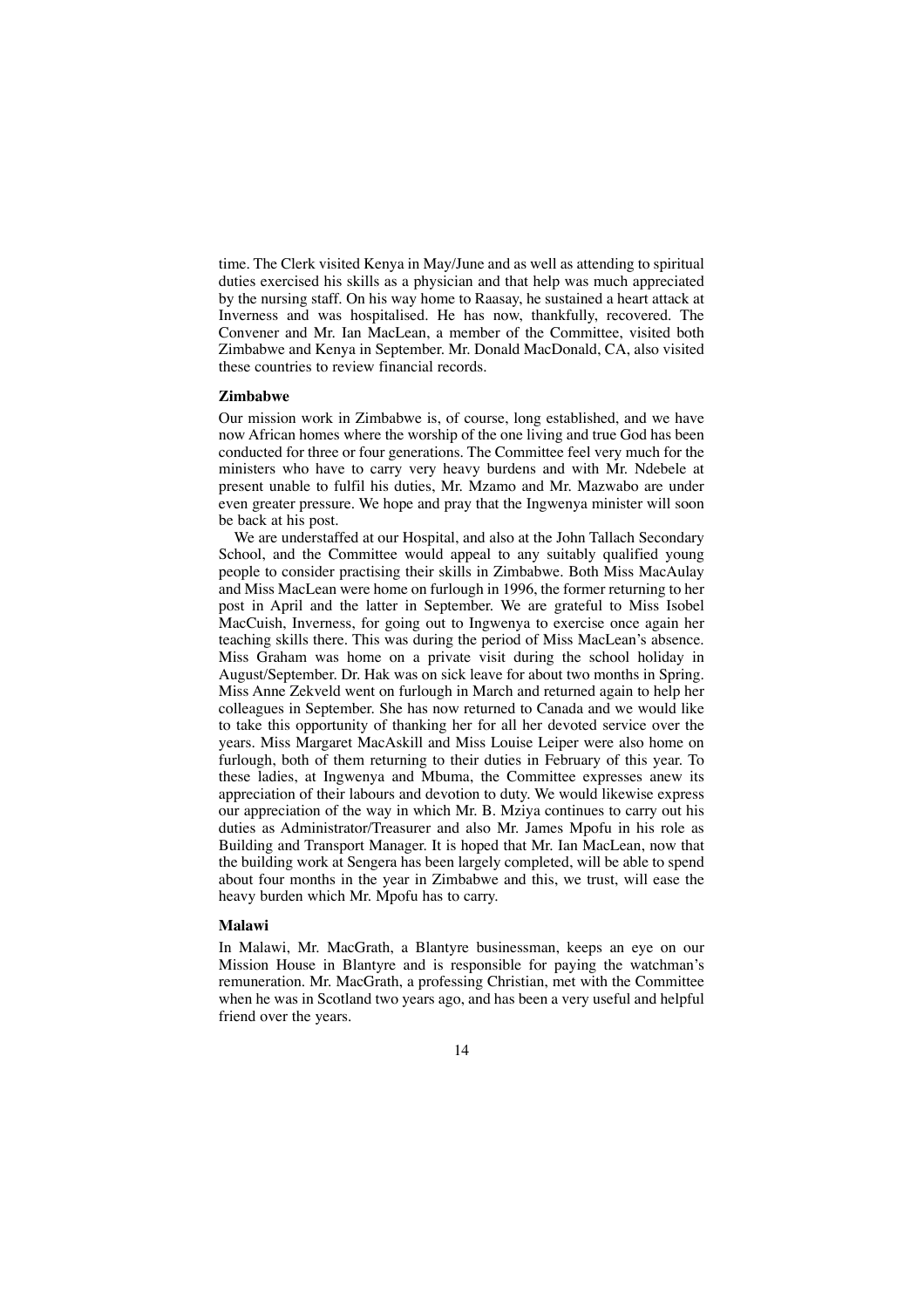#### **Kenya**

Mr. Ian MacLean, accompanied by his wife and family, arrived in Kenya in January to take up his duties as our Mission Administrator. Within the space of a few months and largely as a result of his skill, drive, and efficiency, houses were erected, at minimum cost, for the newly-recruited nursing staff and then for the minister and doctor. A handsome two-storey multi-purpose building was also erected and a Child Welfare Clinic, to the cost of which the Dutch Embassy contributed, has recently been completed. The Rev. John Goldby, with his wife and two of his daughters, duly arrived and was inducted to his charge on 25th September. Dr. de Jong arrived about a fortnight afterwards with his wife and family. The work which Dr. de Jong is able to do is much restricted on account of the lack of an operating theatre and the Committee hopes that sufficient funds will soon become available in order that this very necessary facility may be provided. Miss Jessie Coote, the Matron of our Hospital (or Omerembe Health Centre as it is officially known), returned from furlough in February 1996 to resume her duties with her usual zeal. Miss Truus Ringleberg, and Miss Celia Renes continue to attend faithfully to their duties and are to be commended for the progress they have made in language study, having almost reached the point of fluency. Miss Peta van der Ridder arrived at Sengera in August after having helped out at Mbuma for about three months. She is, however, still waiting for her work permit to arrive. The same is true of Miss Henriette Burggraaf. It is rather frustrating for these two highly-skilled nurses to have to wait so long for permission to work and especially when the need is so great. Miss Hanneke Terlouin has also been a great help, although not officially a member of staff nor on our payroll.

The education of the children within the Sengera Mission compound has, from the very outset, been a matter of concern to the parents resident there and also to the Committee. The distance learning course which was originally adopted has proved to be unsatisfactory and the Committee is now in the process of appointing Miss Catherine MacKenzie, Laide, as a teacher and she is at present, while waiting for a work permit, engaged in looking at tuition material suitable for use at Sengera.

The Committee would this year again express its deep appreciation of the help received from our friends in Holland.

Our chief aim, in Zimbabwe and in Kenya, is to bring the Gospel to the ears of poor perishing sinners and it must ever be borne in mind that the setting up of hospitals and schools are subordinate to that end. The Committee take the view that there should be no further extension of our mission fields, in either country, until we have sufficient Heaven-sent ordained missionaries for the work.

Those who perseveringly labour on the mission field would be encouraged to know that they were being remembered in prayer at the Throne of Grace.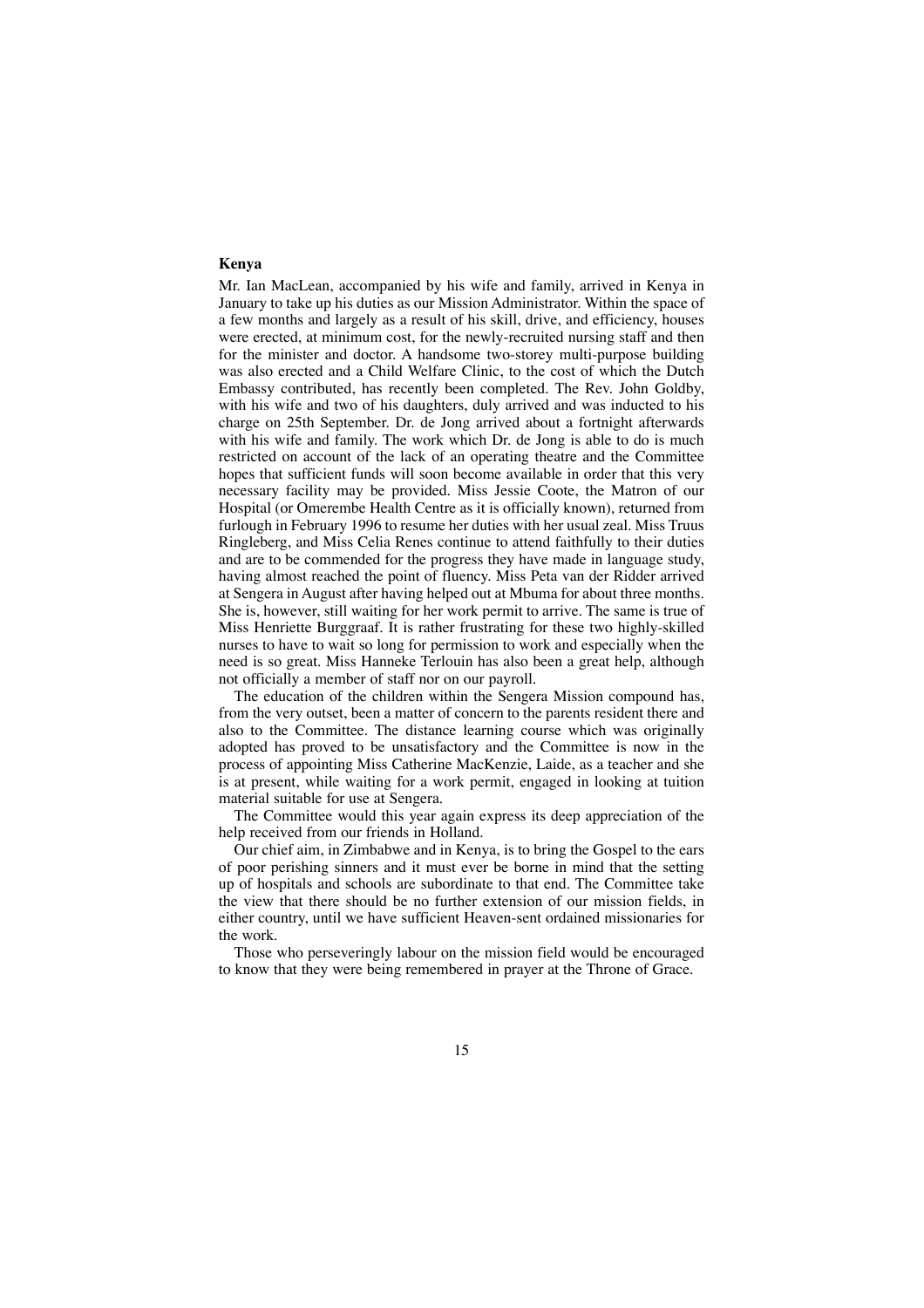## **REPORT FROM ZVISHAVANE Rev. Z. Mazvabo**

THE CLOCK has turned round again, and once more it is time to look back at the events of the past year. It is a very humbling experience to notice that so much time has gone by, yet so little has been done in the Lord's vineyard. We prove to be unprofitable servants by the Master's talent hidden in the ground.

All along, the people of Zimbabwe have cried by reason of famine. The years of general famine in the country, as a whole, the Lord has brought to an end. There are people who are hungry or whole communities that have not had enough rain to sustain crops, such as the Beit Bridge area, or others whose crops have been washed away by floods or have failed because there was too much rain for the maize crop to grow. I noticed during the Ingwenya Communion (which is usually held at the end of March, but was this year brought forward to the middle of March so that Rev. J. Goldby would assist, before he returned to Kenya after attending the Presbytery), that the crops in those areas had actually wilted. But the country as a whole has enough food to cater for its ever increasing population. Today the people of Zimbabwe are crying by reason of death through pestilence. Wherever one goes throughout this vast country one will meet with death and funerals. When a person dies the relatives try to make burial arrangements rather hurriedly so as to finish with one funeral before another starts. Still it is not uncommon for a small community to have two funerals going at the same time. The main cause of death is AIDS. Only the Lord by His Spirit will convince a people of sin and bring them to repentence.

Although he was not a member of our Church, Chief Negove, of the district of Mberengwa, had become very friendly to us, he sometimes came to hear the preaching of the Gospel. He died early this year. One day toward the end of his life, Smart Zhou, of the congregation of Chiwara, was brought to his court for refusing to subscribe to the god of Matopo. On hearing that Smart was a Free Presbyterian the chief declared: "Leave these people alone, I know that they follow the true teaching of the Bible  $-$  as for the other denominations, which have always subscribed to the god of Matopo they will continue as they did before." With this Smart was dismissed. His son, who took over from his father, long before his father died, instructed his kraalheads not to trouble "these people (meaning the Free Presbyterians), otherwise you will quicken my father's death". It is customary among the Shonas to allow a few days of mourning after every burial, but this practise had to be stopped because of the number of deaths. The chief was only allowed one day instead of three weeks, as was done for his predecessor.

It is sad to note that superstition and witchcraft are still rife after so many years of Christian teaching. Ritual killing — that is killing for the purpose of using parts of the body to enhance one's business — is also very common. So that for us it is, not that "ye were sometimes darkness" — but ye *are*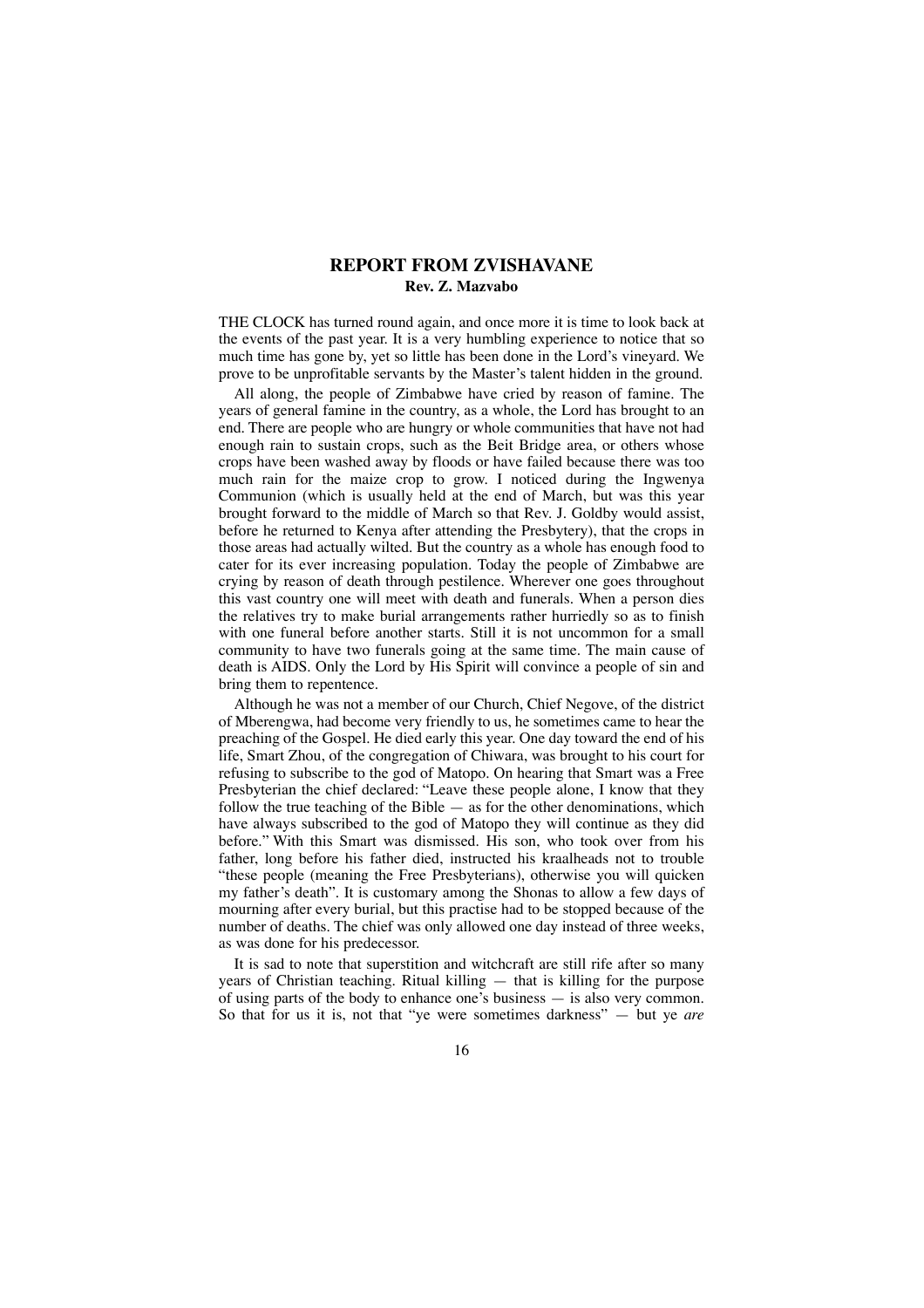darkness. Wednesday is a day set aside during which no work is allowed in reverence to Vudzijena, a messenger of the god of Matopo, who is supposed to have died on a Wednesday. Now everything odd is blamed upon those who do not observe a Wednesday. A lack of rain, or floods, or strong winds, or lightning and thunder  $-$  all is said to be caused by those who do not observe a Wednesday.

The Munaka Congregation had their first Communion in April 1996. There was a good gathering of local people, although no doubt many came out of curiosity to see and to hear what these "babblers" had to say. Normally, because of lack of labourers, I would have been alone, but this being the first Communion at the congregation, Rev. Ndebele was assisting. We pray that the seed sown will grow and give fruit. We are preparing for another Communion at Munaka and hope that the Lord will give us grace and strength to declare the truth as it is in Jesus.

The Bulawayo Congregation, which is mainly composed of young people who come to seek employment in this western city, were pleased to have Rev. J. Goldby preach on the Sabbath before the Presbytery meeting. The work is the Lord's and He will send labourers of His own choice to work in His vineyard in His own time.

The congregation of Inyathi is well situated midway to the Shangani Reserve, with a good sized population drawn from the new resettlement on the neighbouring tribal trust land. Although it was wet during their Communion, still a good number were present in their newly-built place of worship. The elders came from Ingwenya to assist at the Communion, but on the Sabbath I was alone with one elder and together we managed to serve the table. Afterwards we drove through flooded streams to Ingwenya to conduct the evening service.

We are very thankful to the elders for keeping the doors open at the different stations. Mr. E. Zikhali and Mr. B. Mziya keep the doors open in Bulawayo. Mr. B. Mziya visits Binga once a month and during that week Mr. Zikhali brings the congregations of Nkulumane and Lobengula together. Mr. P. Moyo, Mr. Manzini and Mr. Nxusani help to keep the doors open at and around Ingwenya. It is pleasing to notice that Mr. Ndebele, who was involved in a car accident in September 1996, is making good progress toward recovery. Meanwhile, with Communions and the different stations to care for, we are kept quite busy. I am thankful that my sight is not worse than it is, though it is definitely deteriorating and I find it difficult to read in public and it is painful to me not to be able to recognise people. I am intending to investigate what artificial aids are being offered in the newsletters of the Low Vision Centre in South Africa. Only the Lord knows if I will be able to successfully prepare another report. But, "Even so, Father: for so it seemed good in thy sight" (Matthew 11:26).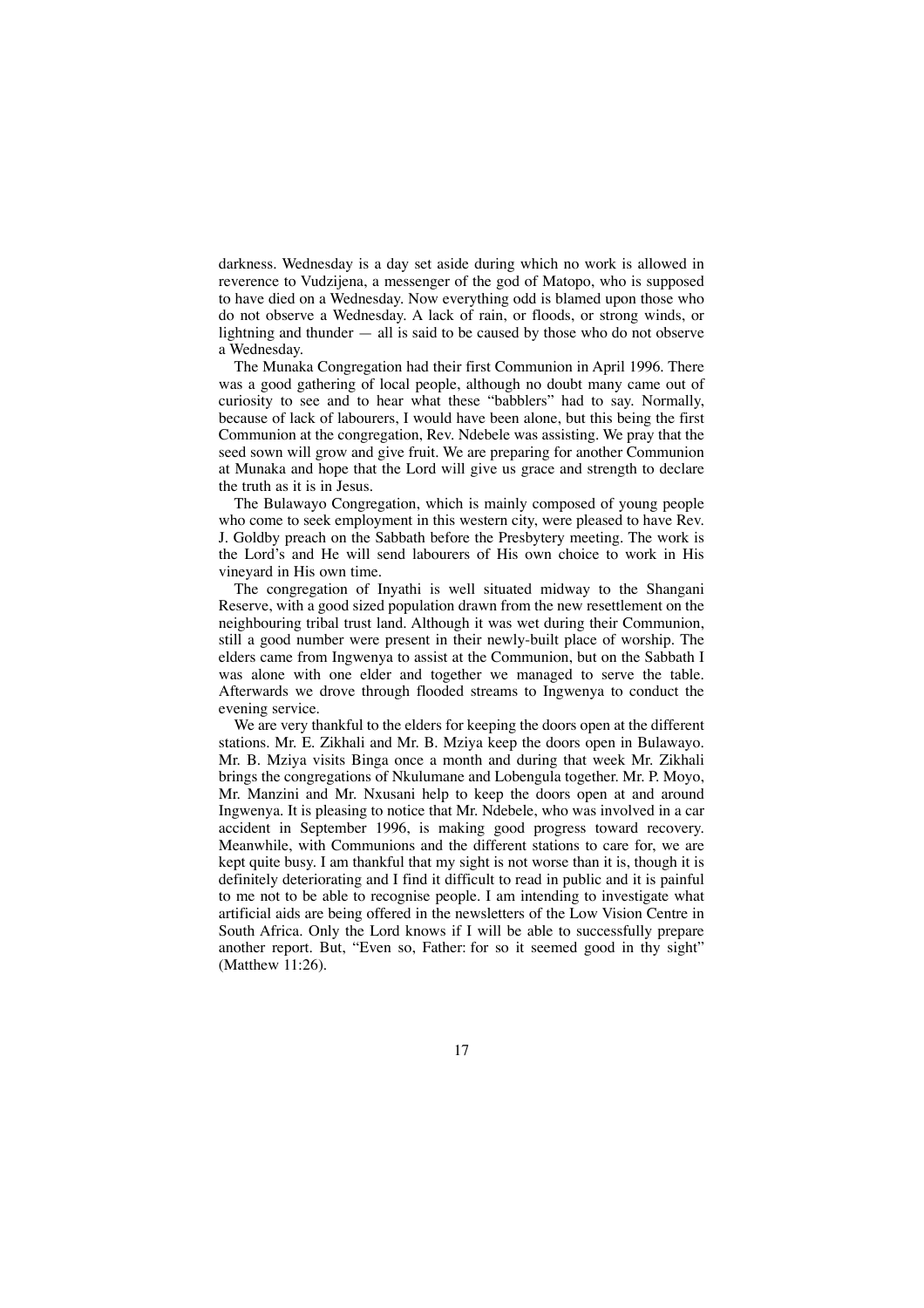## **JOHN TALLACH SECONDARY SCHOOL REPORT Marion Graham, Headmistress**

THE YEAR 1996 was one in which we faced many trials. However, we are thankful now to be able to begin a new year which we hope will be less traumatic.

Perhaps the most difficult experience for all of us has been Mr. Ndebele's serious accident. Even the pupils seemed very subdued by it. As I wrote in November: "My return from a short private visit home in September was shattered by the news that our Minister, Mr. Ndebele, was critically ill in hospital after a bus passing on the wrong side had thrown him to the ground as he stood on the grass beside the passenger door of his car!

"In the kindess of the Lord he is making a slow but steady recovery and last week managed to take a short service once more. He can still only walk slowly and is not fit to drive but his memory and powers of concentration seem to be returning bit by bit. We are delighted to see him about the Mission again and asking questions and showing some interest in what is happening."

It was good to have a visit from Rev. J. MacLeod, though he had the traumatic experience of being with Mr. Ndebele at the time of the accident. However, it was a support to us and the elders to have him here, especially at the Communion which followed shortly.

In March, as I finish off this report, he has progressed enough to take a small part in the Communion services last weekend, which were held early so that we could benefit from the preaching of Mr. Goldby who was on a brief visit from Kenya.

The elders take the services here most of the time, but Miss MacAulay, Miss MacLean and I take worship and sing psalms and read a story to the boarders on Sabbath evenings as the men have gone home. We would welcome a man to help with this as with morning worship, one or two Sabbath schools and services to attend, it is a very full day. The two old elders, Mr. Mazwi and Mr. Sobantu, who died early in the year within two weeks of each other, have been sadly missed by us all.

I have mentioned before that we are beginning to meet up with problems which in the past we associated with overseas education. This year we have been forced to face them head on!

Term 1 saw us striving to deal with serious bullying by senior pupils of the small Form 1 boys. After this, however, life seemed to settle back into a normal routine of work and sports. We later discovered, however, that the big boys were very resentful at the erosion of their supposed authority and were determined to retaliate. They were mortified to discover that the new Boarding Master was not going to allow his authority to be disregarded.

In September, after Term 3 started, there was a spate of vandalism and outbreaks of planned misbehaviour, when it became obvious that a group of boys were determined to make trouble. In the end we had to take disciplinary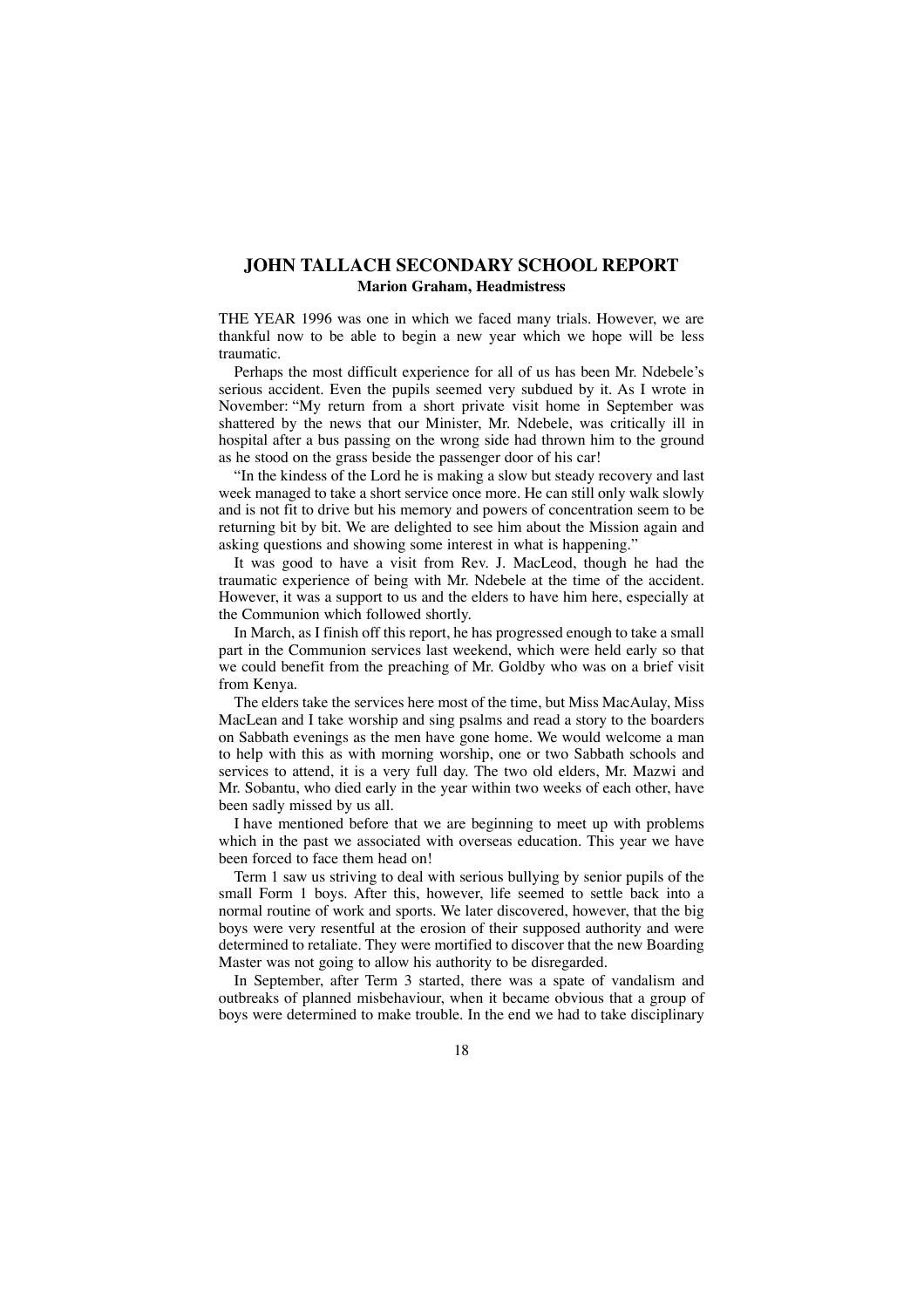action against a number of them. Most disappointing was the discovery that the senior prefects were among the instigators. Unfortunately a newspaper got hold of the story and wrote a very inaccurate account of it, making the issue much worse than it was. Though our investigations were hampered by a policy of non-cooperation on the part of the boys generally, it is likely that the disaffected group amounted to about 15 or less out of a total of about 275. Some parents too were less than helpful, making light of such things as bringing beer into the dorms. "What did it matter," said one, "if the boys still manage to pass their examination?"

Since the term ended on the 4th December we have had another trial to face. A fifteen minute storm of wind and rain blew roofs off and broke windows, trees and even a huge electric pole, causing at least £5,000 worth of damage. As no one was hurt we have nothing to say, though the men were retrieving large sheets of iron from at least 100 metres away.

Our new school year started on 14th January and by that time the dormitories were in use again, though the painting and electrical work was not complete. A number of smaller but costly items of damage are still being discovered but we expect the insurers to share the costs.

During 1996 we again had a lot of "water" problems. Eventually our original borehole, dug in the early '60s, had to be replaced, though the recent practice by even major firms of sub-contracting work meant that some parts of the job were not well done. This has also happened with our scheme to get cleaning water from a nearby dam, though after investigations and straight talking by Rev. J. MacLeod and others, the scheme is now just awaiting final checks and adjustments by the main firm. However, both ourselves and the firm lost out because of cheating by one of their managerial staff.

The small dam on the Jikijani river, which provides water for a "stand-by" well nearby, needed a lot of attention after a flash flood filled it up with silt. During the year the pupils had an enjoyable time digging out parts of it! However, we will have to get hold of a proper digger in order to get it fully functional again.

After the bullying problems in Term 1 we decided to put burglar bars, screens and new locks on the dorms, so that they can be locked from the inside by the prefect and unwanted visitors kept out as well as keeping the dorm-mates in! The dorms actually look much smarter because of this.

The new classrooms, for which we received a partial grant, are almost ready for use and are much needed as there is still a number of teachers without their own rooms. Both will function as ordinary classrooms, though one is mainly for maths and technical drawing and the other eventually will be for business studies. For the last few years we have allowed a few of the less academic pupils to sit Pitman's Numeracy Course, with minimal success. This year, however, five pupils managed to get a Stage 1 Certificate; one actually getting a Grade 1 or distinction.

We are still awaiting our new direct dial telephone system though the radio mast and lots of wires are in place. We, with Council permission, moved our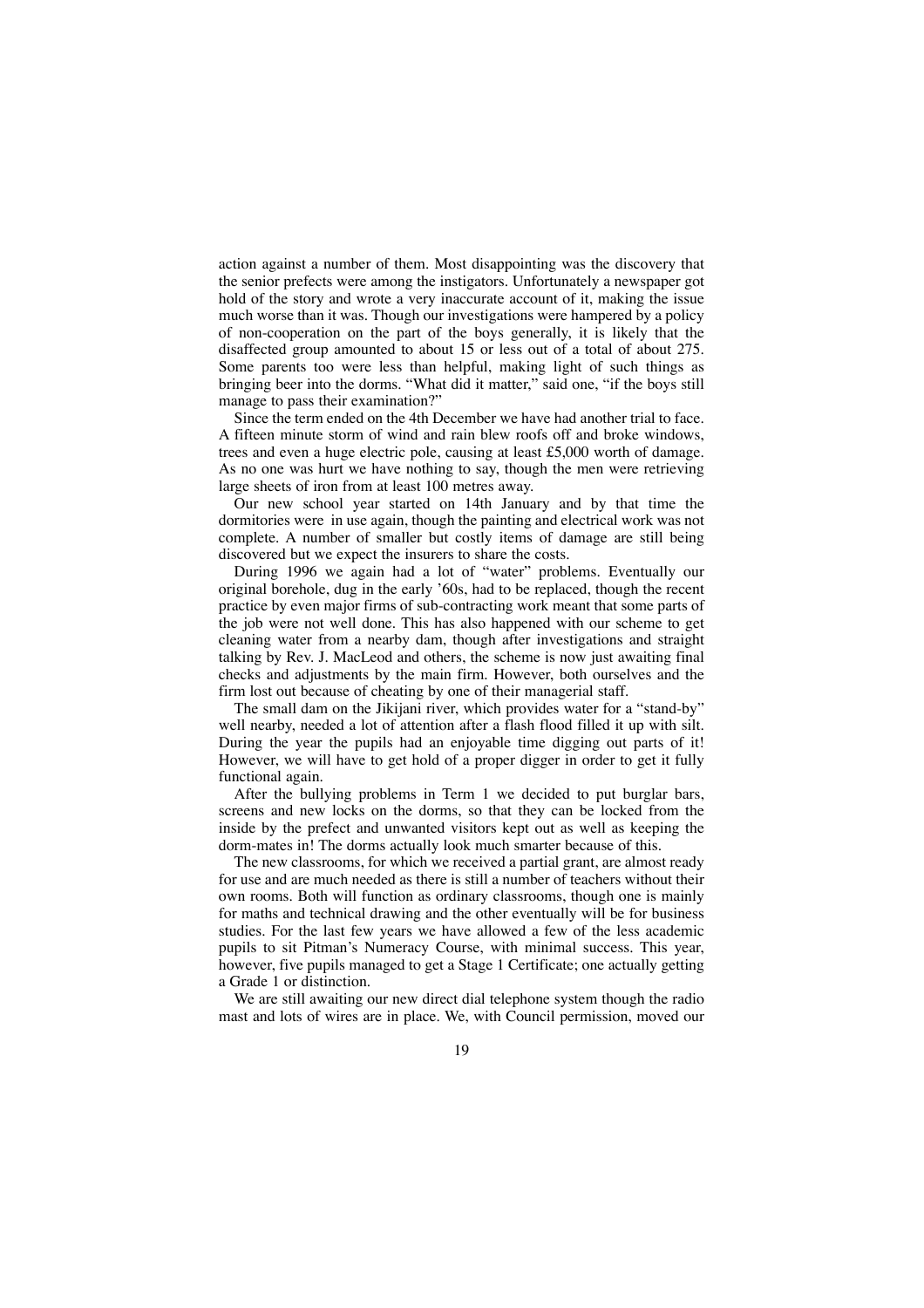boundary fence to enclose these new installations, thus gaining a very welcome additional piece of ground just beside the girls' dorm. We still have not found a satisfactory internal system to link up the new phones. The one already investigated overseas may yet turn out to be the best.

In school the 1996 O Level results arrived recently and despite our fears after our problems during the time of sitting these examinations, the percentage pass of 77% is better than the previous year. Twenty-four pupils got five As or better, one boy getting nine As and six getting eight As. From the few reports we have heard, this seems to be among the top passes. In 1996 there were just under 600 pupils in the school and as well as an allowed establishment of twenty-three teachers the school paid for an assistant teacher to help reduce teaching loads. Mrs. Sibanda, the Boarding Master's wife, has learnt to run our school library very efficiently and the expertise of Mr. Sibanda himself, as an ex-policeman, has been exceedingly useful, especially as we had to deal with some instances of theft in the dining room at school.

While there are certain officials in the Ministry of Education who are very critical of our methods and feel that our "undue strictness and lack of understanding" of the boys' problems caused the difficulties we had last year, we feel that our good results  $-$  even the ringleaders passed well  $-$  vindicate the way we run the school. As a Christian school we must maintain right standards in behaviour and discipline, despite this being unpopular with some people. Thankfully as a staff we are quite agreed that this is the stand we wish to take and as a private school we are not compelled to keep or take children who do not wish to fit in.

Like teenagers all the world over, many of our youngsters today are antagonistic to any restraints on their behaviour and hence to the Gospel. We realise that only a work of the Holy Spirit can change this and it is our prayer that He would come among us in power.

## **MBUMA CHURCH REPORT Rev. P. Mzamo**

IN THE KINDNESS of the Lord we saw another year come to an end still spared and enabled to give testimony on the side of the great Redeemer of elect sinners — the testimony of repentence towards God and faith towards our Lord Jesus Christ.

The Church work was carried on as in past years. Church services on the Lord's Day were conducted every Sabbath in our main preaching stations, although in some preaching places services were held fortnightly — due to shortage of manpower. The elders continue to supply different congregations, some taking prayer meetings on the weekdays. Without the Church elders taking services and sitting at Church courts our work would not be what it is.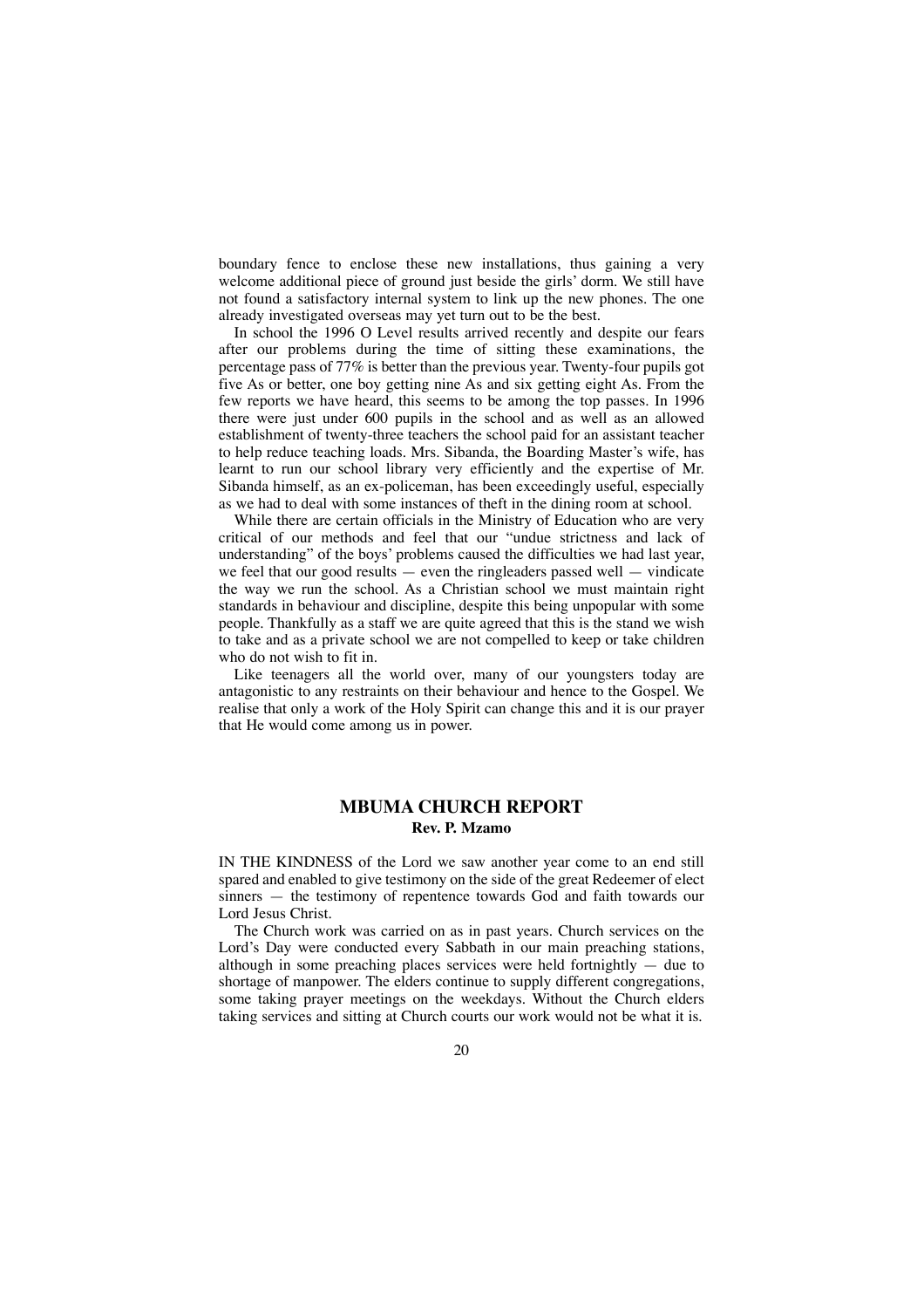I should have mentioned in my last year's report the death of elder David Ndlovu. Mr. Ndlovu was a faithful man who did not spare himself in the Church work and in mission work in general. He worked to the very end of his life in this world.

We ordained two men as elders, namely Mthandazeliva Dube and Elijah Mpofu. We also ordained Manford Mloyi and Milton Ndlovu as deacons. May the Lord use them in the advancement of His Cause. The sacraments of the Lord were administered during the year, twice at Mbuma and once at Somakantana. Baptism was also administered to adults and infants.

The Binga project is now in the hands of the Bulawayo Kirk Session.

I have a Bible class on Mondays from 6 p.m to 7 p.m. This class is open to all, male and female, professing and non-professing, and to all who belong to other denominations. The enrolment was small, but is now increasing.

I conclude by expressing my sincere thanks to all in the home Church and to our dear Dutch friends for their support of the mission work in Zimbabwe.

"Kept by the power of God through faith unto salvation ready to be revealed in the last time" (1 Peter 1:5).

## **ZENKA CHURCH REPORT Rev. P. Mzamo**

I HAVE TO REPORT the death of three elders in this past year, namely Sydney Siso of Matetshaneni, Josiah Zikhali of Katasa and Keyi Masina of Nkayi. The death of these three men has caused a problem in keeping regular Church services at all preaching places. We had to combine the Zenka Congregation with the smaller Mabayi Congregation who now come up to Zenka on Sabbaths and weekday prayer meetings. Also we have combined Katasa with Gwampa, the congregation of which goes to Katasa on Sabbaths and weekday prayer meetings. With this arrangement there is regular supply. Two of the elders at Zenka are in very poor health and there are no suitable professing male members who could be considered for eldership.

Since the return home of Mr. James Mpofu, the Church work at Nkayi is going on well, congregations have increased in numbers and attendance is regular at the means of grace, in spite of the loss of the two elders as mentioned above. I have ordained two professing young men here into the office of eldership.

The sacraments of the Lord's Supper and Baptism were administered at Zenka, Nkayi and Donsa.

The need of faithful ministers and elders is increasing. May the Lord of the harvest send labourers of His own choice into the vineyard. Let us remember the Cause of Christ in our prayers at home and throughout the world. The day is dark and full of evil.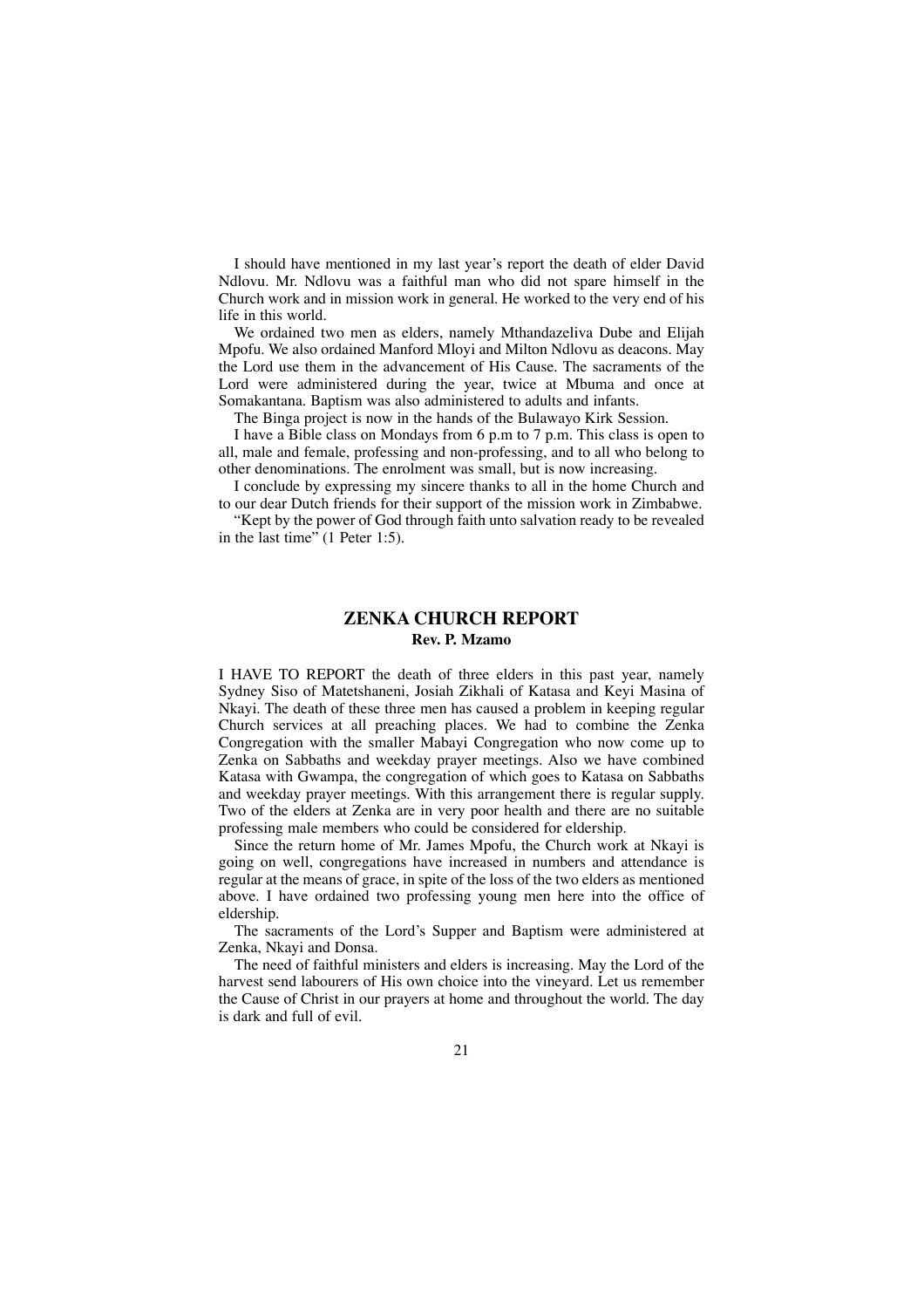## **MBUMA MISSION HOSPITAL REPORT Dr. J. Hak**

THIS YEAR has been extremely busy due to the outbreak of malaria from March to May. In the top month (April) 248 new patients were seen on average each day, which is a record in the history of the hospital. This brings the average for the whole year up to 83 outpatients and 71 inpatients a day. It will be clear that we do not have enough staff to cope with such numbers. However, the hospital was helped out by the assistance of some qualified nurses who were sent by the District Hospital during those very busy months.

Later Peta van de Ridder came to help us out before she started her work in Kenya, and Jessie Coote from November 1996 to March 1997 to relieve one of the staff who went on leave. Anne Zekveld decided to leave the Mission in February 1997. She also had stayed on to relieve one of the staff who was due leave. Remaining are three qualified staff members.

#### **Building/Transport/Communication**

The accommodation for the gatemen was thought to be inadequate, so an extra room was added on and a shelter for cooking provided.

The antenatal dorm is being extended with funds and labour provided by the Ministry of Health (from a donor fund).

The ambulance had been out of use for most of the year due to another road accident and difficulty in getting spare parts.

There seems to be some progress in the work on the telephone lines. They hope to complete the project in 1997.

#### **Statistics**

Included are the health statistics which more or less speak for themselves. Tuberculosis and HIV infection and AIDS are still on the increase, as is reflected in the increasing number of deaths, of which more than 50% are due to AIDS or HIV related infections. The fact that most of them are young people gives a sad picture in the wards. The aim of the Minstry of Health is "home based care" projects, to relieve the congestion at hospital level. But this is difficult to achieve because many of them need hospitalisation for treatment of TB or for other treatable conditions.

#### **Future**

The whole health system is going to be radically changed over the next few years. There is a decentralisation programme starting in 1997 which more or less means that the hospital will be run by members of the local community. Seemingly it all has to do with requirements of donor agencies, without whom the health system in Zimbabwe cannot function adequately. It is not known how this is going to affect the running of this hospital. We hope it will exceed our expectations.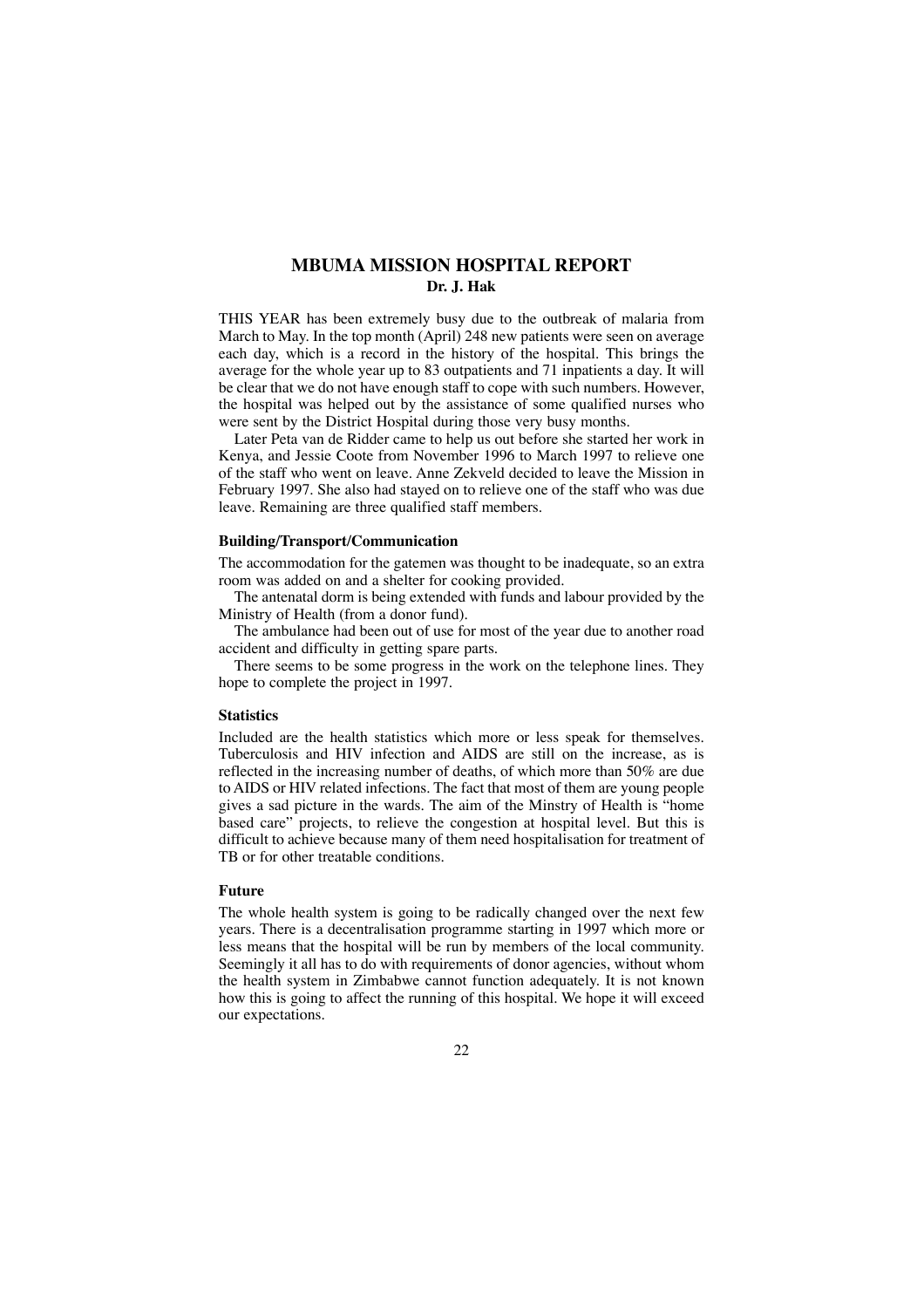We would like to thank everyone for their continuing support in various ways. The interest in mission work seems to be declining, especially for extrablished structures, but the need is not less! Prayer is necessary that a burden would be given for those among whom we work in their immense spiritual need. So many still live in darkness!

## **STATISTICS**

| <b>Admissions</b>             |                |
|-------------------------------|----------------|
|                               | 2,756          |
|                               | 605            |
|                               | 75             |
| <b>Discharges</b>             |                |
|                               | 2,619          |
|                               | 609            |
|                               | 53             |
| <b>Bed Occupancy</b>          |                |
|                               | 18,653         |
|                               | 3,074          |
|                               | 4.038          |
| <b>Deaths</b>                 |                |
|                               | 120            |
|                               | $\overline{2}$ |
|                               | 10             |
| <b>Outpatient Attendances</b> |                |
|                               | 24,768         |
|                               | 30,230         |
|                               | 485            |
|                               | 485            |
|                               | 6              |
|                               | 11             |
|                               | $\Omega$       |
|                               | 3,810          |
|                               | 5,675          |
| <b>Major Operations</b>       |                |
|                               | 1              |
|                               | 1              |
| <b>Minor Operations</b>       |                |
|                               | 176            |
|                               | 133            |
|                               |                |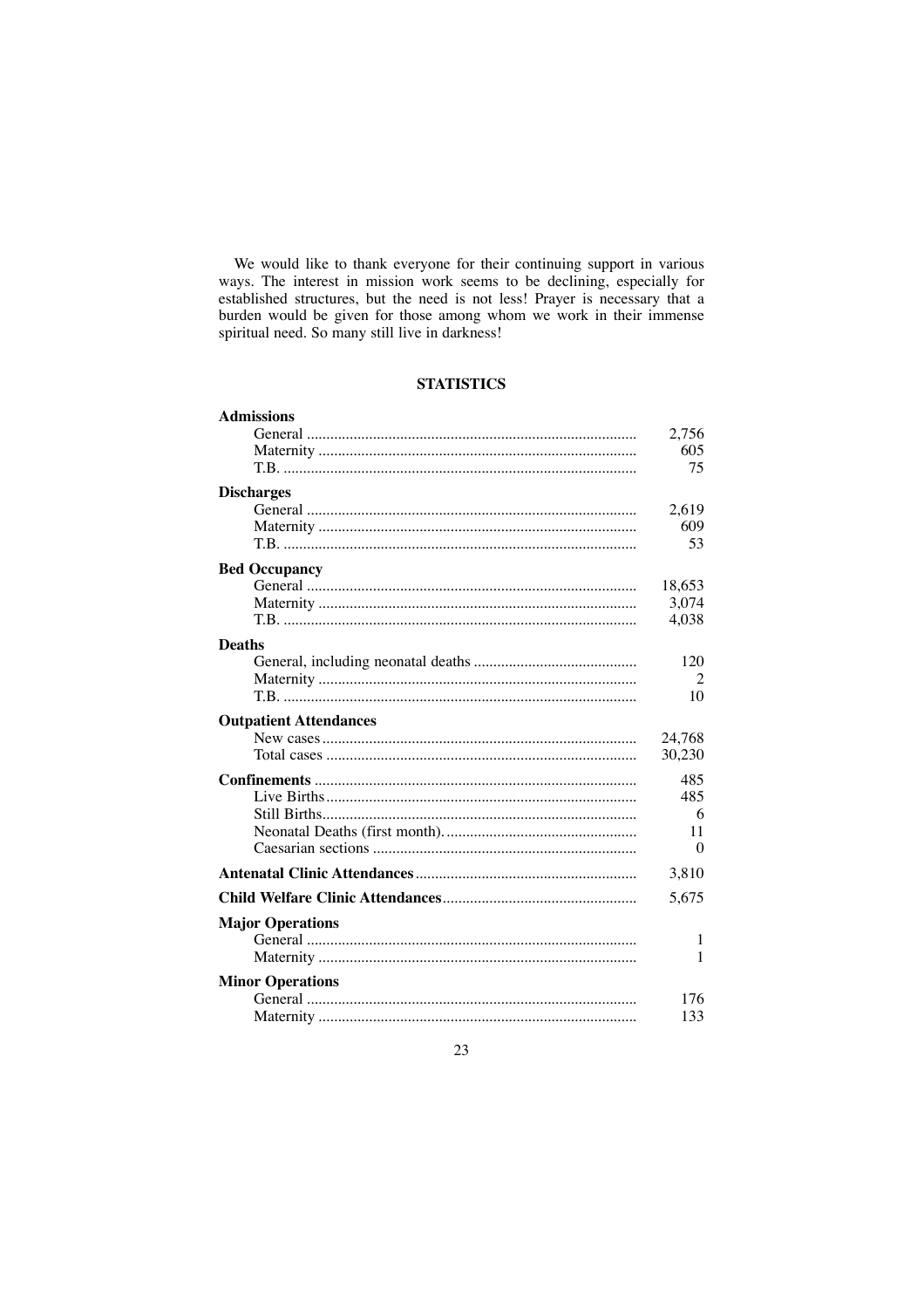|           | 526    |
|-----------|--------|
|           | 717    |
| Ambulance |        |
|           | າາ໑    |
|           | 53.695 |

#### **Five Major Health Problems**

*In the age group below 5 years:*

- 1. Acute respiratory infections
- 2. Malaria
- 3. Skin disease
- 4. Diarrhoea
- 5. Nutritional deficiencies
- *In the age group of 5 to 14 years:*
- 1. Malaria
- 2. Acute respiratory infections
- 3. Skin disease
- 4. Injuries
- 5. Diarrhoea
- *In the group of 15 years and over:*
- 1. Malaria
- 2. Acute respiratory infections
- 3. Skin disease
- 4. Sexually transmitted diseases
- 5. Dental conditions

## **ZIMBABWE MISSION TREASURER'S REPORT Mr. B. W. S. Mziya**

IT IS OUR WISH, in 1997, if allowed, to embark on the following Budget items, according to priority, the Lord willing:

|                                                 | \$200,000(1995) |
|-------------------------------------------------|-----------------|
|                                                 | \$100,000(1996) |
|                                                 | \$100,000(1996) |
|                                                 | \$170,000(1997) |
|                                                 | \$30,000(1997)  |
| 6. Teachers' Cottage at Ingwenya Primary School | \$100,000(1996) |
|                                                 |                 |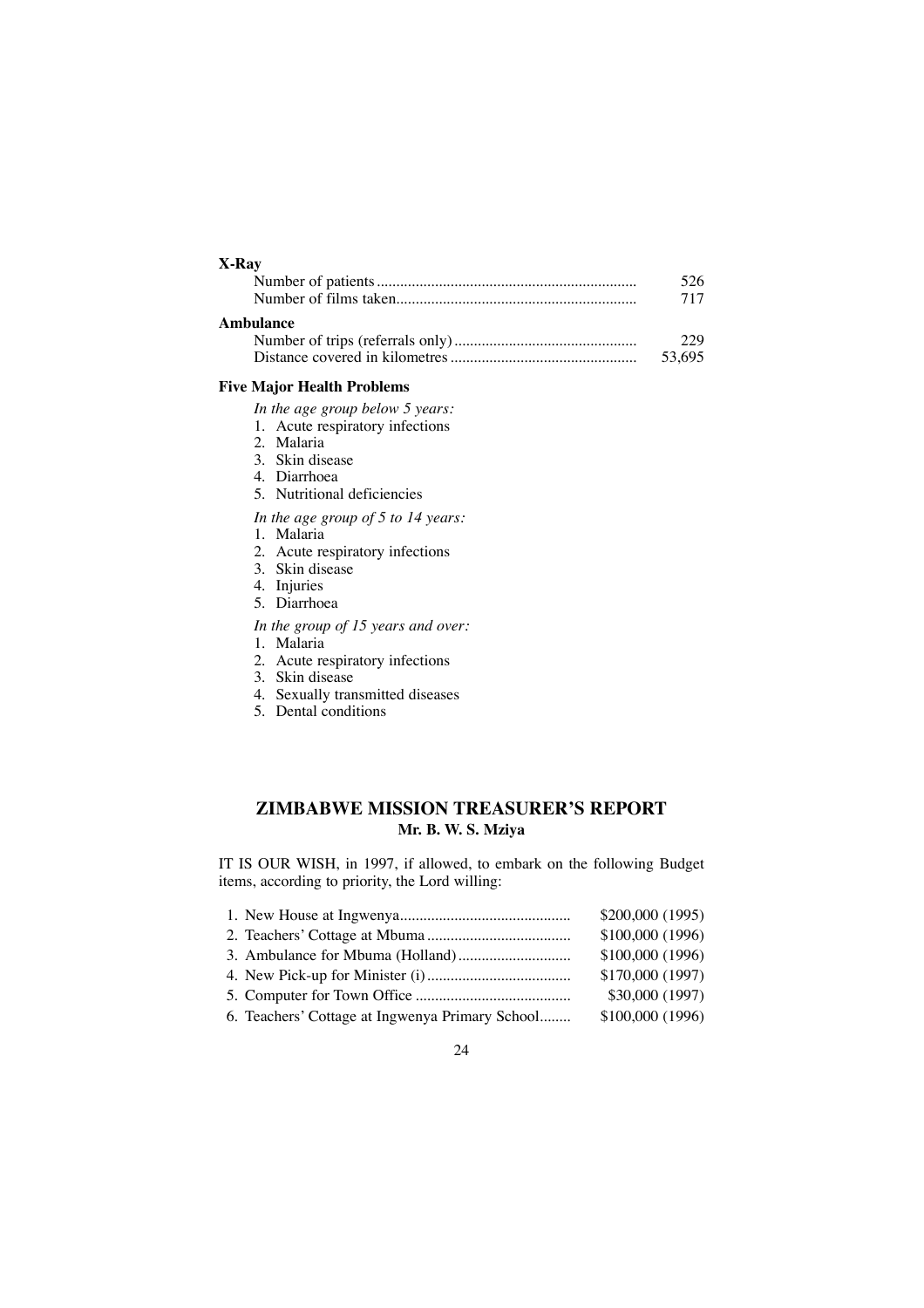|  | \$40,000 (1997)  |
|--|------------------|
|  | \$60,000 (1997)  |
|  | \$55,000 (1997)  |
|  | \$30,000 (1996)  |
|  | \$170,000 (1997) |
|  | \$50,000 (1997)  |

The following should prove of interest as far as the handling of last year's budget went:

#### **Lorry**

The old lorry was sold for \$200,000. It was five years and ten months old. It had been purchased in November 1990 at a cost of \$140,570.44. It had depreciated to a value of \$81,999.40. The new lorry, bought early in the year, cost \$609,555.

### **Three Classrooms — Zenka Primary School**

It is interesting to note that this school and the other schools like Lutsha and Mphakama do not seem to exist as capital items in the books of accounts. This includes the manse, the church building and teachers' cottages, etc. Therefore, the additions have formed a base on which to start a fixed assets register for the compound. The budgeted amount of \$50,000 for this item has ended up at \$198,004 at the end of 1996. The project, being undertaken by a constructor, T. S. Karimanzira, is still ongoing. The plumbing, painting and glazing are expected to bring the cost to something in the region of \$250,000 when the project is finished, hopefully in 1997. Basing on this, the insurance value for the compound can safely be put at \$4,000,000.

#### **Two Classrooms — John Tallach**

This project was undertaken by a constructor, Lancelot Sanyanga and completed within reasonable time. The budget amount was \$80,000, but has cost us so far \$191,301, and is ongoing.

## **Fencing of the Boys' Dormitories — John Tallach**

As far as these are concerned, it was later decided that it would be cheaper and more useful to fit burglar bars at the dorms. This worked out at \$10,526.40 instead of the \$15,000 budgeted.

**Teachers' Cottage — Mbuma; Extra Boys' Dormitories; Teachers' Cottage — Ingwenya Primary School; Headmistress's House — John Tallach; Store Room to become Bookstore; Changing Rooms at Dining Room — John Tallach**

These projects were left in abeyance until the 1997 budget, when some of them would therefore be reconsidered for inclusion.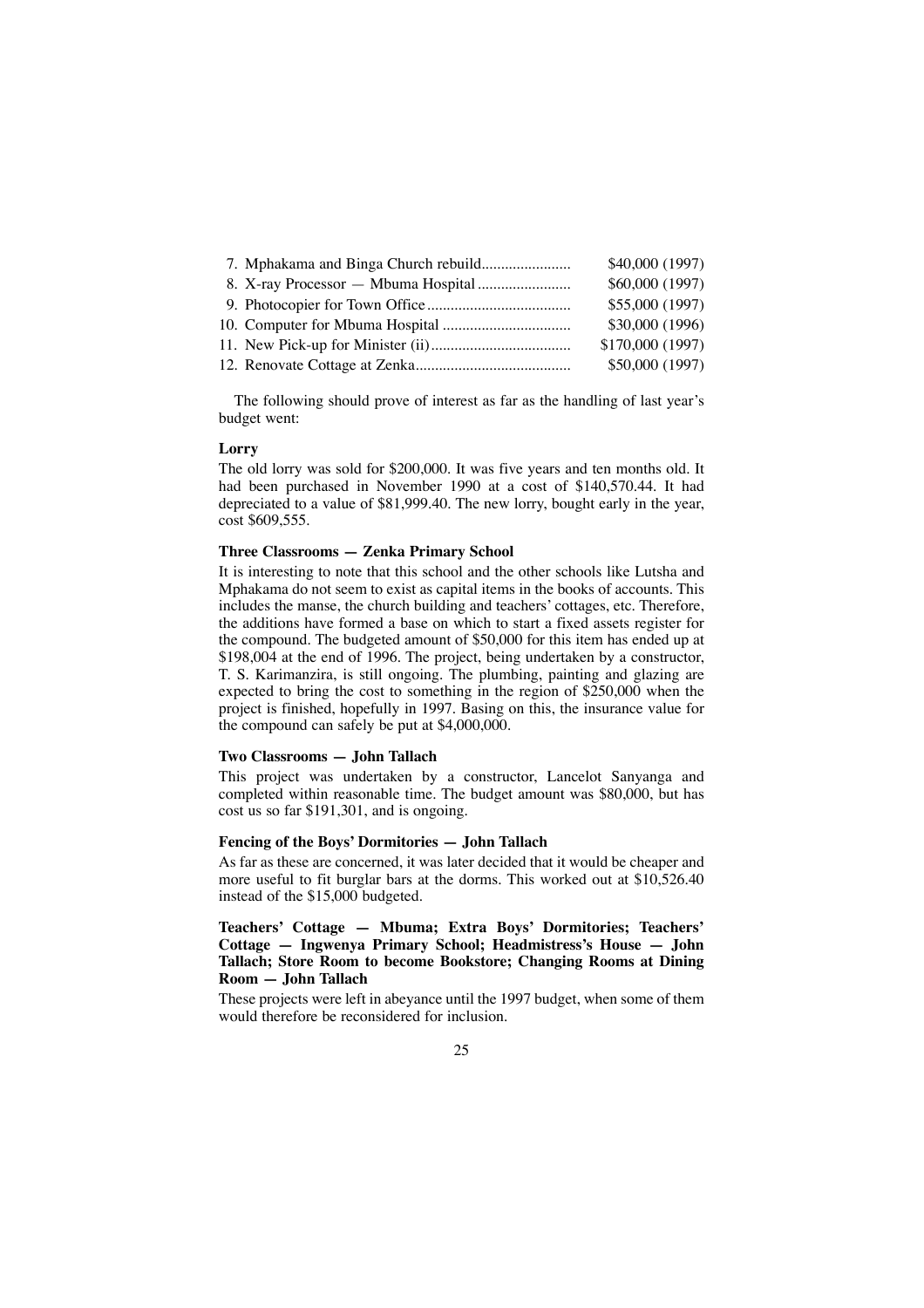## **Storms**

It would seem that storms are now here to stay. The storm damage at the school has cost \$64,723.49. Affected were the following:

(1) Girls' Dormitory — Repair to asbestos roof and internal ceiling sheets.

 $(2)$  Matron's House — Repair to asbestos roof.

(3) Electric Workshop — Corrugated iron roof to be repaired with salvage iron sheets.

(4) Boys' Dormitory — Entire roof affected. New sheets supplied.

(5) Laundry (Boys') — Damaged asbestos roof replaced with salvaged corrugated iron sheets.

(6) New toilet — Roofed with salvaged corrugated iron sheets.

(7) School Assembly Hall — Stains on the ceiling.

(8) 2,000 gallon tank — New but dented and punctured — repaired.

Items 1, 2 and 3 were accepted in the sum of \$7,164.27.

Items 4, 5 and 7 were accepted in the sum of \$15,005.20.

The rest of the items together with the labour costs were agreed at \$21,112.41. Giving an overall total of \$43,281.88, but insurance will reimburse only \$20,610, calculated as follows: accepted claim \$43,282 x sum insured \$10,000,000 (grossly underinsured). Value at risk \$21,000,000.

Another storm occurred at Thembiso Children's Home on 26th December. The roofing sheets were ripped off one of the buildings. We are thankful to the Most High that no one was injured. This cost us the sum of \$3,942.80, which our insurance has gladly paid.

#### **Motor Vehicles and Fuel Costs**

These are very high and this is evident from the financial reports from the auditors. Of interest are the following figures representing grants for Ministers' cars per year:

|                                           | Granted     | <i>Spent</i> |
|-------------------------------------------|-------------|--------------|
| Rev. P. Mazamo — Mbuma and Zenka          | \$19,175.40 | \$17,610.83  |
| $Rev. A. B. Ndebele - Ingwenya … … … … …$ | \$8,461.76  | \$10,594.71  |
| Rev. Z. V. Mazvabo — New Canaan Mission.  | \$20.885.76 | \$26,376.12  |

It is to be noted that the amounts under "spent" were paid to the garage in respect of the ministerial cars because these came through our books here. I do not have the figures for fuel. These should be reflected in the congregational statements. It would be a sign of real growth in the Church here if congregations gave towards the maintenance and running of their ministers' cars.

#### **Log Books**

I am going to try and insist on the completion of logs for each and every car on the Mission. This should give us a rough idea of whether the cars are being put to proper use and not to abuse. These logs will be submitted monthly, whether completed or "nil".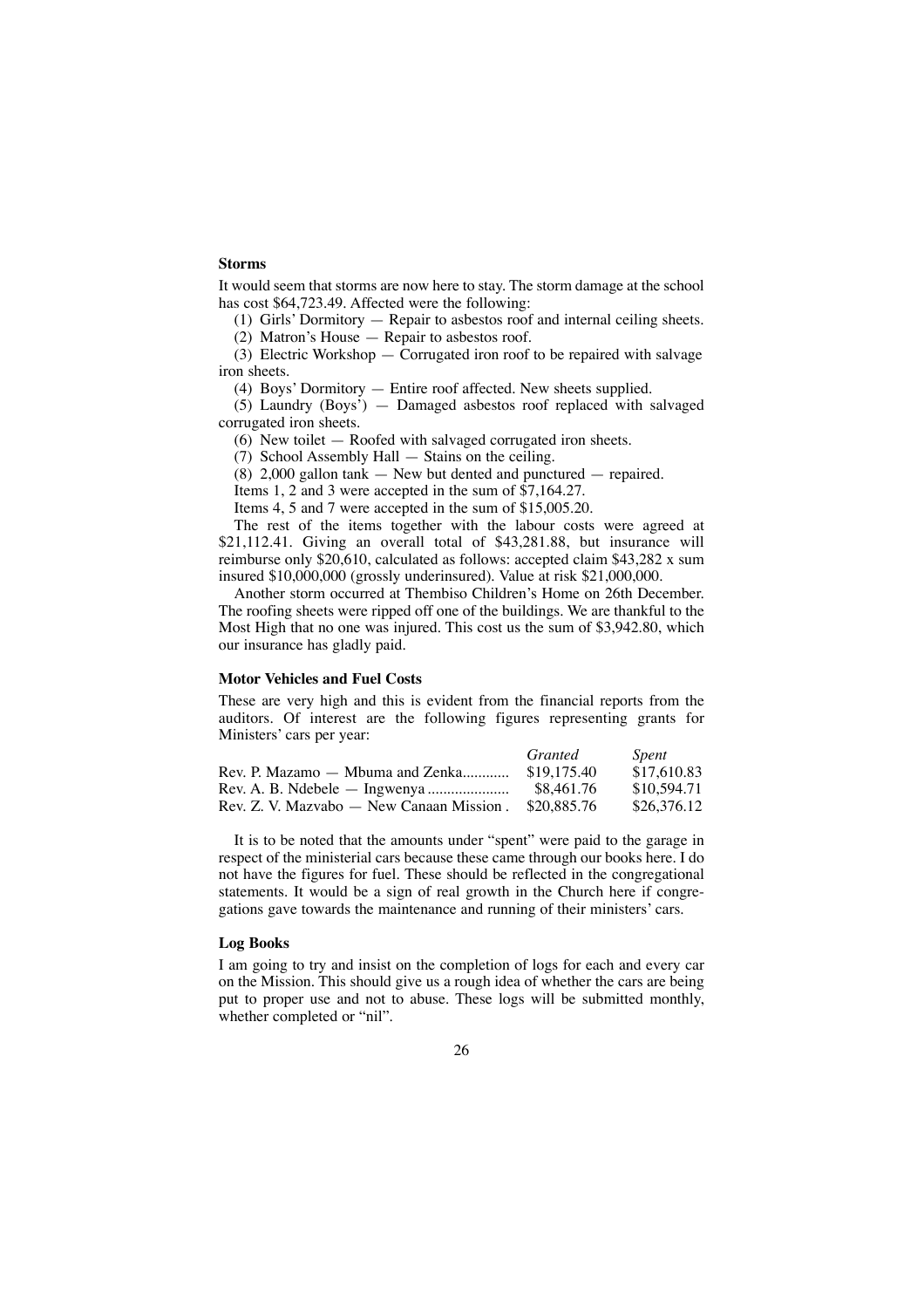### **Sustentation Fund**

The following figures for the year were quite pleasing:

The minimum set by Presbytery for the year per charge was \$3,000. The congregations are encouraged to keep this up, and indeed improve on it. We will certainly not be the losers by giving to the Cause. This point cannot be over-emphasised. "And this I do for the gospel's sake, that I might be partaker thereof with you" (1 Corinthians 9:23).

## **BUILDING AND TRANSPORT REPORT Mr. James Mpofu**

THE CHURCH BUILDING at Chibi is in use, though there are a few things to be done before finishing, such as painting. Maintenance has been kept up at other places of the Mission at New Canaan.

Bulawayo has had maintenance work done on the church at Lobengula and Nkulumani.

Wind broke some parts of the Thembiso Children's Home and repairs were done.

The new classrooms at Ingwenya are complete and now ready for use.

There was much damage at John Tallach Secondary School to the children's dormitory. The roofs of Form 1, the ironing room and some girl's houses were all blown off and there was much work done to get the place ready before the school opened.

The store room was extended and a new roof put over it to enable us to store the furniture of the headmistress's house during the rebuilding of her house.

The fence at Ingwenya was extended to take up the Zesa Pole, which was put outside the Mission with an open unlocked electricity box also without the fence.

The new classrooms at Zenka Mission are being painted now, together with three classrooms, gent's and ladies' toilets (which are water system) and the headmaster's office.

Maintenance has continued at the Mbuma Mission on cracked walls.

A slab has been made joining all the wards on the way to the mortuary to make it easier for taking the remains to the mortuary.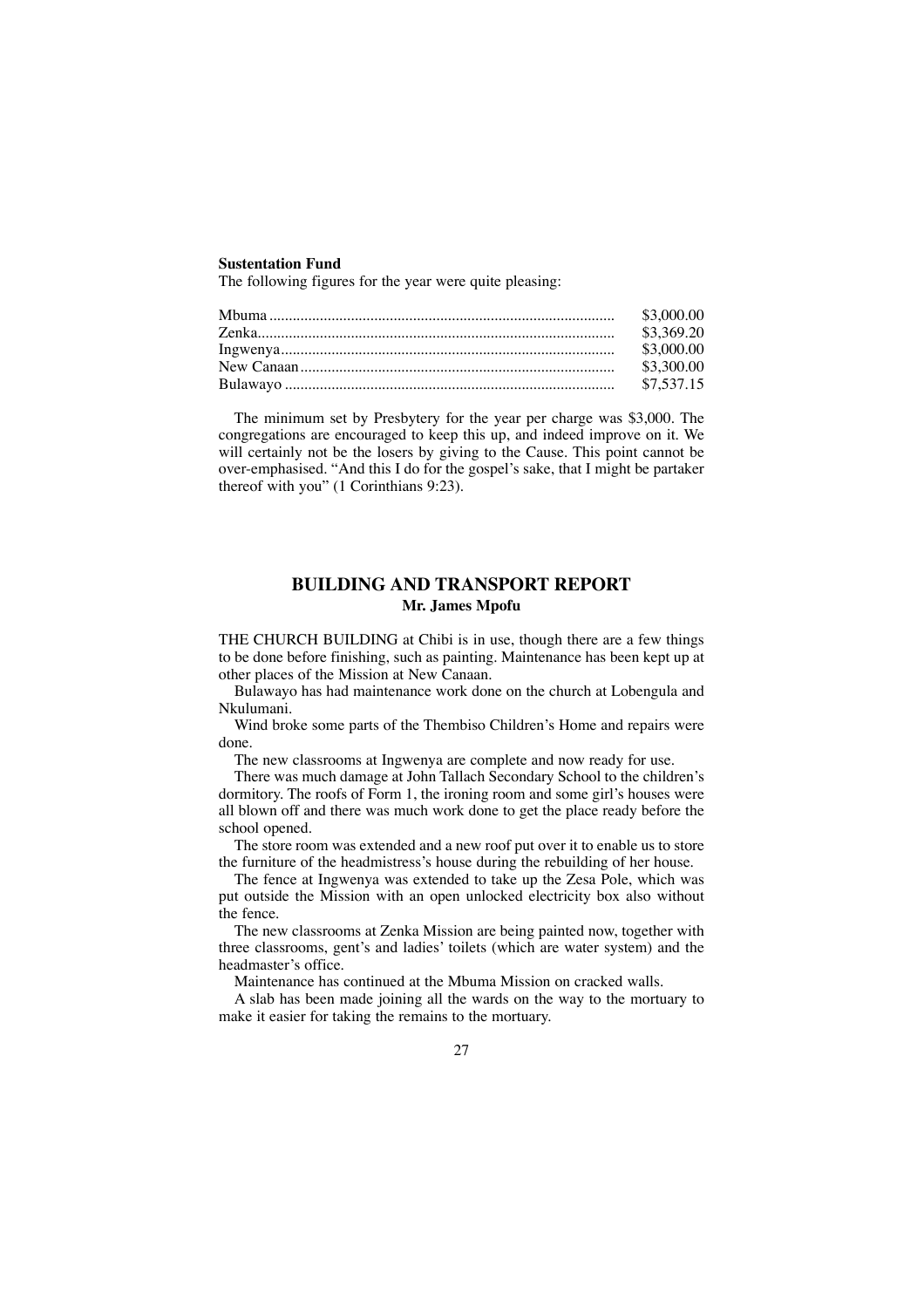Blailor toilets have been put up at Mbuma to be used during the day to save water used in toilets by all sick people during flushing time. The inside or flushing toilets can be used during the night only.

#### **Transport**

Rev. P. Mzamo's Ford is still in good running order. Dr. Hak's Mazda is roadworthy, although it sustained a broken axle and half-shaft during the year.

The ambulance is back in use after a long wait for a steering-box. The old ambulance needs to be replaced as it is no longer roadworthy. It has many problems and is presently in the garage awaiting repairs.

The Triton Lorry is not in good condition because of bad roads. Land Rovers are the best for these roads. The Nissan used by the Transport Manager is still going very well.

Rev. A. B. Ndebele's Mazda is still roadworthy and is doing well. The Ventura used by the ladies at Ingwenya Mission is still in very good condition.

The new lorry is doing very well and covers all needs to every corner of the Mission. The School bus is still continuing with school orders and fulfils the necessary duties on the Mission.

The green Nissan is still doing well on good roads, but sometimes has fuel problems on bad roads. The Sierra is now very old and can only be used in town. This car needs to be replaced. Rev. Z. Mazvabo's Ford Sierra is still running well, although the roads used are very bad, necessitating servicing every month.

Thanks are due to the Lord for His everlasting Gospel and for His Son, the Lord Jesus Christ  $-$  a gift to sinners such as we are.

## **KENYA MISSION REPORT Rev. J. Goldby**

WE MUST ACKNOWLEDGE the Lord's mercy towards us all in Sengera. Satan has been busy but "hitherto hath the Lord helped us". Since our arrival in Kenya in July 1996 the congregation here has become established on more regular lines. As we are under the jurisdiction of the Zimbabwe Presbytery, Mr. Ian Maclean, the Administrator, was ordained as an elder of the congregation by the Interim Moderator pro tem, Rev. P. Mzamo, on Tuesday, 24th September 1996. The induction of the minister took place on the following day. We were saddened by the news that Rev. A. Ndebele could not attend owing to the serious injury sustained after being knocked down by a bus.

Sabbath services begin at 9.30 a.m. with a catechism class attended by thirty adults and children. The morning service, attended by 130-150 persons, begins at 10.30 am. The afternoon service is held at 2 p.m. at the hospital. Morning worship at the hospital with a short address takes place each morning at 8 a.m.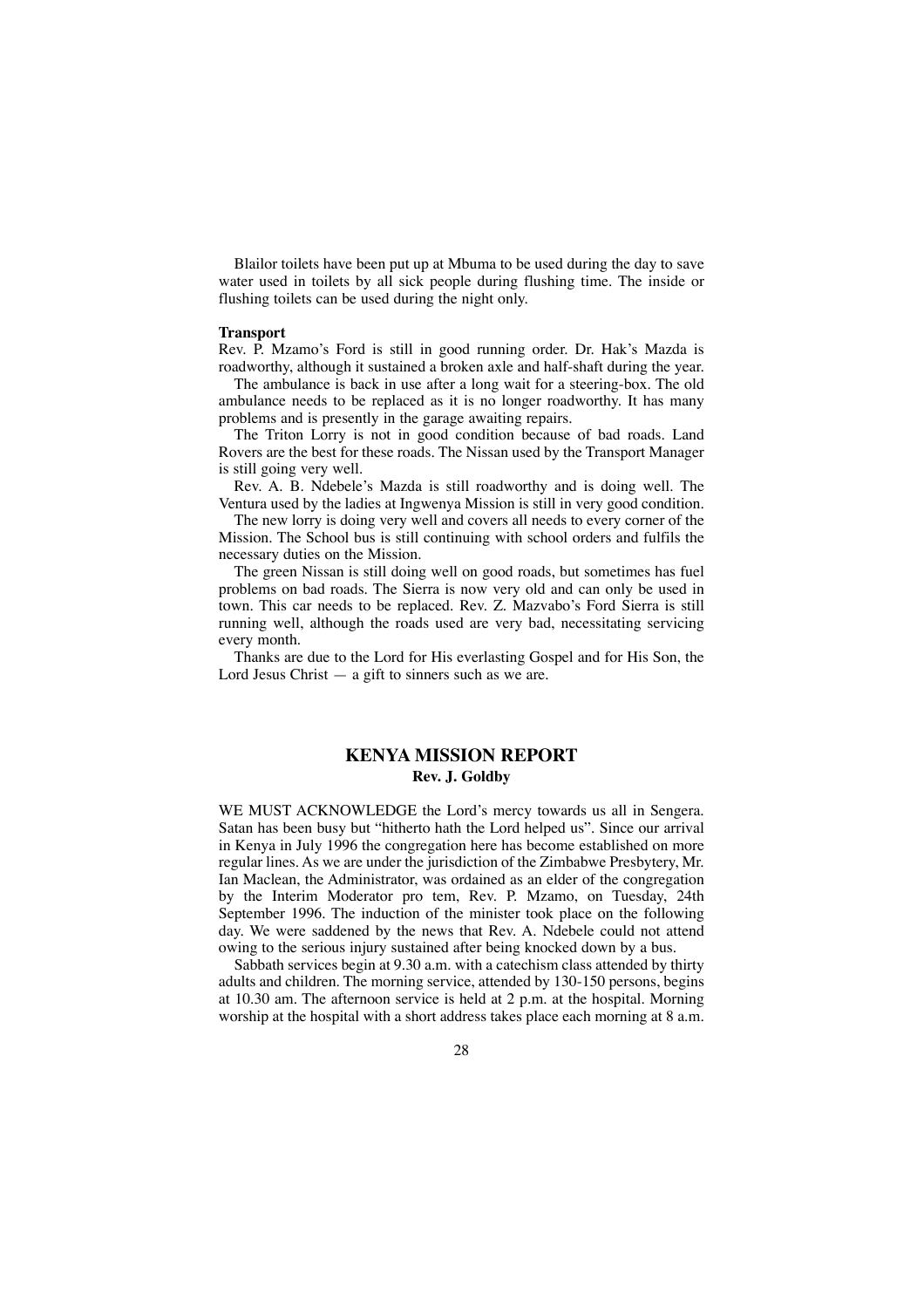with a Bible study on Monday at 5 p.m. Occasional services are held at several other places as enabled. A number of the fifty-seven families in the congregation have been visited. We receive a warm welcome in all the homes we visit. So far all those visited, I am pleased to report, keep up a full family worship on a daily basis.

We officially sponsor one primary school which involves assisting them with a very small amount of money as enabled each year. This gives us access to hundreds of children to whom we can give instruction in the Bible and Catechism. We have had some involvement with another primary and secondary school where instruction in the Catechism has been continued for some time. I would like to see our relationship with these schools continue with a small amount of money being allocated to them each year. This sponsor relationship does not involve us in a great financial outlay or in the running of the school, but it gives us an excellent opportunity to bring the Gospel to hundreds of young people.

If a small vehicle could be set aside primarily for the use of the minister this would be a great advantage to reach the places (generally within half-an-hour to forty minutes' drive). Walking is fine for the near vicinity but is not practical for the greater distances.

On the side of finance I think it would be a great help to have the yearly budget for the purely spiritual side of the Mission separated so that the medical and other aspects do not proceed at the expense of the Gospel.

Our Deacons' Court is assisted by a Collection Committee which is responsible for all the Church collections. We are keen to encourage the people to contribute as much as they can towards the support of the Gospel among them. Progress in this regard has thus far been satisfactory. Total contributions for the year have reached £1,513 sterling, whilst door collections amounted to £335. A total of £274 was expended on poor relief during the year. We hope to use some of the Church collection money for the improvement of the church building. At present there are no seats or pulpit, or proper floor. Up to now the school has kindly allowed us to use their benches and table which are carried to the church each week. The walls need to be plastered, the floor concreted, and a ceiling fitted to bring the building up to a basic standard.

On 11th March the Zimbabwe Presbytery met. I was glad to have the opportunity to attend, representing the Kenya Mission for the first time. It was a matter for great thankfulness to the Lord that Rev. A. Ndebele after his severe injuries was sufficiently well to be in attendance. I assisted at Communions in Zenka and Ingwenya and kept services in various places during my visit to Zimbabwe. At Zenka I was introduced to MaNdebele, who was converted under the ministry of Rev. John Tallach in 1924, and at Ingwenya we met MaDonsa, a descendent of the famous Matabele king Lobengula, who remembers Mr. Radasi and who came to the service to "feed her soul upon the Word".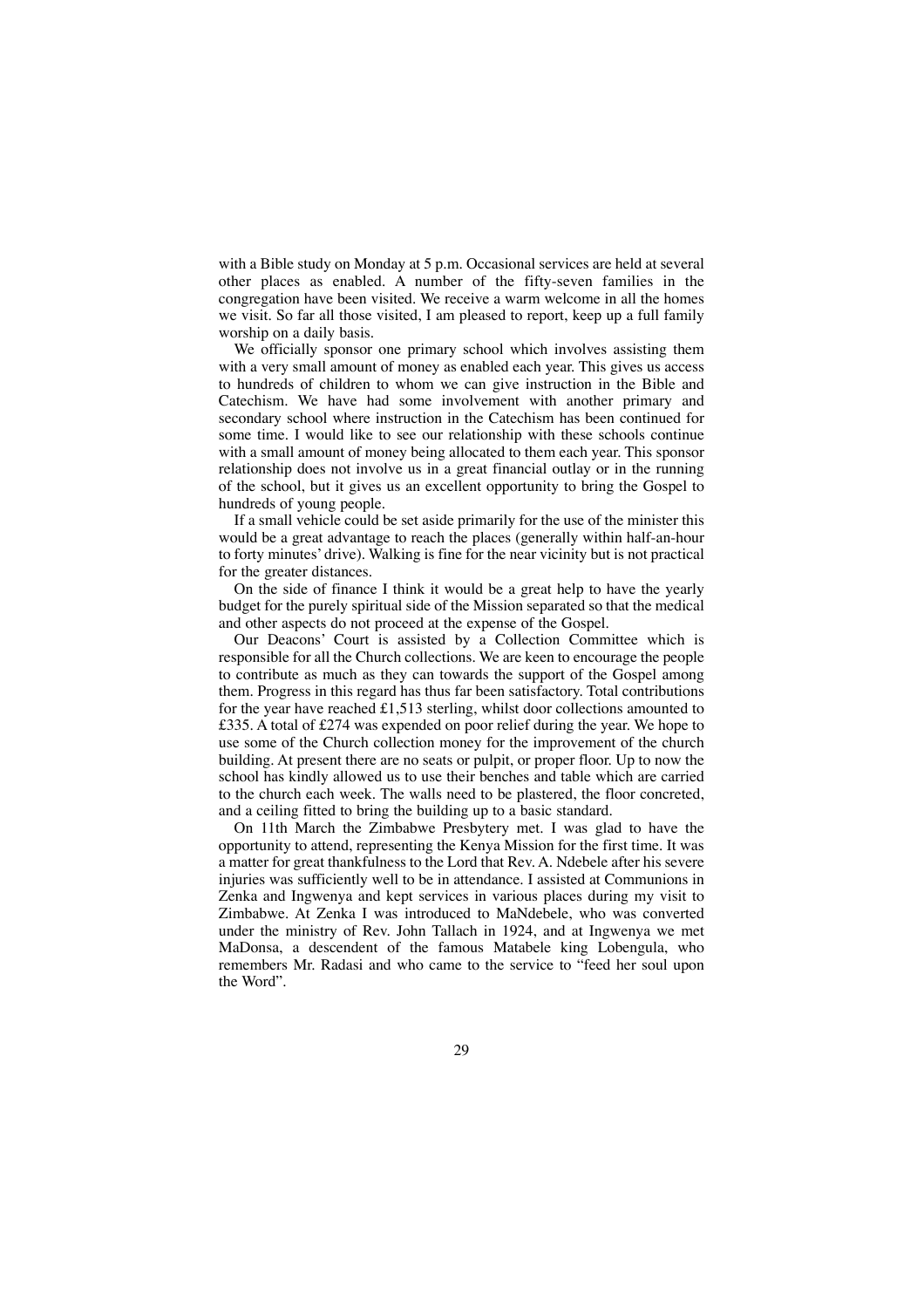## **REPORT OF OMOREMBE HEALTH CENTRE, SENGERA, KENYA**

## **Dr. E. de Jong**

WE HAVE many reasons to thank the Lord for His goodness. In October 1996, already six months ago, we arrived safely in Kenya. The text of the last sermon we heard in The Netherlands was: "And the Lord, He it is that doth go before thee; He will be with thee, He will not fail thee, neither forsake thee: fear not, neither be dismayed" (Deuteronomy 31:8). And we may honestly say that in many ways these words have proved to be true.

#### **Staff movements**

Sr. H. Burggraaf came in October 1995 as a voluntary worker. She applied and was accepted as a midwife from January 1996. Sr. J. A. Coote came back from furlough in March. Sr. A. N. Ringelberg went on furlough from March to July. Sr. P. van de Ridder arrived in August from Zimbabwe. Sr. Coote went to Zimbabwe in November to help out in their staff shortage.

As mentioned already, in October I arrived with wife and four children after being accepted by the Foreign Mission Committee in March to assist the Mission as a doctor.

#### **STATISTICS**

## **Admissions** General ..................................................................................... 1,906 Maternal.................................................................................... 300 Deliveries.................................................................................. 225 Normal.................................................................................. 205 Assisted................................................................................. 24 **Referrals**........................................................................................... 40 **Deaths** ............................................................................................... 122 **Bed Occupancy,** average per day..................................................... 16 (7-30) **Laboratory Tests**.............................................................................. 10.474 **Blood Transfusions**.......................................................................... 624 **Minor Operations**............................................................................ 135 **Out-Patients** General ..................................................................................... 4,440 Antenatals................................................................................. 852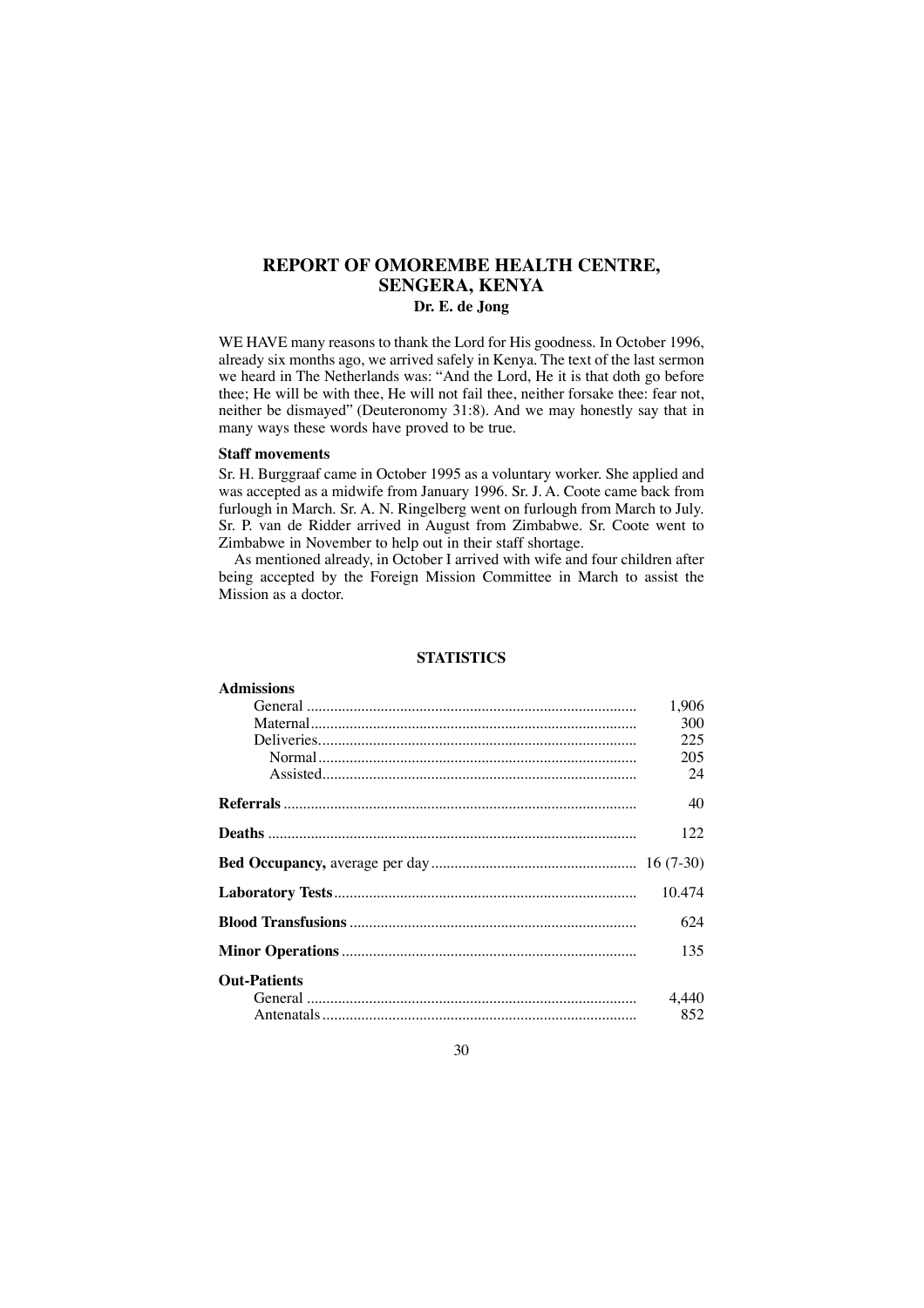The overall picture is one of a considerable drop in out-patients as well as in-patients compared with 1995. In comparison with the eight months the clinic was open in 1995, there is a drop of about 45%.

When a new clinic is established, many people come to try the service which is offered. It is quite logical to expect a general drop in the first years. But another important fact which explains the drop very well is that in 1995 the malaria season was very bad!

Although our statistics are not very reliable as yet, the overall picture is very clear. About 75% of all cases seen in 1996 were malaria (plus anaemia) cases (in January, April, May and June up to 80-90%). Because malaria is very seasonal we have to expect fluctuations within a year and even within consecutive years.

#### **Medical Report**

Undoubtedly the above reasons are the most important ones, but we are still looking to see if there are other factors influencing this general drop.

We have to accept that the mean bed occupancy will be relatively low.

Until now we have no real operating facilities.

When we consider that during the first week of arriving at Sengera we could have done five cesarean sections, we are missing a very important source of income.

Towards the end of the year the building of the Mother and Child Care Clinic was commenced. A donation from the Dutch Embassy was given for this.

In conclusion we have to say that it is an illusion to think that our clinic will be self-supporting, at this stage anyway.

#### **Prospects**

Much requires to be done to educate our staff and to raise the standard of the untrained nursing and clerical staff.

We hope to start with outreach work (mobile clinics) and the Mother and Child Care Clinic. Concerning this Clinic there are difficulties in getting equipment which would normally be given free; e.g. a fridge and steriliser.

Another project we are starting is special care for AIDS patients by means of Community Education and house visits. Considering that about 20% of the population in our area are carriers of the AIDS virus, there is a great need in providing care for these poor people and in bringing them the Gospel.

It is our expectation that Sister Peta van der Ridder and Sister Henriette Burggraaf will finish the training to register as Nurse and Midwives in Kenya.

Concerning myself, I hope to get a more permanent licence to work as a doctor in this country. We hope and trust that it is our common prayer that the Lord will bless all our endeavours to the advancement of His Kingdom in Kenya.

"He shall have dominion also from sea to sea, and from the river unto the ends of the earth" (Psalm 72:8).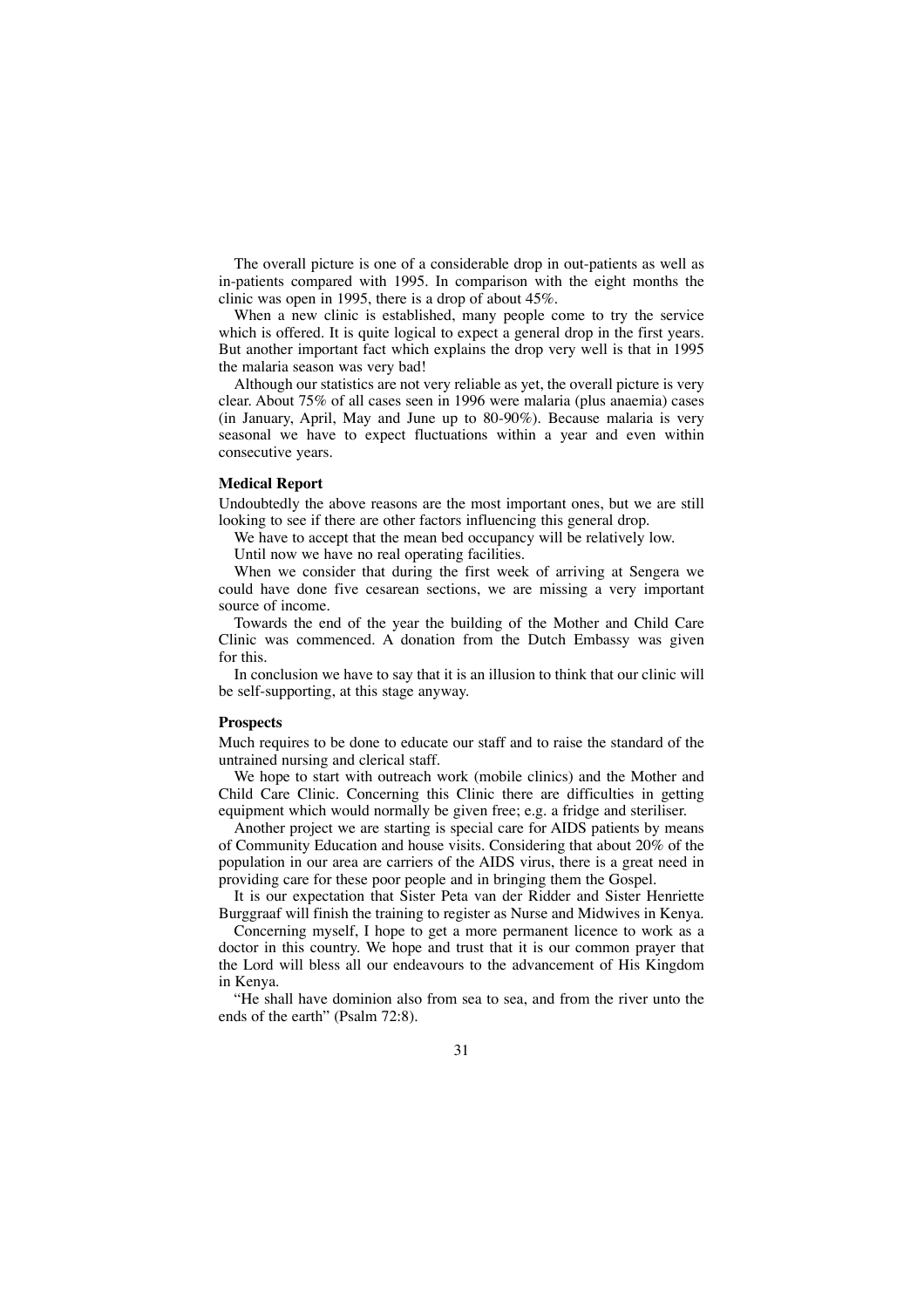## **KENYA MISSION ADMINISTRATOR'S REPORT Mr. I. MacLean**

THE YEAR that is past has been a very busy one for the Kenya Mission, but as we reflect we can truly say, "Our help is in the name of the Lord". Some may go "down to Egypt for help" but we trust we have learned Peter's lesson, "Lord, to whom shall we go? thou hast the words of eternal life".

Before I go into details, let me take the many people, who are unfamiliar with the Mission at Sengera, on a guided tour of the compound.

As we leave the tarmac road, after travelling six hours south west from Nairobi, we enter upon the final stage of our journey along a 3 mile stretch of dirt track road, carefully avoiding the pot-holes, until we arrive outside the big iron gates of the Mission compound. Joshua the guard hurriedly opens them and greets us with his welcoming smile.

Immediately through the gates, we see on the right the forty bed Health Centre known as "Omorembe", opened in April 1995. At right-angles to the main building and slightly downhill is the laundry, kitchen, children's ward and male ward. Just through the gates on the left is the guard's hut, manned twenty-four hours a day.

As we move forward, we pass on the left the newly constructed Child Welfare Clinic, built with the help of a £4,000 donation from the Dutch Embassy. Directly in front of us we see the two-storey reinforced concrete building with its double garage and general purpose store on the ground floor, and after climbing the concrete stairs on the right we come to the first of four large rooms. This is the administrator's office where much of the compound can be seen from the four large windows. Next door is a medical store, then the night call staff's sleeping quarters, and the room at the end is where Mrs. Goldby teaches the primary school children.

On descending the steps we see the Mission canteen and pass the steel container that brought many kind donations from Scotland, before entering in through the gate to the European staff compound. On the right is the administrator's house with its recently constructed kitchen extension, and immediately left Sr. Jessie Coote's house and proceeding downhill we come next, on the left, to the newly built semi-detached houses of Sisters Henriette Burggraaf and Peta van der Ridder from Holland. We will not find them in at the present as Sister Henriette is helping out in Zimbabwe for three months and Sister Peta is doing training for Nursing Council Registration at Kisii Hospital.

Continuing downhill on our tour we see about 100 yards ahead two large houses with many children playing, but before going for a closer look we come to Sisters Celia Renes and Truus Ringelberg's semi on the right. They have been here the longest and this is discernible on hearing them speak the local dialect, Eke-gusii.

From here we get a good view of the two remaining houses, Dr. de Jong's on the left and Rev. J. Goldby's on the right. They are four-bedroomed, built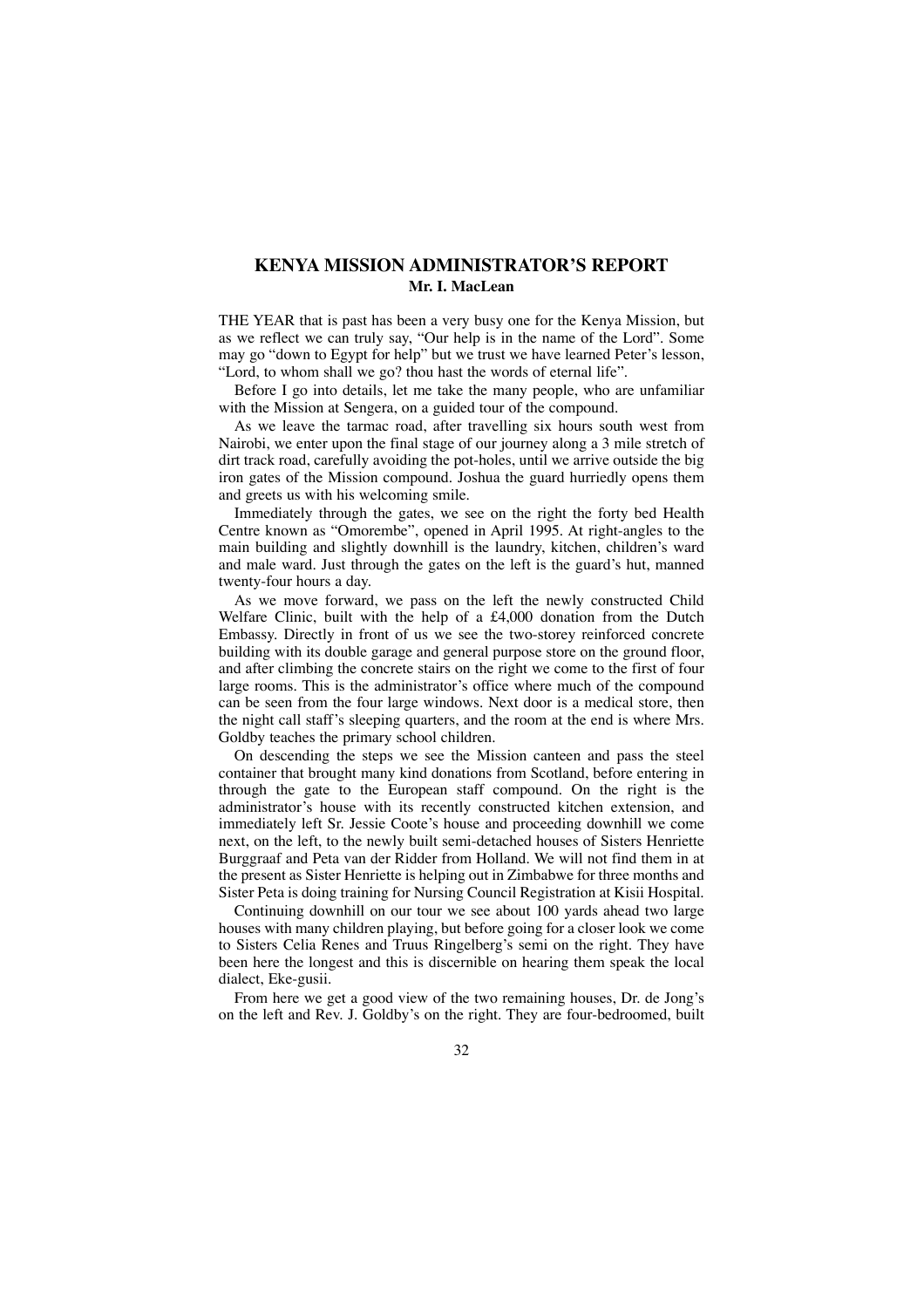in brick, for a labour cost of £650 each! Beyond we can see the gardeners in the Clinic garden, busily planting after the heavy rains, and further beyond, the Kisii Hills where hundreds of tin-roofed houses reflect the equator sun and remind us of our Mission Field, where thousands of souls are still without a Saviour.

The church building is outside the compound 500 yards downhill.

#### **Staff**

When I arrived with my wife and three children in January 1996 there were three permanent Mission staff at Sengera, and by the end of October the same year, this had increased to eleven adults and nine children.

Sister Burggraaf came on to the staff in January. Miss Hanneke Terluin came as a volunteer for one year in July. The Goldby family and Sister Peta van der Ridder arrived in August, and Dr. de Jong and family arrived in October.

In June we had a welcome visit from Rev. James Tallach as Church deputy. In September Rev. John MacLeod and Mr. I. G. MacLean from Scotland, and Rev. P. Mzamo and Mr. B. Mziya from Zimbabwe, came for the induction of Rev. J. Goldby.

Mr. Donald MacDonald was also with us for two weeks in October.

#### **Building**

With the increase in staff there was a necessary increase in housing. As the previous local builder proved to be unreliable, we decided to engage the services of an outside contractor, and after getting suitable estimates, we began work in April with the construction of the two-storey store/garage/office building.

Twenty men laboured without machinery, digging foundations, mixing concrete and carrying materials to complete the job within four months for a labour cost of £1,700.

The same routine was used for the construction of the administrator's extension at £350, and doctor's and minister's houses at £650 each.

The nurse's "semi" and Child Welfare Clinic were built with local labour for a labour/material cost of £10,000 each.

Although local labour is very cheap (a tradesman costs £1.20 per day) the prices of materials by comparison are extortionate (one bag of cement is £6 and eight tonnes of sand £90).

Associated with the construction of the buildings were underground water tanks, fed by rainwater from the roofs. This water is pumped to header tanks, which in turn flows as cold water to the houses by gravity, and as hot water via woodburning boilers.

One of the highlights of the year was the connection of the Mission to mains electricity on 23rd June. The long wait was at last rewarded.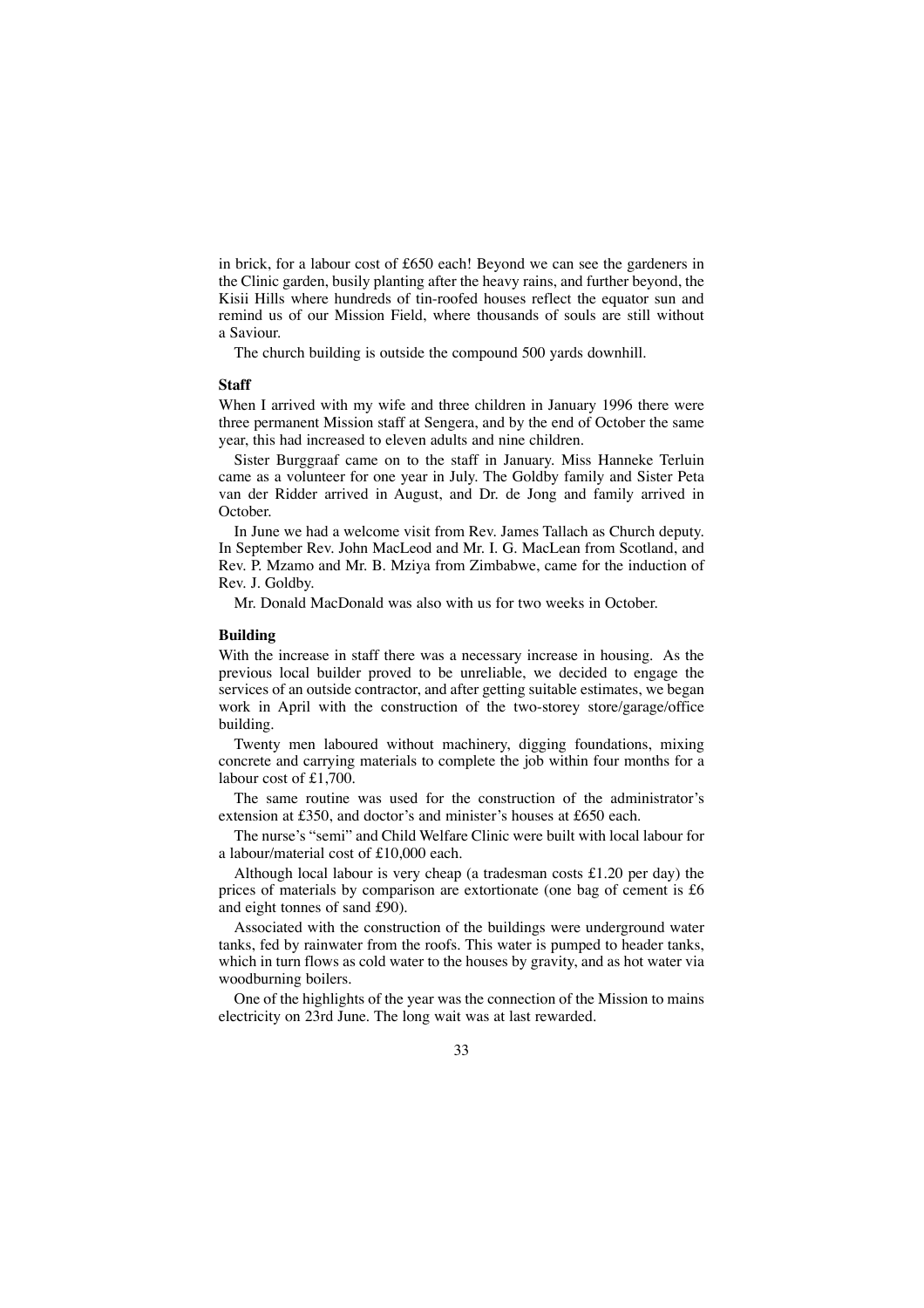### **Transport**

Motor vehicle upkeep continues to be a major item of expenditure. The bad roads take their toll and the lack of a trustworthy and competent mechanic compounds the problem.

The Bedford lorry shipped from England seems to be a very sturdy machine and is used constantly for collecting firewood. The Land Rover ambulance has required a new gearbox and a rear axle since it arrived in August. The Toyota Hilux is at present off the road with a cracked cylinder head. The four-year-old Pajero, bought in September for £21,000 has proved reliable and is kept mainly for staff excursions and business trips to Nairobi.

#### **Finance**

With the addition in European staff there is of necessity an increase required in funding.

The forty-plus Clinic staff and twenty-plus Mission workers are now receiving a monthly housing allowance which brings the monthly wages bill to £2,000. The income from the Clinic over the last six months has averaged £1,100 per month.

We are indeed indebted to our many friends throughout and beyond the Church, and especially to our friends in Holland for continuing to meet the needs of the Mission work at Sengera.

#### **Rianyakwara Primary School**

We continue to support the Government school in Sengera, by providing text books and stationery, and are at present paying the salaries of seven teachers.

#### **Conclusion**

We must ever bear in mind that the main purpose of our being in Sengera is the spread of the Gospel and our greatest need is the blessing of the Holy Spirit. For this we would crave the prayers of the Lord's people and in return we would assure them of our sincere gratitude for their continued support.

Above all, I must acknowledge the Lord's goodness to me personally in giving health and strength to enable me to carry out all my duties, for He says, without me ye can do nothing".

"Behold, thou shalt call a nation that thou knowest not, and nations that knew not thee shall run unto thee because of the Lord thy God, and for the Holy One of Israel; for he hath glorified thee" (Isaiah 55:5).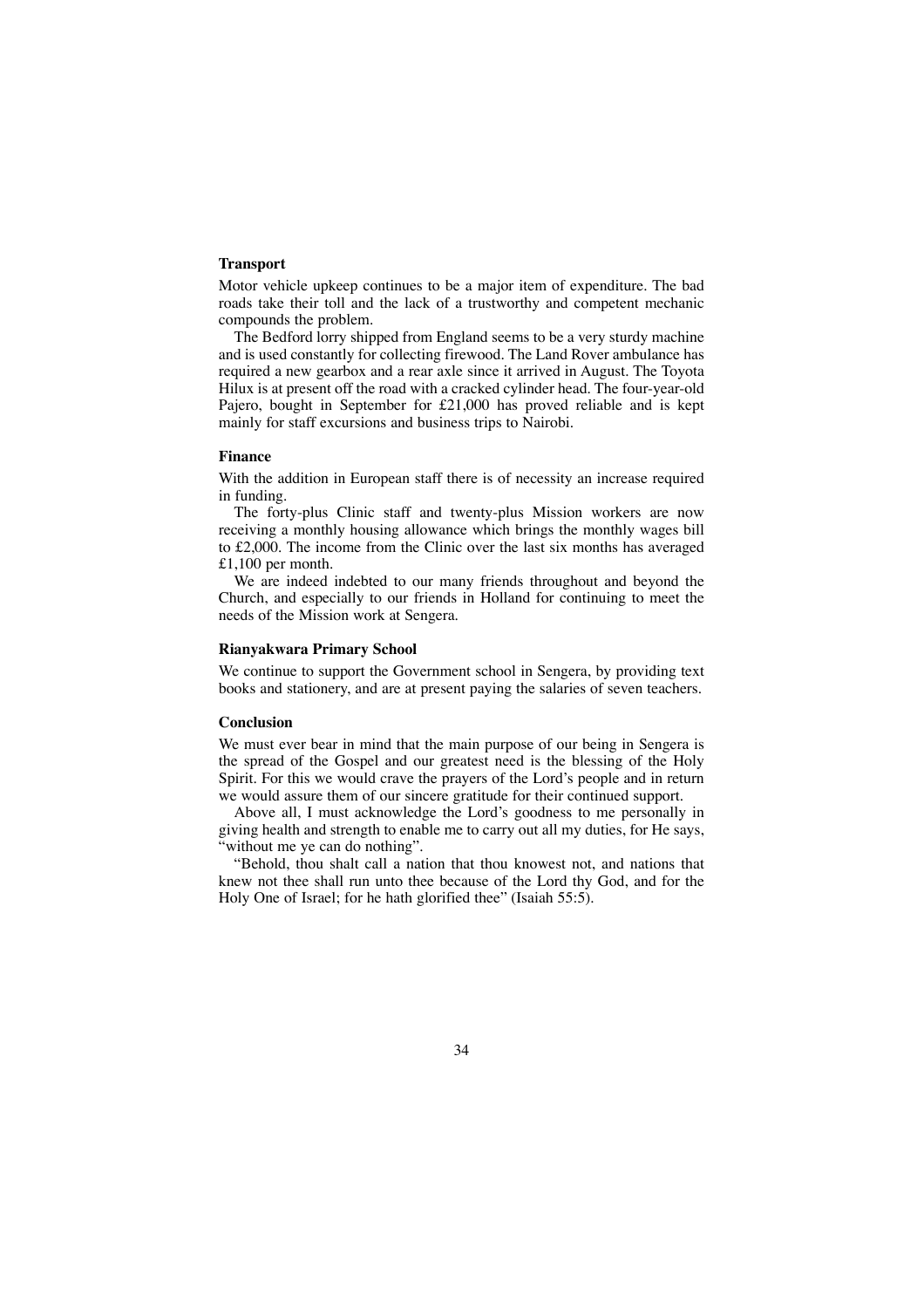## **REPORT OF DEPUTY TO ZIMBABWE AND KENYA Rev. John MacLeod**

DEPARTING on 4th September and returning on 28th September, my visit to Zimbabwe and Kenya was of short duration. It was, nevertheless, eventful. At Bulawayo Airport I was warmly welcomed by the Rev. A. Ndebele, Mr. B. Mziya, Miss Margaret MacAskill and Miss Norma MacLean. On arrival at Ingwenya Miss Katie Mary MacAulay was there to do likewise. Miss Marion Graham, the Head of the School, was in Scotland on a private visit but was due to arrive back the following week in time for the return of the pupils and the beginning of the last term of the School session.

On the first Sabbath after my arrival I took the services at Bulawayo. Around 400 souls were present in the church — men, women and children and all attentively listening. This, it will be remembered, is a congregation that has been without a settled pastor since the death of the Rev. Alfred Mpofu and it is really a matter of great concern that we should have a flock of this size and not have a shepherd looking after it.

The Ingwenya Kirk Session had arranged for the dispensation of the sacrament of the Lord's Supper to take place on the following Sabbath, and with my time in Zimbabwe being so limited, it was arranged that I would visit Mbuma at the beginning of the week. Accordingly, Mr. Ndebele and myself, accompanied by Coleman, one of the workers at Ingwenya, left the Mission compound on Monday morning and got as far as Inyathi where we stopped in order that boxes containing some clothes from Holland would be deposited in a store within the church. It was while we were parked beside the road waiting for the return of Coleman, who had been sent for the key to the church, that Mr. Ndebele was hit by a passing bus. It was then a case of getting him to the nearest hospital as quickly as possible and then on to Mpilo Hospital in Bulawayo. For the next few days his life was to hang in the balance and it is a matter of thankfulness that he is spared and restored to the measure of health which he now enjoys.

The Ingwenya Communion was held as arranged, with Mr. Mazvabo acting as interim Moderator. With the pupils back at school, the number attending the services was over the thousand mark. Although Mr. Ndebele's absence was much felt, and the distressing circumstances in which he was placed hardly ever out of mind, the Lord's death was kept in remembrance in the manner prescribed by Himself and we can only hope that the seed then sown will yet bear fruit.

On Monday afternoon I left Ingwenya again for Mbuma. En route I held a service at Nkayi where the church building was filled to capacity, pupils and teachers from the local school swelling the number. From there it was on to Mbuma where I was glad to meet Dr. Hak, Miss Margaret MacAskill, the Matron, and Miss Lia Terlouw. Miss Louise Leiper had attended the Ingwenya Communion and was a passenger in the car that brought me thus far. The next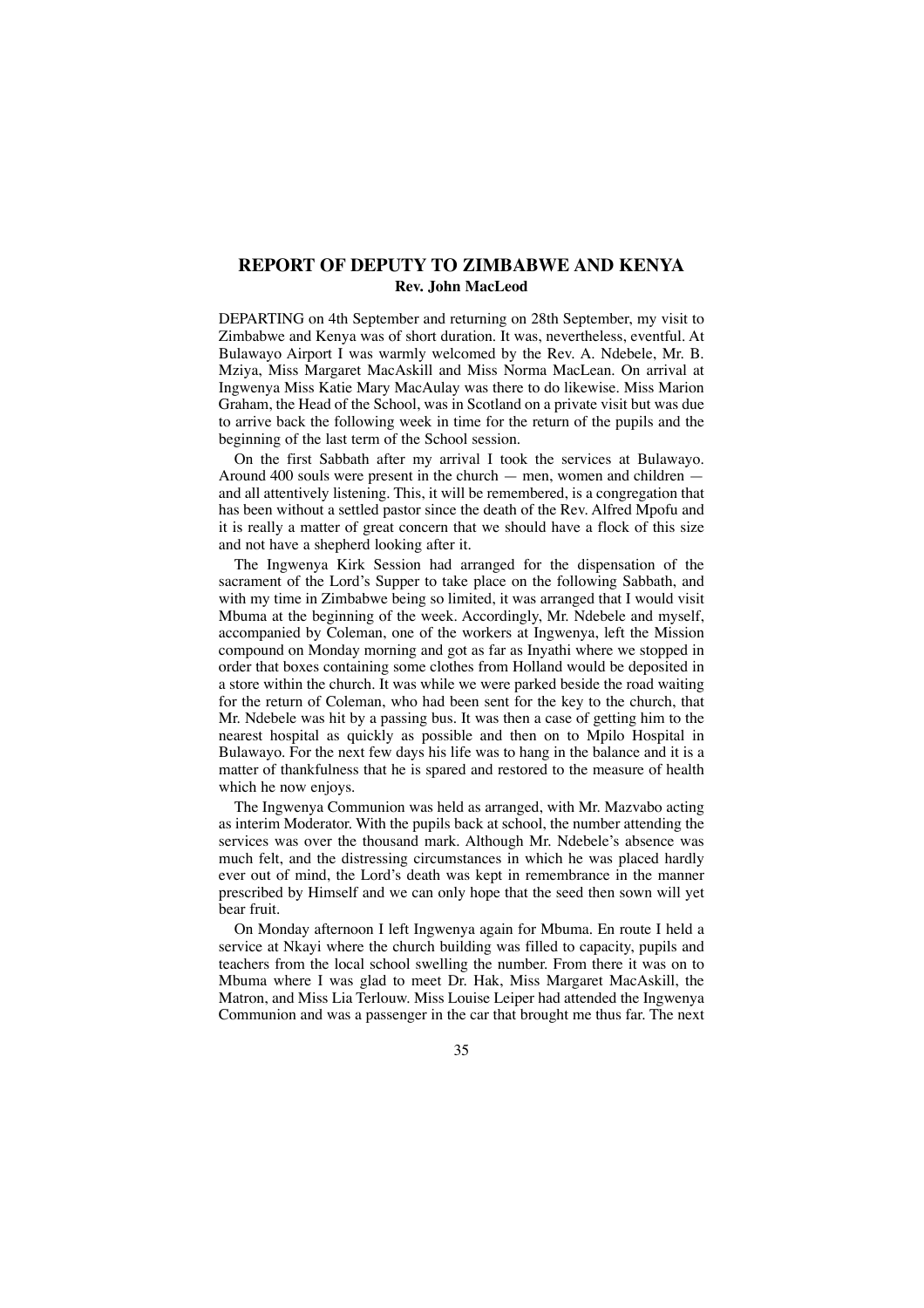morning I held a service in the Mbuma church which was also full to capacity and later on I was shown round the Hospital by the Matron. In the afternoon I held a service at the Gampagalala school with the pupils assembled under a tree. On Wednesday I departed from Mbuma in the company of the Rev. P. Mzamo and after holding services first at Lutsha school, under the shade of a tree, and then at Zenka, where the church was full to overflowing, I eventually arrived at Robertson Street in the late evening. Having dropped off Ronald, my driver, near his home in the city, I then drove myself to Ingwenya where I met with Mr. Ian MacLean and Mr. Donald MacDonald who had arrived from Scotland that day. The next morning, together with Mr. MacLean, Mr. Macdonald and Mr. Mziya, I attended a meeting at the office of the Contractor responsible for laying the pipeline between the Ingwenya reservoir and the Mission compound, in the course of which certain difficulties which had plagued the project were resolved. Then, in the afternoon, we attended a meeting of the Field Committee where much business was transacted and problems, we hope, were resolved. The following morning, accompanied by the Rev. P. Mzamo, Mr. B. Mziya and Mr. I. MacLean, I departed for Kenya.

The Synod, in agreeing to the Rev. John Goldby's translation to Sengera, had indicated that some form of induction service would be appropriate. Accordingly, the Zimbabwe Presbytery and the Foreign Missions' Committee jointly arranged for the induction to take place on Wednesday, 25th September. As an account of the event has already been printed in the *Free Presbyterian Magazine* it will not be necessary for me to write anything further on it in this Report. The Presbytery and the Committee also felt that it would be advantageous to have a ruling elder at Sengera, as well as a minister, and steps were taken to that end. Keeping as close to the normal procedure as was possible in the circumstances, Mr. Ian MacLean (Jnr.) was duly elected, and, having agreed to accept office, he was formally ordained and inducted on the 24th day of September. Both these services, especially the former, were well attended and stirred up a great deal of interest among the people. On the afternoon of the day following Mr. Goldby's induction, the Rev. P. Mzamo, Mr. B. Mziya, and I bade farewell to our friends at Sengera and, driven by the Rev. J. Goldby, we arrived at Kisumu at dusk. The following morning, after bidding farewell to Mr. Goldby at the Airport, a Kenyan Airways flight took us to Nairobi. In the late afternoon my Zimbabwean brethren departed for their own homeland and I, after having to spend wearisome hours in the Nairobi Airport terminal, also departed, at midnight, on a London-bound British Airways flight. After two further flights, safely preserved by the Keeper of Israel, I was back in Stornoway.

In concluding my Report I would like to thank all the Mission friends black and white  $-$  in Zimbabwe and Kenya whose hospitality and kindness was much appreciated and not forgotten.

"Wherefore, my beloved brethren, be ye steadfast, unmoveable, always abounding in the work of the Lord, forasmuch as ye know that your labour is not in vain in the Lord."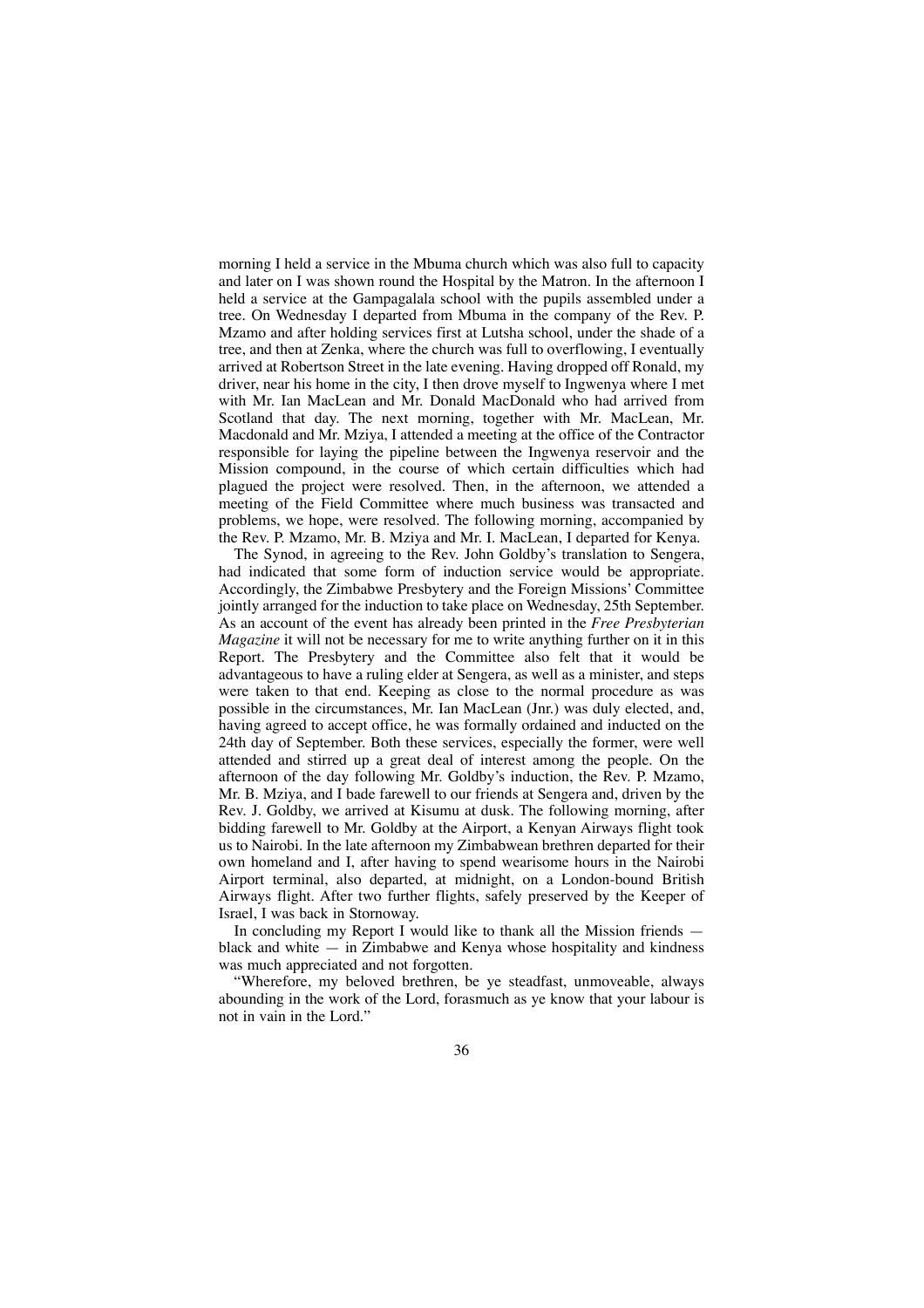## **DOMINIONS AND OVERSEAS COMMITTEE'S REPORT Convener: Rev. D. A. Ross**

MINISTERIAL SUPPLY for overseas congregations is not easily obtained, but a number of our ministers were able to help occasionally. It is no easy task for ministers to undertake extra duties when they are burdened with duties in their own congregations. The Committee is thankful that ministers are willing to help and that Presbyteries are willing to release them. Just as it is vital that vacant congregations receive ministerial supply in our own country, and that assistance be given at Communion seasons, so it is vital for congregations overseas. Our ministers and congregations overseas are much encouraged by our interest in them and our doing our utmost to send ministerial supply.

The Rev. Keith Watkins visited Chesley last July, and the Rev. Roderick MacLeod in October. Both enjoyed preaching in the congregation and visiting the homes of our people there, and we believe that the congregation found it to be profitable. The congregation is in good heart and was much encouraged by receiving a number of new communicants. The reports of Mr. K. Watkins and Mr. R. Macleod, who went as a deputies, will give a fuller picture of the situation.

Rev. N. M. Ross is to visit Chesley for three Sabbaths in April, D.V., and will conduct the services of the Communion season there. His visit, however, was not arranged by the Committee, but by the Interim Moderator, the Rev. Alex McPherson, and his fare will be paid by the Chesley Deacons' Court.

Sadly, there have been a number of deaths in our Australian and New Zealand congregations, but on the other hand, we hear encouraging reports about Communions being well attended and young families regularly coming to the means of grace. It is hoped that the Rev. G. G. Hutton will visit New Zealand from March to April, and Australia from April to May, D.V. It is expected that he will assist at three Communions and possibly four. His assistance is much looked forward to by the ministers, the Rev. E. Rayner and the Rev. J. van Dorp. It is well known that Mr. Rayner and Mr. van Dorp, more than any other of the ministers in our Church, have vast distances to cover in assisting at Communions and attending meetings of Presbytery. Mr. Hutton's visit will cut down their travel between New Zealand and Australia for the occasion of the Communions, which is much appreciated by them.

Much of the Saviour's ministry was itinerant. As He passed by, how many people He was pleased to bless with eternal blessings. our prayer is that the visits of the Rev. Neil Ross and the Rev. G. G. Hutton, and others, though brief in those places, will be much owned by the Most High to the feeding of the Lord's people and the conversion of sinners.

As was decided at the last Synod, no deputy was sent to Italy. However, Mr. Lucio Strata endeavours to supply sermons on a regular basis. With the assistance of Mr. David Ayres who reads English sermons he interprets these onto cassette tapes which are then sent to the group in Fornaci di Barga. The future for the Church in Fornaci di Barga looks pretty bleak at the moment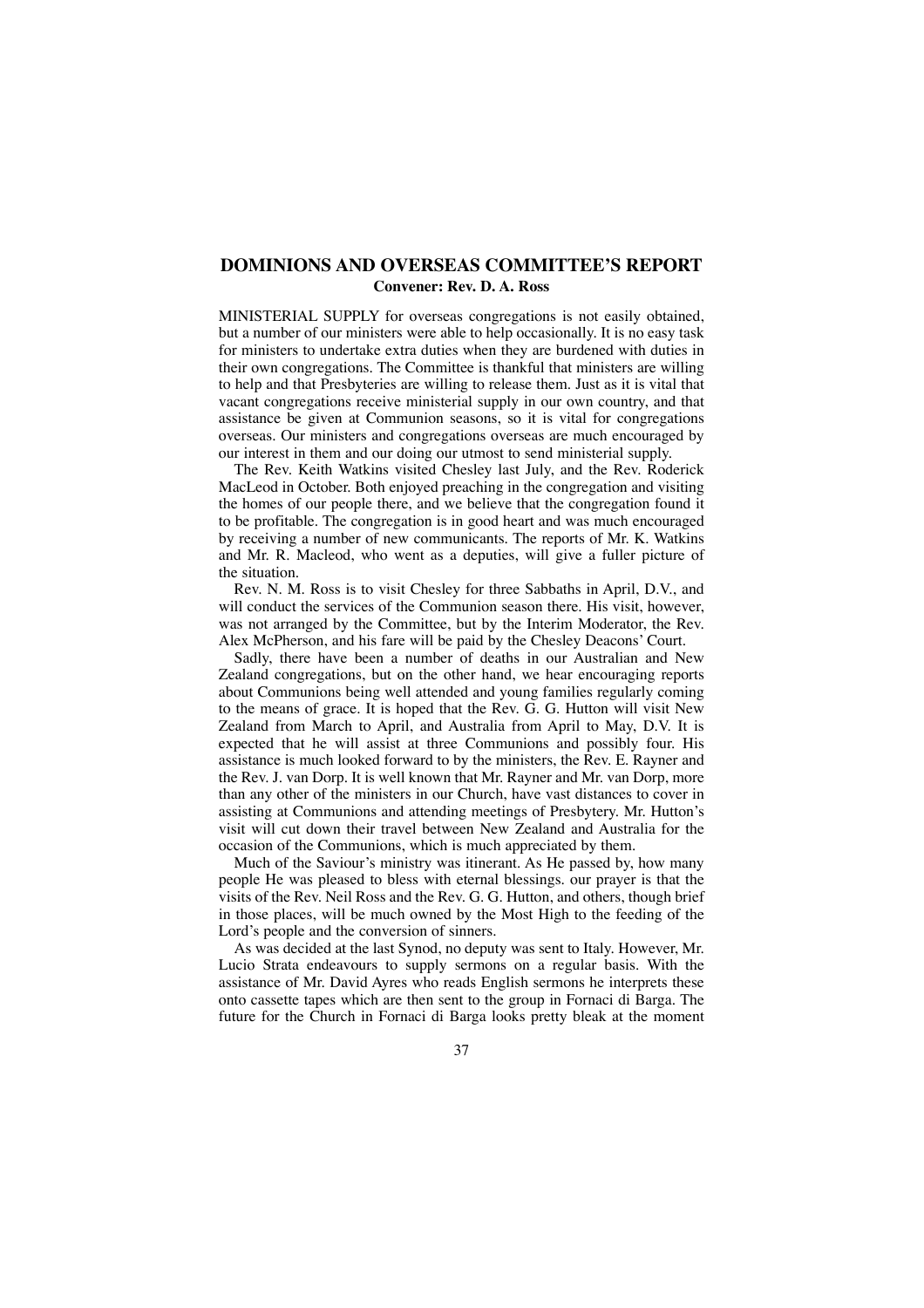because the hearts of the people, by and large, have been turned in a measure from the reformed worship and practice of our Church. May the Lord raise up a truly reformed witness in that land so utterly blighted by Romanism.

The work in Eastern Europe continues. It is cause for thankfulness that the financial contributions for this work have increased considerably during the year. It is also cause for much thankfulness that a group of people in Odessa, with whom we are in contact, have a sincere interest in reformed teaching. An Arminian bias prevails in the Churches with which we have had contact. However, this group wishes to identify with the Westminster Confession of Faith and with the Presbyterian form of Church government and practice. The Eastern Europe Report gives more detail about this group.

Finally we thank our people in the home Church for their evident and continuing interest in the work of the Gospel overseas. Without their financial contributions, the work could not continue. May the Lord be pleased to look down in mercy upon these various aspects of our work for the furtherance of His Cause among us and far beyond our borders.

> "Look down from heav'n in love, behold, And visit this Thy vine." (Psalm 80:14)

## **AUSTRALIAN REPORT Rev. E. A. Rayner**

THROUGHOUT THE WORLD people have read of the terrible Port Arthur tragedy when thirty-five people were slaughtered, young and old without reason or mercy when a young man gunned down so many tourists visiting the historic area in Tasmania. In *The Australian* it was reported: "This is Australia's reality. Something terrible does lurk out there. . . . We ask ourselves, If there's a God, why did six-year-old Alanah Mikac die behind a tree?" In Luke 13:1-5 Jesus spoke of a tragedy not unlike that of the Port Arthur massacre. Some people came to Him with the news that the Roman Governor Pilate had killed some of the local Galileans while they were in Jerusalem making their sacrifices and Pilate had mixed their blood with their sacrifices. When the Lord answered those who came to him he added another example where a building collapsed and killed eighteen people. Jesus rebuked those who came to him as hypocrites for being able to discern the weather but were unable to read the signs of the times. We like those of old are called upon to interpret the events of life, our condition before God, our moral and spiritual condition, where we are heading and the meaning of life.

It was well put in a tract issued by the Presbyterian Church of Victoria's Church and Nation Committee that: "Around the country many ministers have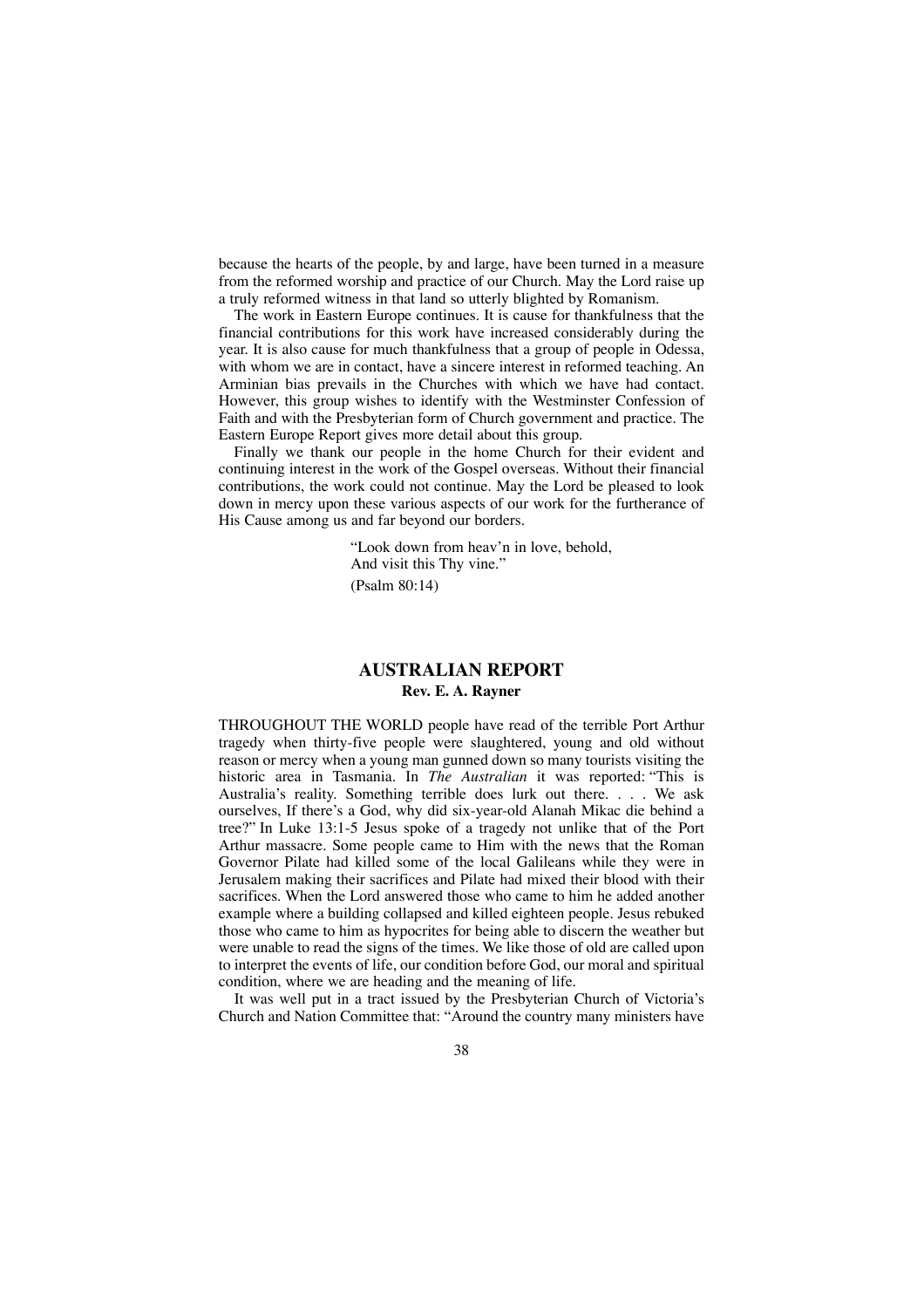brought a message of sympathy, and that is understandable. But if this is all the Church of Jesus Christ has to offer then we are no better than psychologists. What we need at a time like this is not just psychology but prophecy. . . . It is no good preaching forgiveness and an open door to heaven unless we tell the people about the narrow door of repentance." So Australia needs repentance.

People ask, "Where was God?" But God is forgotten in the lives of most Australians. Peple expect God to protect us from such tragedy or to help us in our time of need, yet at other times we do without Him, deny Him, pass legislation contrary to His law, and blaspheme Him, etc. The disaster took place on a Sabbath and the nation continues to trample God's holy day under foot. Church attendance is at an all time low. Then we wonder why such events occur. Trading on the Sabbath has practically obliterated any difference from the rest of the week. Otherwise it is a day for sport or recreation. Then when tragedy occurs we have the audacity to ask if God exists. In our institutions of learning across the land the Christian point of view is denied and ridiculed. Unbiblical alternative lifestyles are commended, the New Age philosophy replaces true religion, and the multi-faith approach to religion is the politically correct way to think.

We have rejected God and His Word, we have rationalised sin and we expect to go on as usual. We ask why people are gunned down and yet we are murdering the unborn by abortion every day. Promiscuity, dishonesty and corruption in politics and the judicial system become increasingly evident. So Jesus reminds us that judgement will come. "Except ye repent ye shall all likewise perish." Port Arthur is a warning of what must at last be far more miserable for us if we die in our sins.

The congregation of our Church in Sydney has lost two families over the past year. Roland van Kralingen, Jane and family, transferred to London and the Brown family has just emigrated to New Zealand for work. That family was present when I last supplied Sydney on the first Sabbath of December when there were sixty at the morning service which included the children. However, we are thankful that the Van Praag boys, Jacob and Peter, are now married and settled in their own homes adding two more families that regularly attend the Church in Riverstone. During the year there were three baptisms but no new communicants.

Both Sydney and Grafton Congregations have been helped financially with generous legacies from the will of Sue Shaw. George DeBruin's widow, Rita, passed away during the year. After a long conflict with doubts and fears she gave evidence of knowing a measure of peace with God and of being prepared for eternity. Her two youngest boys have returned to New Zealand. During the year we have had a new family from the local community attending the Grafton Church. They left their former congregation because a new version of the Bible was used in the pulpit. There was just one baptism and no new communicants. At our October Communion there were a good number of visitors from Sydney and the Tuck family from Brisbane. Following the morning thanksgiving service a luncheon and presentation was arranged in a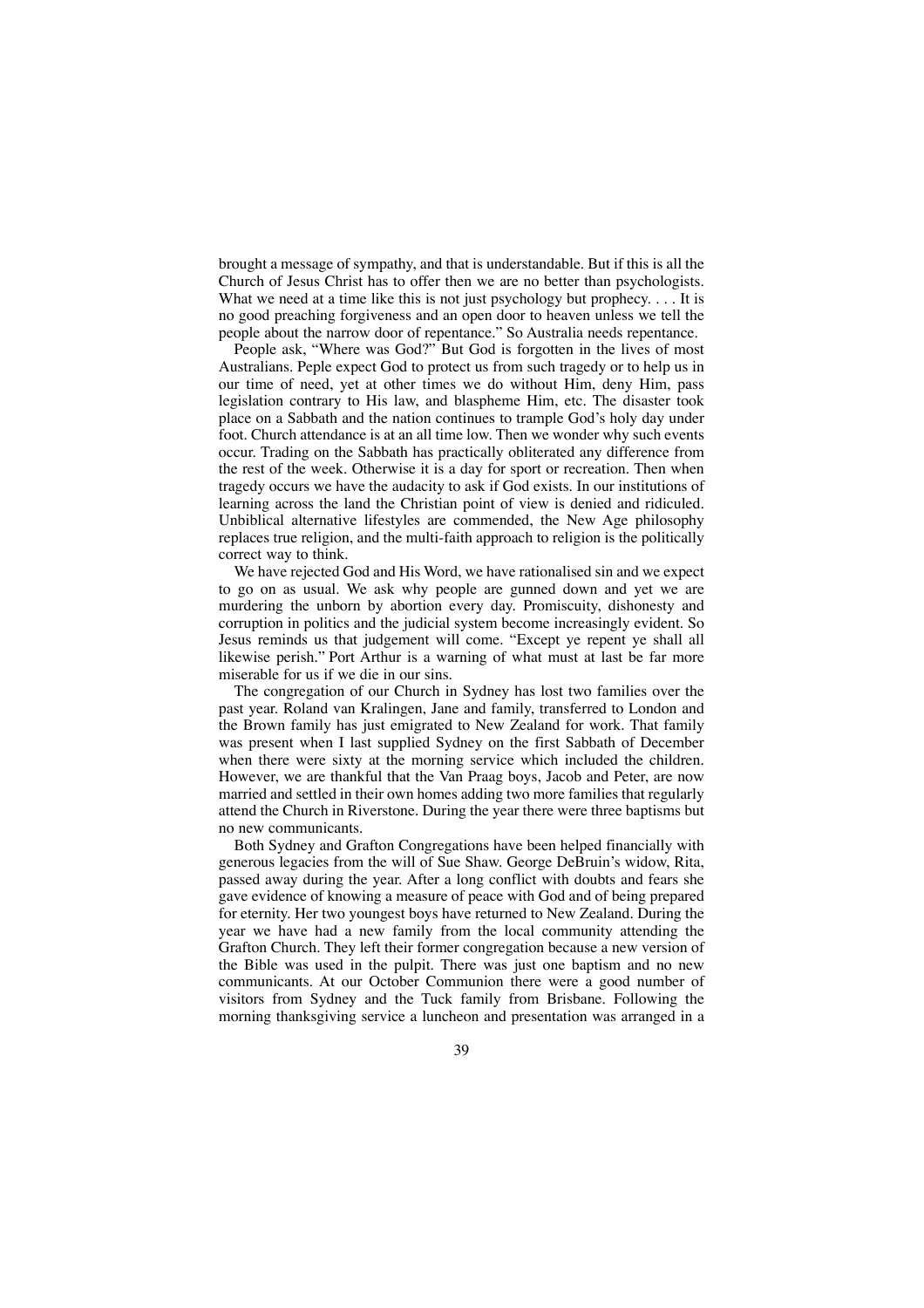local hall to commemorate my twenty years of ministry to the Grafton Congregation. What we need above all is a continued faithful ministry of God's Word in these parts with the Lord's blessing. So we must pray the Lord of the harvest to send labourers into the harvest for the harvest is truly plenteous but the labourers are few.

## **NEW ZEALAND REPORT Rev. J. A. T. van Dorp**

IT HAS BEEN a trying year with the deaths of three members of long standing in our congregations in New Zealand. The Auckland Congregation were bereaved of Jesse Christensen and Jan van Dorp and the Gisborne Congregation of Elder Jim MacPherson. They were familiar figures in our services and prayer meetings and at our Communion seasons throughout the history of our Church in New Zealand and they gave ample evidence that they highly appreciated the Free Presbyterian testimony both in New Zealand and other parts of the world.

It can be said that this is true of all that adhere to our separate witness. It is never easy to maintain a stand in isolation from other professing Christians. That's why the apostle Paul warned so sternly against "any other gospel" (Galatians 1:8). The opportunities for alignment with lesser standards than the scriptural guidelines have never been greater. Even within the Presbyterian Church of Aotearoa New Zealand there are those who call themselves evangelicals even though this large body of Presbyterians harbours some sodomite and lesbian clergy and members, obviously with the connivance of the Church courts. This indicates a serious failure of the essential ordinance of Church discipline and one is left to wonder whether in such circumstances there can be any value at all in the ministry of the Word and the sacraments. The late Rev. William MacLean, minister at Gisborne from 1963 to 1973, did not hesitate to deny the PCANZ the right to be called a Church any longer. At that time there was not even any mention of sodomites in any Church or organisation as that evil practice was then still a criminal offence. The view was entirely based on the lack of discipline in the Presbyterian Church of New Zealand. The following is a small extract from a Kirk Session Protest following the discharge from a charge of heresy against Professor Lloyd Geering in the Presbyterian Church published in the *Free Presbyterian Magazine* in January 1968: "In the light of the base treachery shown to the Divine Redeemer by the decision of the General Assembly, the Kirk Session are of the opinion that the Presbyterian Church of New Zealand can no longer be regarded as a branch of Christ's visible Church on earth, but apostate from the faith once delivered to the saints, and that to those within her pale, the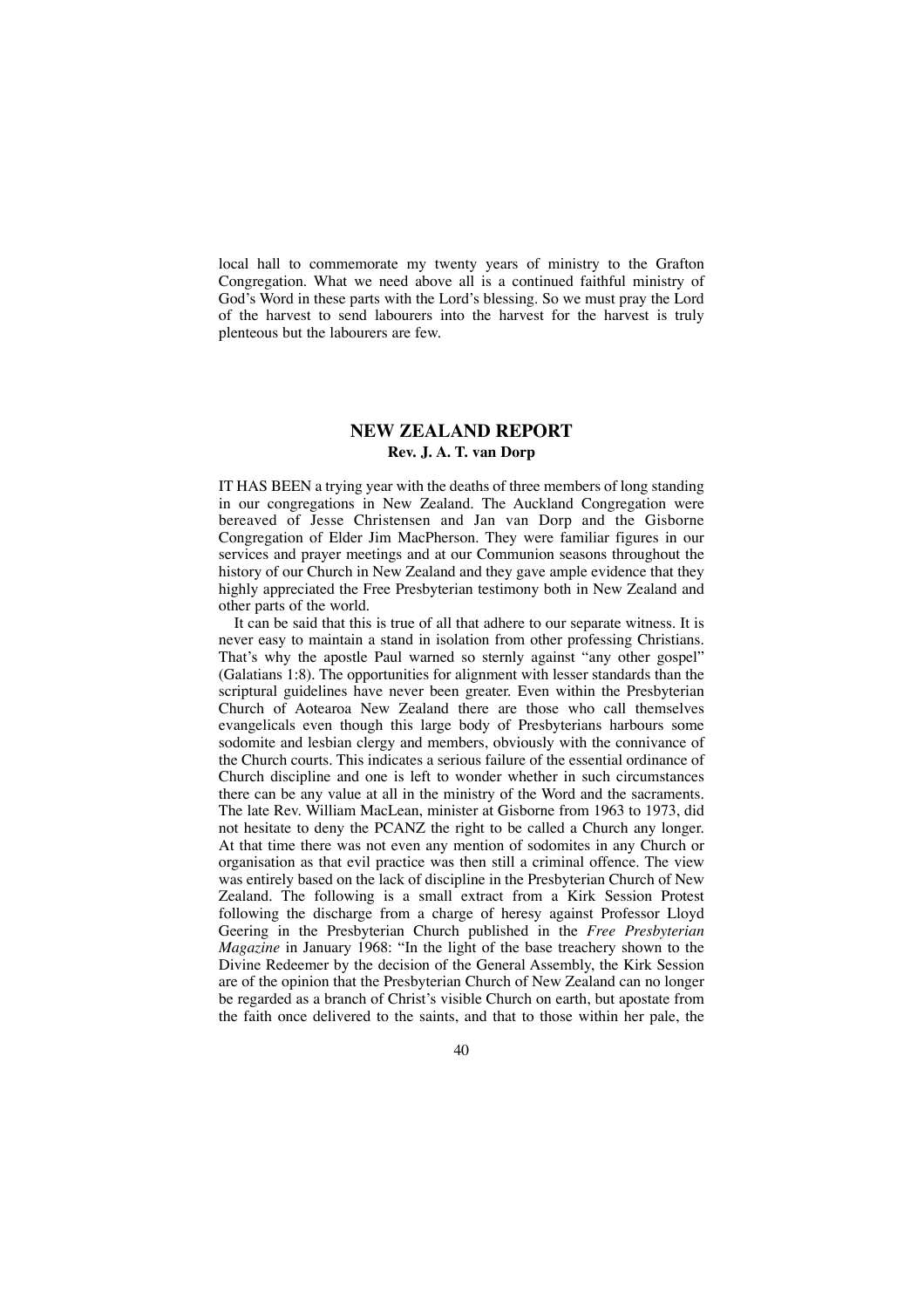exhortation also applies, 'And I heard another voice from heaven, saying, Come out of her, my people, that ye be not partakers of her sins, and that ye receive not of her plagues'." What a great evil the indiscriminate dispensing of the sacraments is.

In our congregations in Auckland and Gisborne the sacrament of the Lord's Supper was dispensed twice according to the long established practice in our denomination but it was not possible to have a Communion season in Wellington as I developed a chest infection at that time. The Hicklin family, however, were able to come to Gisborne on the occasion of our Communion in April as this sacrament occasion is always at the time of two public statutory holidays. We appreciate their interest, stamina and faithfulness and that of some others who have travelled long distances to be present at such occasions.

The sacrament of Baptism was dispensed twice in the Gisborne Congregation and once in the Wellington Congregation. With a number of young families in the congregations there is necessarily a deep concern for the spiritual welfare of the children growing up in our midst. The promise is: "Train up a child in the way he should go: and when he is old, he will not depart from it" (Proverbs 22:6). The vows taken at Baptism put parents under solemn obligation to do all they can by example and instruction to instil scriptural principles.

The weekly Sabbath school continues to be a regular feature and also the Scripture and Catechism exercises that regularly appear in the *Young People's Magazine*. The lack of Christian education in the public school system is, however, a great concern. It is not easy to remedy this when the whole of society is gradually becoming secularised, or should we say heathenised. It is not only that there is no worship in the schools but the children are exposed to teaching and practices that are anti-Christian in curricula that are without Christian values by a majority of teachers who are without the least Christian understanding. Should we allow the young to be bombarded with evolutionary views and history lessons that are devoid of God's providential dealings with His own people? The worst aspect is probably the efforts that are made to pervert the young with views of sexuality that definitely encourage fornication and sodomy as acceptable practices as long as "safe sex" is practised. I think parents of teenage children must shudder when they hear that their children are exposed to teaching and demonstrations that were described by a parent in the *Gisborne Herald* as a "mild porn show designed to allow young people the mental freedom to be sexually permissive or gay".

In these circumstances it may not only be necessary but absolutely essential to enquire again whose duty it is to educate our young people and what is the purpose of primary education. John Knox in Scotland at the time of the Reformation approved of the State doing the education, but then the State school also taught children the Bible.

The result of the downward drift in morality is the increasing abortion rate. Since 1978 there have been 160,000 "legal" abortions in New Zealand. In pre-Christian New Zealand the Maori society did not have the sophistication of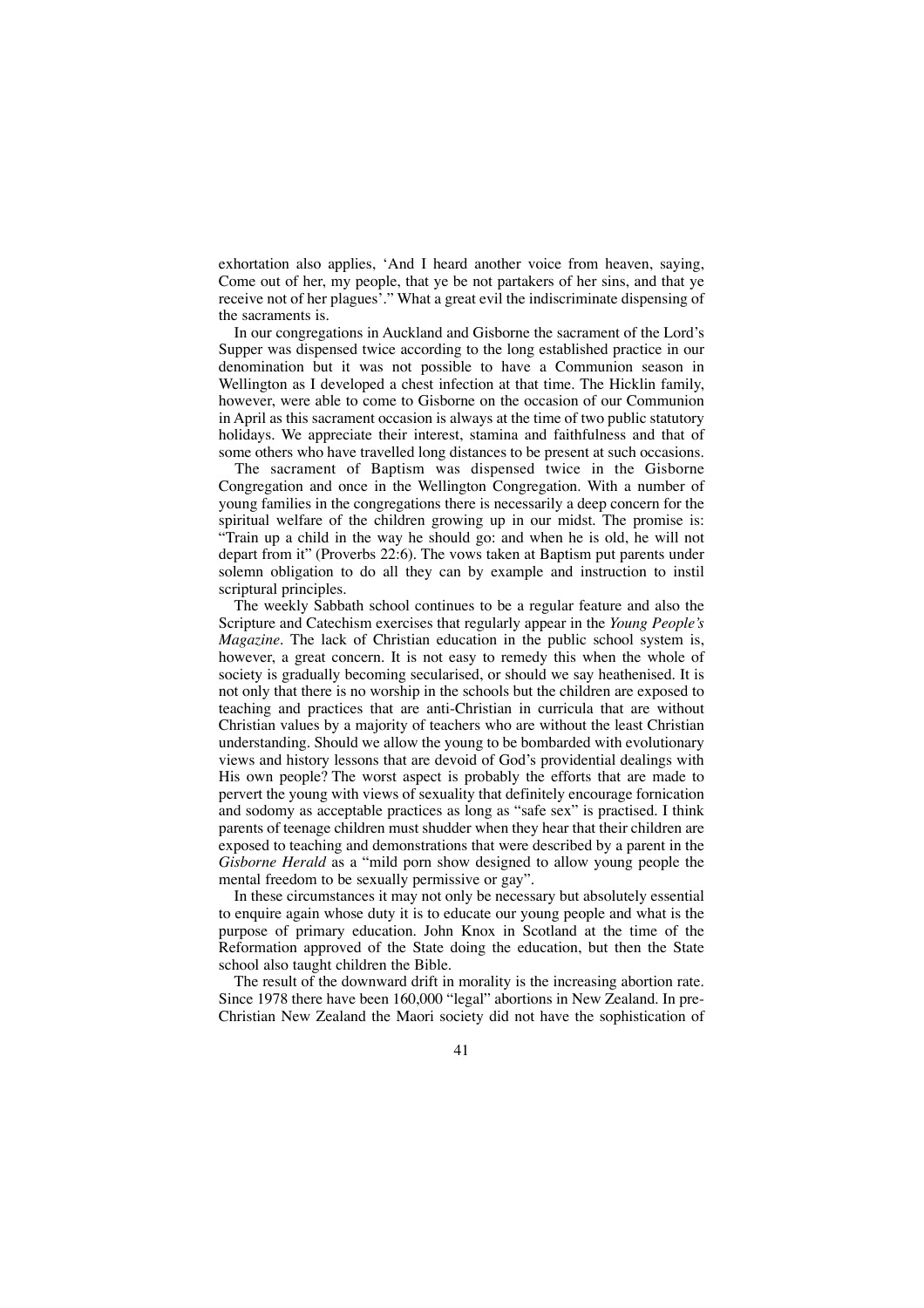today's culture and unwanted babies were disposed of by infanticide. When Christianity took root there was a dramatic improvement in the value placed on human life. With the serious erosion of Christian principles and their substitution with heathen world-views over the past twenty years we again see a serious devaluing of human life. Now, however, the malaise is affecting all levels of society, both Maori and Europeans.

The moral decline is evident in the proposed construction of a mosque on the outskirts of Hamilton city, about two hours' drive from Auckland. Other eastern religions are making inroads also in our multi-cultural society. The Tibetan Dalai Lama drew audiences of well over 15,000 people in a brief visit to this country. A radio advertisement recently drew attention to a programme in which the radio commentator proposed to enquire why so many New Zealanders turn to Zen Buddhism. What a commentary that is on the state of Christianity in this supposedly Christian nation! May the prayers offered up on the world-wide Free Presbyterian day of humiliation and prayer draw down spiritual blessings on the nations of this world. "Arise, O God, Plead thine own cause: remember how the foolish man reproacheth thee daily."

## **REPORT OF DEPUTY TO CANADA Rev. R. MacLeod**

I LEFT Glasgow Airport for Canada at the beginning of October 1996. The purpose in view — to preach for three Sabbaths to our congregation in Chesley, Ontario, dispensing the sacrament of the Lord's Supper on the last. As the aircraft began its approach to Toronto Airport I realised what difficulties distances can cause in this vast land. From the advantage of being some thousands of feet from the ground one could see highways, remarkable for their untrammelled straightness, stretching into the distance. Being met at Toronto Airport by Mr. Gilbert Zekveld and his wife, I was conveyed along these seemingly endless roads to our eventual destination: the busy and happy dwelling of Mr. and Mrs. Rick Bouman and family. I met with a great deal of kindness not only from the Bouman family, but also from the other families of the congregation. One of the interesting features of this congregation is the number of young children. One cannot but feel for, and admire those who are determined to provide a biblical upbringing for their children in the midst of great temptations to swim with the world. Such we feel are the families of our congregation in Chesley. Our heart's desire and prayer for them is that they be saved.

During my stay there were fourteen or fifteen services taken in the Chesley Church. As well as the regular services on Sabbaths and weekdays, we had a harvest thanksgiving service and the services preparatory to the dispensing of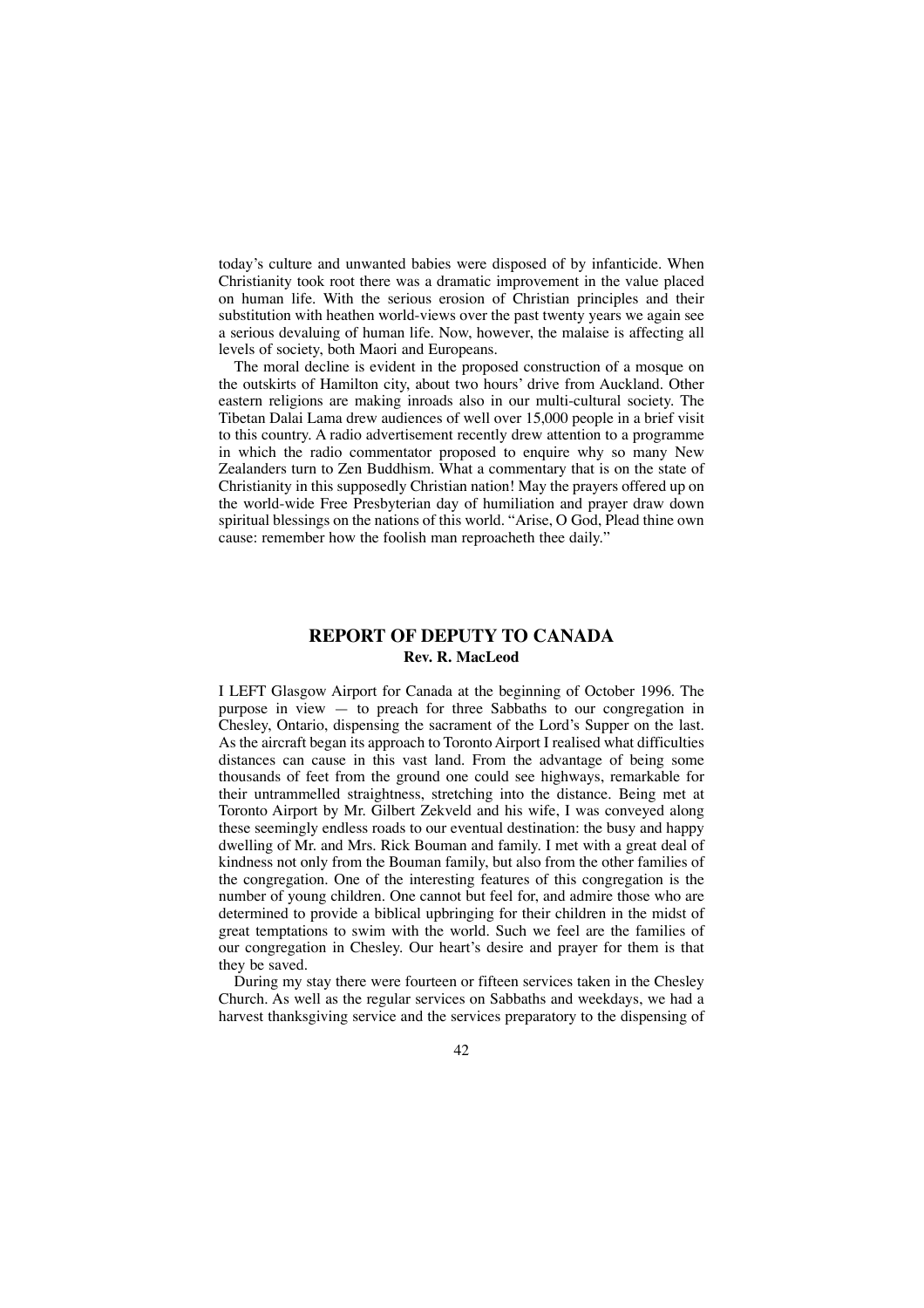the Lord's Supper. These meetings were attended by around forty men, women and children. Appropriately enough for me, for I cannot but acknowledge the goodness of the Lord in this venture from its earliest stages to its last, the concluding service was the Monday thanksgiving service. My duties being over I was driven to the airport by Mr. David Schuit, accompanied by his wife and young family.

Although the general population of Chesley and its surrounding areas did not seem to value the witness of our congregation there, it was not unusual to have visitors at the services, some travelling greater distances than others. There are in Ontario some, perhaps many people, who are very dissatisfied with the doctrine and practice of the so-called Reformed Churches. One cannot but think that if the position of the Free Presbyterian Church of Scotland was better known, there would be a considerable amount of interest in it. "The harvest truly is great, but the labourers are few: pray ye therefore the Lord of the harvest, that he would send forth labourers into his harvest" (Luke 10:2).

## **REPORT OF DEPUTY TO CANADA Rev. K. M. Watkins**

IN JUNE AND JULY 1996 I had the pleasure and privilege of once again visiting our friends of the Chesley Congregation in Ontario, Canada. My wife and I received as ever a warm welcome from all the people. On this occasion, no journey was made to the United States of America to visit contacts there. All our efforts were concentrated upon Chesley itself. This included visiting all the families in their homes as well as conducting the usual services of divine worship.

It was two years since my previous visit, and time had make its mark in several ways. Sadly, two families, one of which had moved away to another part of Ontario, had left the congregation; their presence was much missed. On a happier note, two years is a long time in the life of the younger ones, and it was encouraging to see the many young people growing up in the midst of visible Church privileges; may the time be hastened when they might each be converted to the Lord by His own sovereign grace.

Attendances at the six Sabbath services and four mid-week prayer meetings were again encouraging. A number were travelling many miles to be at the public means of grace. We record our thanksgiving to the Most High, that there are yet some who are drawn to pure worship and sound preaching. In addition, three evening lectures were given on the topic of baptism, answering the following questions: how baptism should be administered; whether infants should be baptised; which adults should be baptised; and whose infants should be baptised. These lectures were well attended, and we had reason to hope from the discussions after each lecture that they were profitably received. It is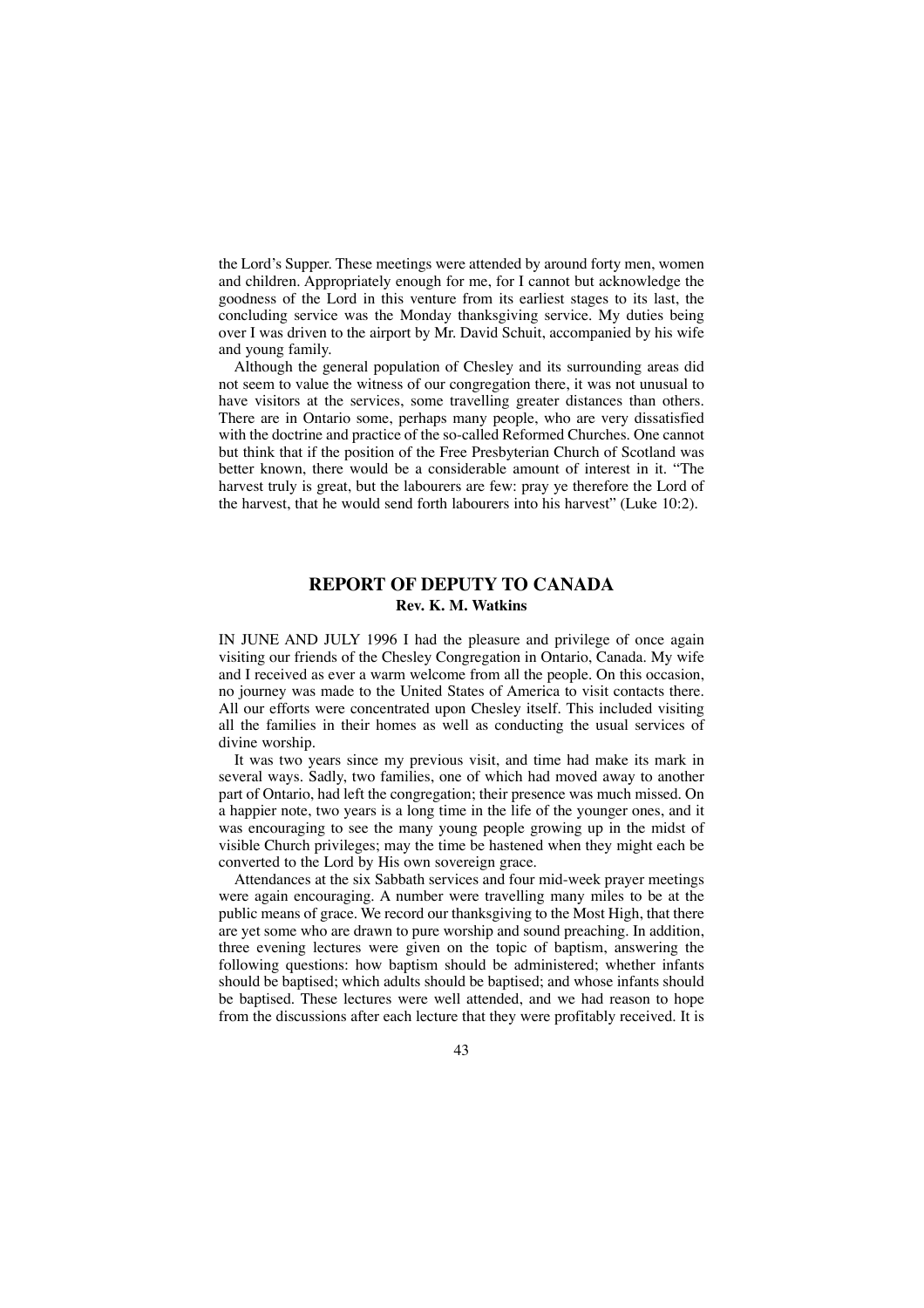so important that the people of our Church, whether in Canada or elsewhere, be thoroughly grounded in the very important principles which distinguish us as a denomination. It was particularly gratifying to see at the lectures and some of the services a number of souls whose contact with the congregation has been interrupted for a number of years. The attendance of Mr. Albert Hembd from Indiana in the USA with some of his children was a great encouragement to all. We are glad to record that Mr. Hembd has since become a member in full communion.

This was my third visit to Chesley. It served to confirm me yet more in the conviction that there is a crying need for a resident minister there. The people of the congregation need a pastor and North America needs to hear the distinctive testimony of the Free Presbyterian Church of Scotland. There seems to be a number in Canada and the USA who are willing to hear that testimony. "The harvest truly is plenteous, but the labourers are few; pray ye therefore the Lord of the harvest, that he will send forth labourers into his harvest" (Matthew 9:37-38).

## **REPORT ON MISSION WORK IN EASTERN EUROPE Rev. D. A. Ross**

OUR WORK of spreading the Word of God in parts of Eastern Europe continues without too many hindrances. The amount of Bibles and literature taken there during the past year is similar to that of the previous year, but there is an increase in the number of Bibles and pieces of literature posted. Packing of Bibles and books for posting continues to be done by Miss I. MacKenzie, Laide, who gives ungrudgingly of her time and effort.

Yet again we have received a large grant of Scripture calendars from the Trinitarian Bible Society, 25,000 altogether, weighing one ton. The calendars are very much appreciated by Christians and others in Hungary, Romania, Moldova and the Ukraine. In many cases the calendars enter homes and institutions where the Word of God is not to be found.

We also received from the Trinitarian Bible Society a considerable grant of Russian New Testaments and Hungarian Bibles. If we did not obtain from time to time grants of Bibles from the Trinitarian Bible Society we would have great difficulty granting the many requests for Bibles which we continue to receive from Eastern Europe. We are deeply indebted to the Trinitarian Bible Society for their ready and valued help.

We have intimated in the March issue of the *Free Presbyterian Magazine* our need for a larger truck because the volume of our work is on the increase. The present truck was purchased in September 1993 for £4,450, and was used for journeying to Eastern Europe twice a year as well as doing work in the UK in connection with the Mission. Considering that the hire of a similar truck for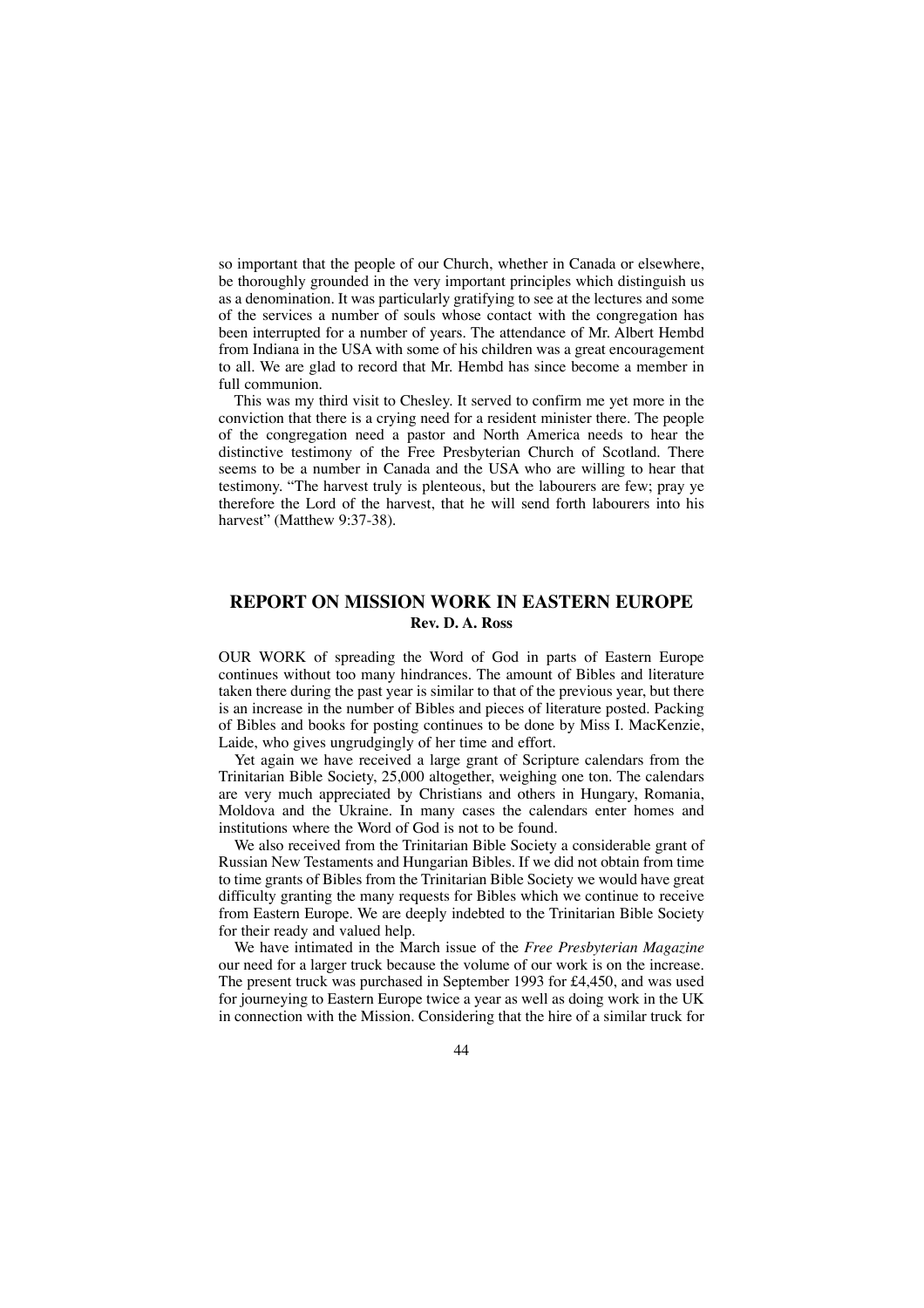one journey to Eastern Europe costs around £2,000, our present vehicle has paid for itself a few times over.

Because the amount of work is on the increase, it would be more practical to visit Eastern Europe three times a year instead of two, providing funds are available. Two visits could be made to the Ukraine and the third to Moldova.

Of the two visits made in 1996, Mr. Alasdair MacRae, Inverness, accompanied me on the first, and the second was made by the Rev. Neil Ross and Mr. Edward Ross. Our entry at border crossings and dealings with customs are not as difficult as in the early days, but we still meet with depressing experiences, when the grace of patience is much needed. Such experiences teach us to continue looking to the glorious One upon whose shoulder the government of the world rests, seeking that He would graciously continue to open up the way for the continued spread of His Word in Eastern Europe.

Of late there has been a new and interesting development in the city of Odessa which lies on the north shore of the Black Sea. In a suburb of the city Odessa a small group of people profess to be interested in Reformed doctrine and express the strong wish to belong to the Free Presbyterian Church of Scotland. The leader of this group, Igor Zadorozniy, who is a journalist, has left the Baptists and has embraced paedobaptism. He is intent on spreading the teachings of the Confession of Faith, and has requested 10,000 copies. He writes of many people asking for a copy of the Confession of Faith and who consent to the doctrine of predestination as well as indicating a readiness to accept Presbyterianism.

Only the Lord knows the heart of man, but as far as those of us who have had contact with Mr. Zadorozniy can judge he appears to be God-fearing, and sincere in his attachment to reformed doctrine. Having expressed the wish to belong to the Free Presbyterian Church he asks that our Church would receive him and the group which he presently leads. Much wisdom, patience and grace is needed in endeavouring to establish reformed doctrine, worship and practice among this people.

The printing of literature in the Russian language is an ongoing work. We have done a reprint of the tract *The Unknown God,* and have translated and printed two more of the Outreach tracts, *One Mediator Between God and Men* and *Law and Gospel.* We also reprinted the leaflet *Mormonism,* and hope to soon reprint the leaflet *Jehovah's Witnesses.* We are also in the process of preparing to print *The Confession of Faith* in the Ukrainian language, and hope to proceed from that to the *Larger* and *Shorter Catechisms.*

The purchase of copies of the *Westminster Confession of Faith* in Russian is costly. The fact that we distribute free literature makes it all the more needful to cut costs by printing our own literature, and therefore we may be able to negotiate with those responsible for producing the Russian Confession of Faith for permission to print their edition. Failing this we would seriously consider translating and printing an edition of our own.

Clothing, medicines and food continue to be distributed to those in need. The burden of the work involved in preparing clothing for despatch falls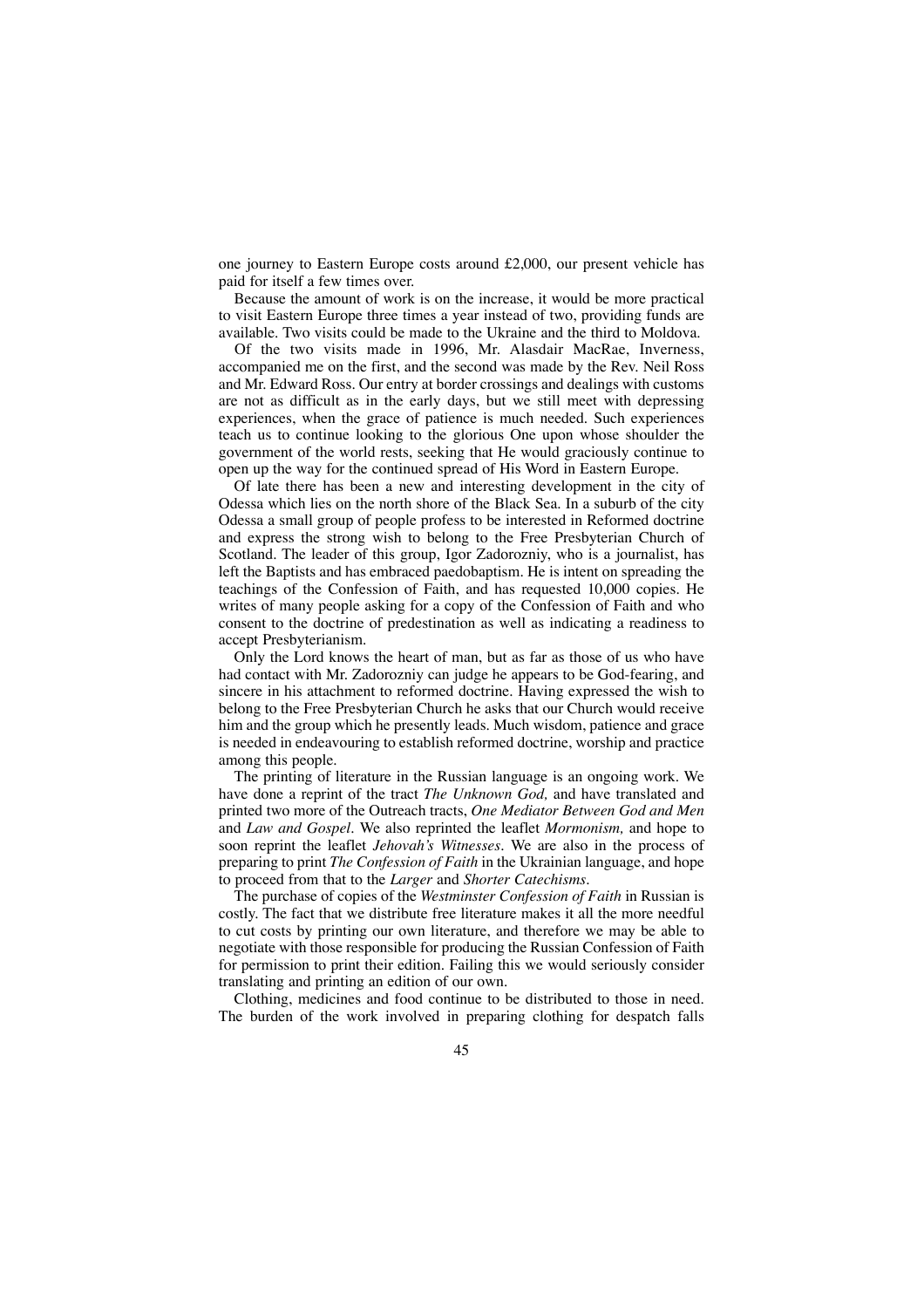mainly on Mrs. Catherine Ross, but without the assistance of many other helpers it would be impossible to prepare for each journey. We are grateful to all who contribute clothing, food and medicine. However, the bulk of the medicines and food has to be bought, and although purchased at wholesale prices the expense is very considerable. There are others who help in ways too numerous to mention, some of them giving willingly of their time and transport to do work for the Mission. To each we express our sincere thankfulness. Without their help we could not possibly accomplish the amount of work done for Eastern Europe.

Apart from the aspects of the Mission mentioned already, there is considerable correspondence to attend to. As well as sending Bibles and literature, we endeavour to answer questions put to us regarding the Scriptures. We also commend the study of the Bible and the Shorter Catechism to those who receive them for the first time. Of 329 letters to do with the Mission, most were written to people in Eastern Europe in connection with moral and spiritual issues.

We look to the Lord to bless the work. Were we able to send out millions of Bibles and Shorter Catechisms and the correspondence connected with these, it would avail nothing apart from the Holy Spirit opening the understanding of the recipients. May many of them be of those to whom it is said" The eyes of your understanding being enlightened" (Ephesians 1:18). As we labour we are deeply conscious of this need, and it is the Lord's promise we plead:

> "That man who, bearing precious seed, In going forth doth mourn, He doubtless, bringing back his sheaves, Rejoicing shall return." (Psalm 126:6)

## **WELFARE OF YOUTH COMMITTEE'S REPORT Convener: Rev. D. A. Ross**

THE NUMBER of children and young people doing the Scripture and Catechism Exercises continues to be the same as in the past number of years. The standard of work continues to be satisfactory, and our prayerful hope is that the exercises will result in spiritual fruit in the lives of the young people who do them.

We would not forget how much work is required of those who set and correct the Exercises. Do we remember them also in prayer? Our helpers need wisdom and perseverence for the work and we ought to remember them at the throne of grace.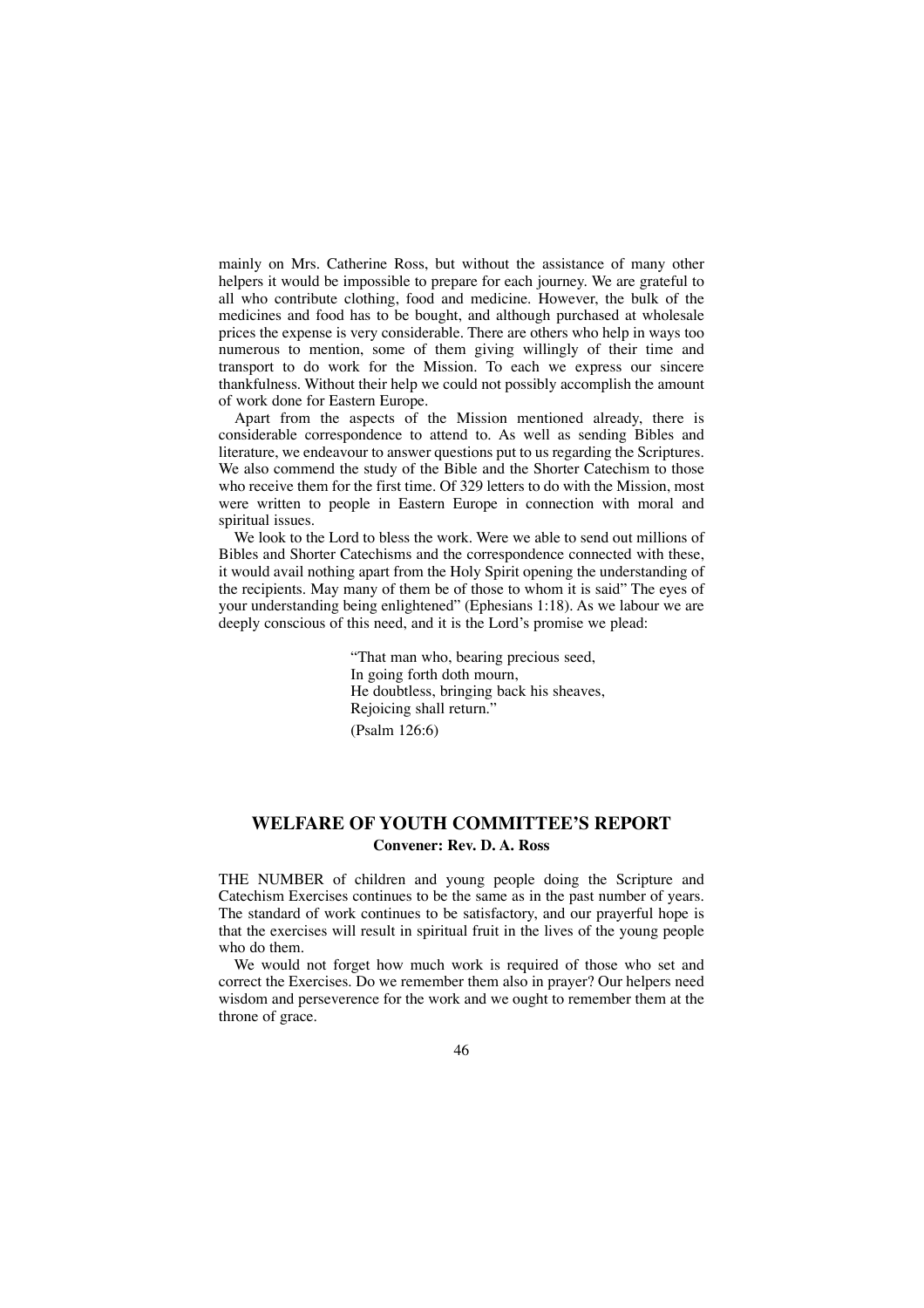Because of family commitments Mrs. Alison MacLean has to give up the setting and correcting of the Junior Section Exercises. The Committee is much indebted to her for years of willing, cheerful and efficient service for our young friends. We look to the Lord to graciously provide another suitable person. We give our sincere thanks to all the ladies also who continue with this essential and rewarding work.

The book, *John Boyana Radasi, Missionary to Zimbabwe,* by Miss Jean Nicolson, has been exceptionally well received at home and abroad, and threequarters of the 2,000 printed last September have already been sold. The first record of Rev. J. Radasi's work was *The Life and Labours of Rev. J. B. Radasi,* compiled by the late Mrs. MacPherson, New Zealand, from extracts from letters of Mr. Radasi and others. The two issues of this interesting book have long ago sold out. Miss Nicolson's very readable book, on the other hand, is in narrative form. We are grateful to her for this service to the cause of Mission work and to the memory of this pious and able missionary and servant of Christ.

It is expected that *The Peep of Day* will be again in print within a few months. The reprint of this book for very young children is a joint effort by the Welfare of Youth Committee and the Foreign Missions Committee. We are much indebted to the Rev. K. D. Macleod for doing the time-consuming task of further necessary editing of the book and we believe that it will sell well.

Other books we have published for young people continue to sell reasonably well, as does *The Mother's Catechism.*

The venue for this year's Youth Conference is the Carlyle Halls of Residence, Suffolk Road, Edinburgh, and the Chairman on this occasion will be the Rev. N. M. Ross. Edinburgh has a rich Reformation history, and this is one reason why it is a very suitable venue. The subjects and speakers for the Conference are:

| 1. "Moses the Man of God"                                                                   |
|---------------------------------------------------------------------------------------------|
| 2. "The Wonders Done of Old"<br>The Story of Some Scottish RevivalsRev. K. D. Macleod       |
| 3. "To be a Pilgrim"<br>The Major Events in <i>The Pilgrim's Progress</i> Rev. A. McPherson |
| 4. Contenders for the Faith                                                                 |
| <b>5. The Old Testament for Today</b>                                                       |
| 6. "That Precious Servant of Christ"<br>The Life of Alexander Henderson Rev. K. D. Macleod  |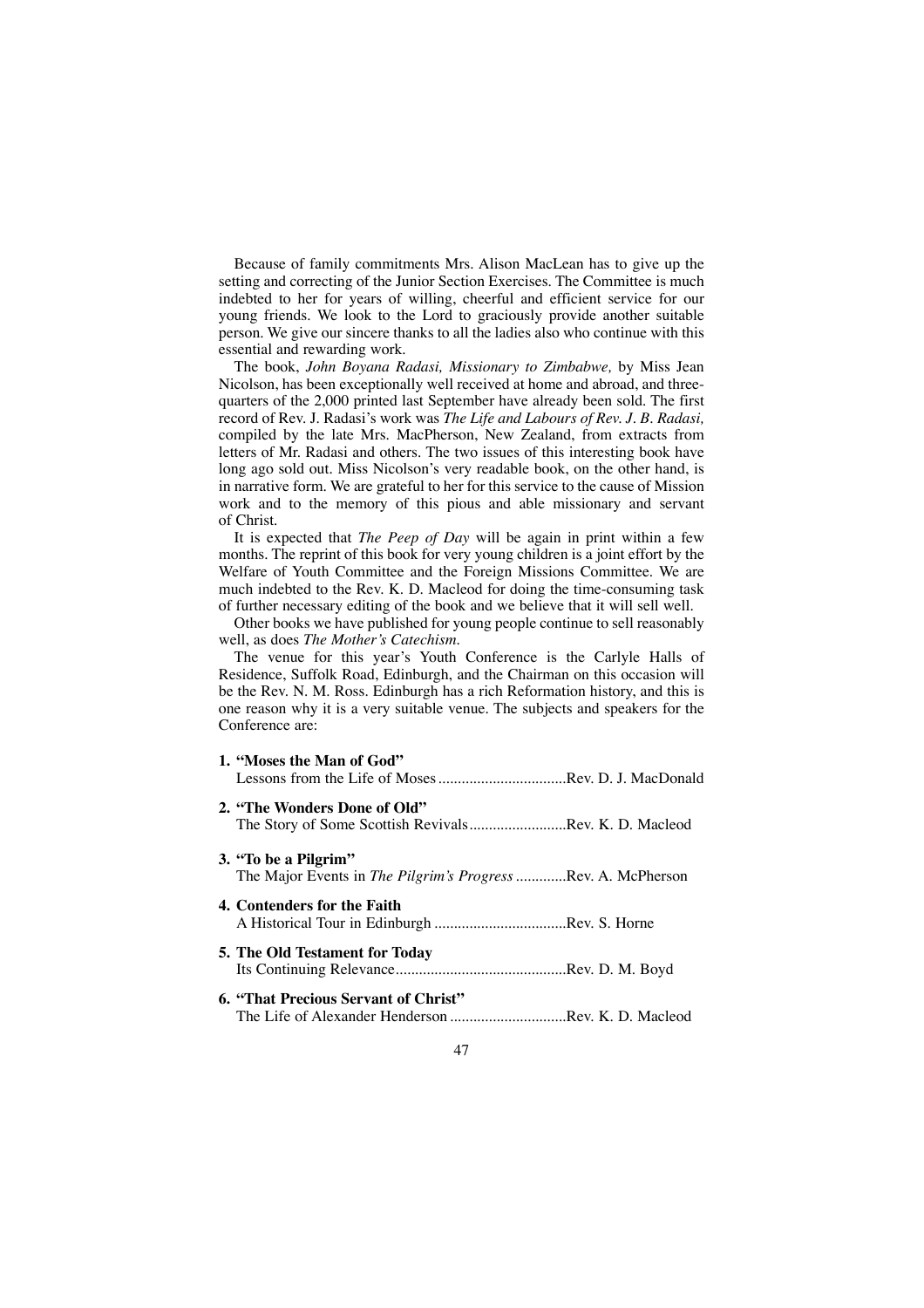We take this opportunity to publicly thank the speakers at last year's Conference, Revs. N. M. Ross, G. G. Hutton, K. Watkins, B. G. Whear and R. MacLeod, for their valuable help.

The choosing of conference subjects year after year is not an easy task. However, it has proved helpful to receive suggestions from the young people from time to time as to what subjects they would like to hear and discuss, and if we think the subjects are suitable we do our best to provide lectures on these.

After the division of 1989, when many of our young people were influenced by the APC movement to leave the Church, the Committee doubted if the number of young people who would gather for the Conference would be sufficient to make it viable. It is with thankfulness to the Most High that we record that the Conference from that time to this has been exceptionally well attended. Moreover, from our personal observation, the young people who gather now show a healthy interest in Reformed doctrine, worship and practice. For this we are thankful, and believe it is an encouraging sign for the future of the Cause of Christ.

Thanks are due to all those who in any way assist in the work of promoting the moral and spiritual interests of our young people. There are those who do this year in, year out, and who do it cheerfully. The reward they pray and look for is that our young people would be found in Christ and be faithful witnesses in the Church of God. A great reward indeed! "I have no greater joy than to hear that my children walk in truth" (3 John 4).

## **TRAINING OF THE MINISTRY COMMITTEE'S REPORT Convener: Rev. D. J. MacDonald**

THE COMMITTEE were pleased to hear that at its meeting of 11th March the Zimbabwe Presbytery accepted Mr. Manford Mloyi as a student studying for the ministry of the Church. We trust to have fuller details of the new student in time to report to the Synod. In the meantime we can only express the hope that this is the beginning of better things for us as a Church in seeing the depleted ranks of our ministry built up again. To our faithful people who are earnestly pleading that the Lord of the harvest would send forth labourers into the harvest we can only say, "Continue in prayer".

Last year's Theological Conference was held in Inverness on 3rd and 4th December, 1996. The following papers were read:

| "The Church of Rome at the Bar of History"Rev. John Macleod      |  |
|------------------------------------------------------------------|--|
|                                                                  |  |
|                                                                  |  |
| <b>"The Need for Creeds and Confessions"</b> Rev. Donald MacLean |  |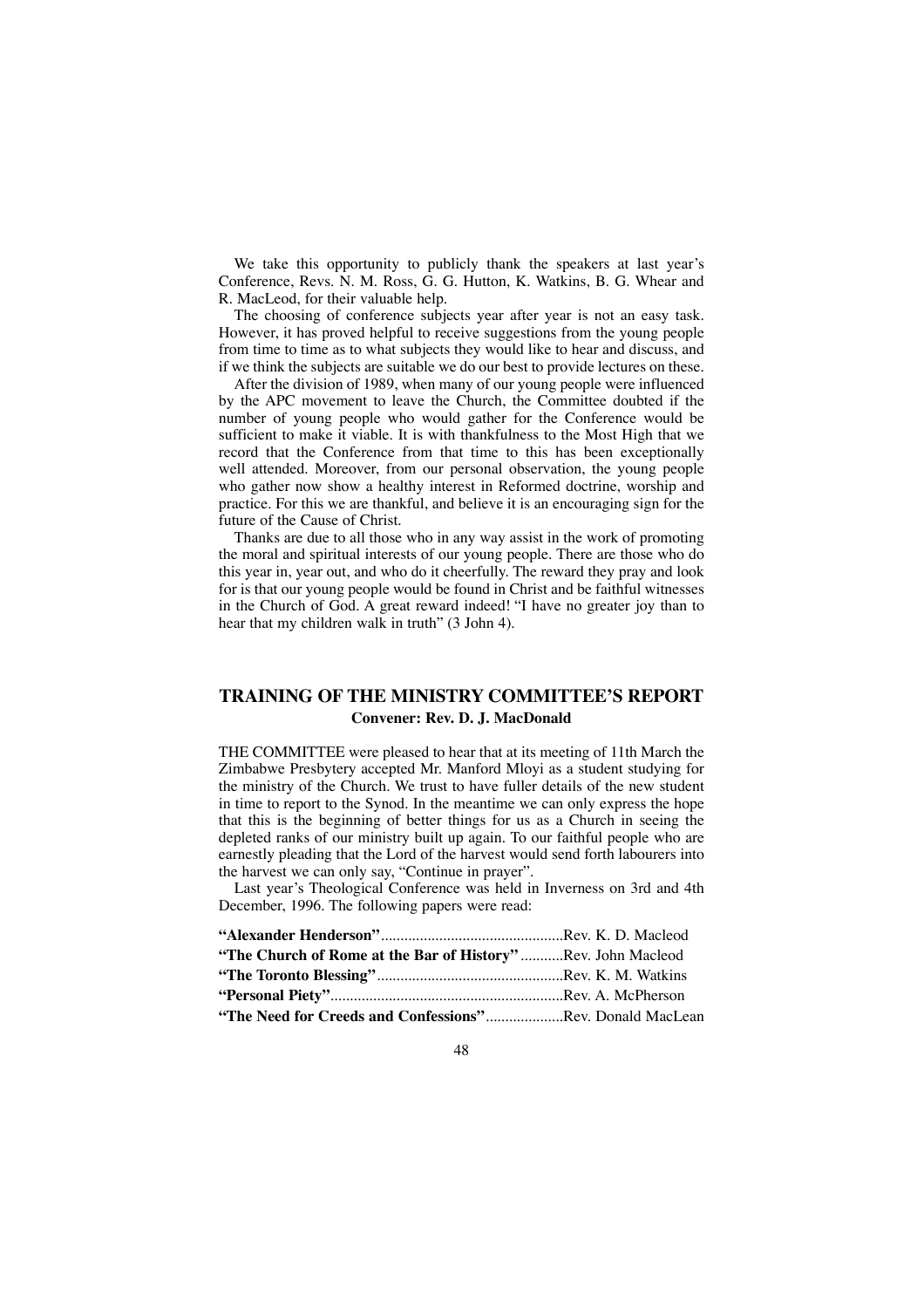The Committee felt heartened by the attendance at the Conference and the ministers who prepared papers are due our thanks.

It is hoped to have a programme for this year's Conference ready for submission to the Synod in May, D.V.

## **BALLIFEARY HOME OF REST COMMITTEE'S REPORT Convener: Alistair N. MacRae**

WE ARE greatly indebted to the Lord for His wonderful care over us and the Home during the past year. The Matron, Miss Tallach, and her staff have ministered to the needs of the residents and have often gone far beyond the call of duty thus creating the homely atmosphere for which the Home is well known.

We record with sorrow that in the year under review nine residents passed away: Miss Annie Nicolson on 6th March, Miss Grace MacDermid on 20th March, Mr. D. Campbell on 20th March, Rev. Angus F. MacKay on 10th August, Mrs. Agnes MacLean on 12th August, Mrs. Margaret Ross on 15th October, Miss Margaret MacLeod on 10th November, Mr. William S. MacIntosh on 8th December and Rev. John A. Newall on 27th December. We extend our sympathy to their relatives.

Mrs. Jessie Colquhoun celebrated her 100th birthday on 16th January 1996. She received a telegram from the Queen and was presented with a floral arrangement from Inverness District Council by the Provost of Inverness. We would like to thank the Rev. Donald MacLean, Glasgow, for being with us on this occasion.

For most of the year the Home has continued to operate at maximum capacity (twenty-four residents). However, since the beginning of December there are four empty beds. This has been caused not because of the lack of applicants but because of a lack of funds. The Social Work Department inform us that while there are people who desperately require the service we offer there are no funds available to support them. The only persons who are being recommended presently are those who can afford to fund themselves for three years. It is hoped that this situation will improve.

Worship is still conducted in the Home morning and evening and once again we are indebted to those of our Ministers, Elders, Deacons and others who contribute to this very important aspect of our work. We would encourage others, who happen to be visiting Inverness, to follow their example. The times of worship are 10.15 a.m. and 6.15 p.m. Monday to Saturday; Sabbath 10.15 a.m. and 5.15 p.m. All the services conducted in the Inverness Church are relayed to the Home by land-line provided by British Telecom. This facility has been upgraded during the year at a cost of £1,604, and the results are appreciated both by residents and staff.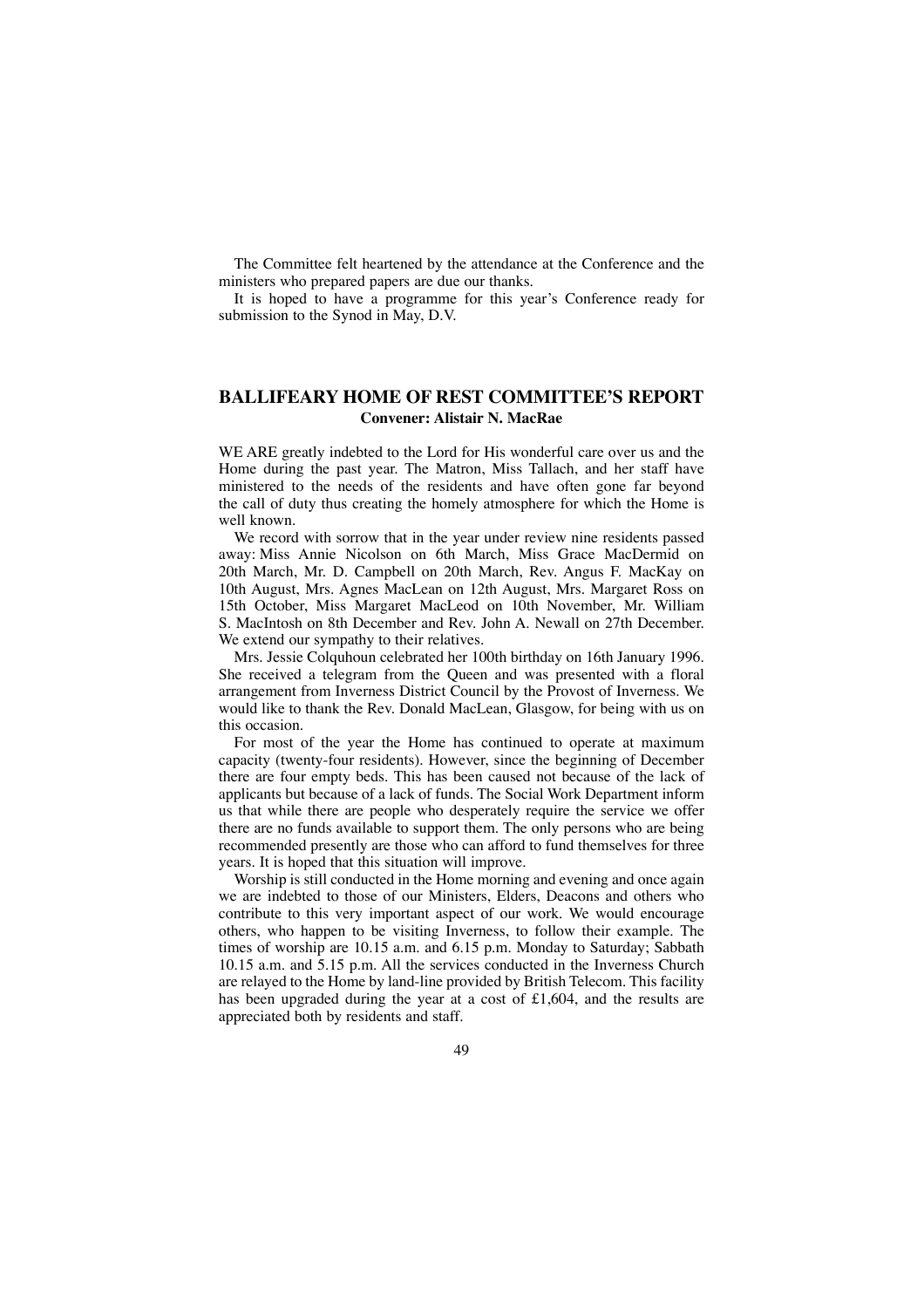All the inspections carried out by the Social Work Department and the Environmental Health Department during the year have been satisfactory.

The Committee is pleased to report with prayerful acknowledgement to the Lord, that the Home is continuing to operate without any financial burden on the Church.

The computerisation of the accounts has been of great value to the Committee Members as they meet regularly to consider the affairs of the Home. Since the beginning of the tax year in April 1996 the staff wages have been computerised thus enabling all wages to be paid monthly through the BACS system. This system has resulted in a considerable saving of time. We wish to thank Mrs. Catriona MacLean for her invaluable and unstinting help in connection with all aspects of our computerisation programme.

We are most grateful to Miss MacCuish, Finance Officer, for her work throughout the year. Miss MacCuish has indicated that she would like to retire in the not too distant future, D.V. We are presently advertising for a replacement in the *Free Presbyterian Magazine* and expect to interview prospective candidates early in 1997.

Miss MacDonald, Assistant Matron, also indicated that she wished to retire and she did so on 31st January 1997. We wish her the Lord's richest blessing for her well earned retirement. She is to be replaced by Miss Crum, whose present post of third in charge is to be taken by Miss Jane Logue.

We wish to express our thanks to Mr. Donald Dunbar and Mr. Angus MacIntosh for auditing the financial accounts.

We also wish to express our sincere gratitude to the Matron and her staff for their loyalty and their compassionate and efficient care of the Residents.

Finally we commend the staff and all those in their care to the Giver of All Good and wish them the Lord's richest blessing.

## **LEVERBURGH HOME OF REST COMMITTEE'S REPORT Convener: Rev. K. D. Macleod**

ONCE AGAIN we are glad to draw attention to the excellent work being done in this Home to care for up to fourteen residents at the stage in their lives when their health is declining. It is generally acknowledged that these residents receive a very high standard of care, and last year's report from the Local Authority Inspector confirms this. Those who are still able to leave their rooms have the benefit of being present at family worship and of having the services of public worship relayed to the Home from the adjacent Leverburgh Church.

The Committee is thankful that the accounts for 1996 show a surplus of over £2,000. This is largely the result of the significantly higher fees of recent years, the reductions in expenditure on food and other consumables achieved by Mr.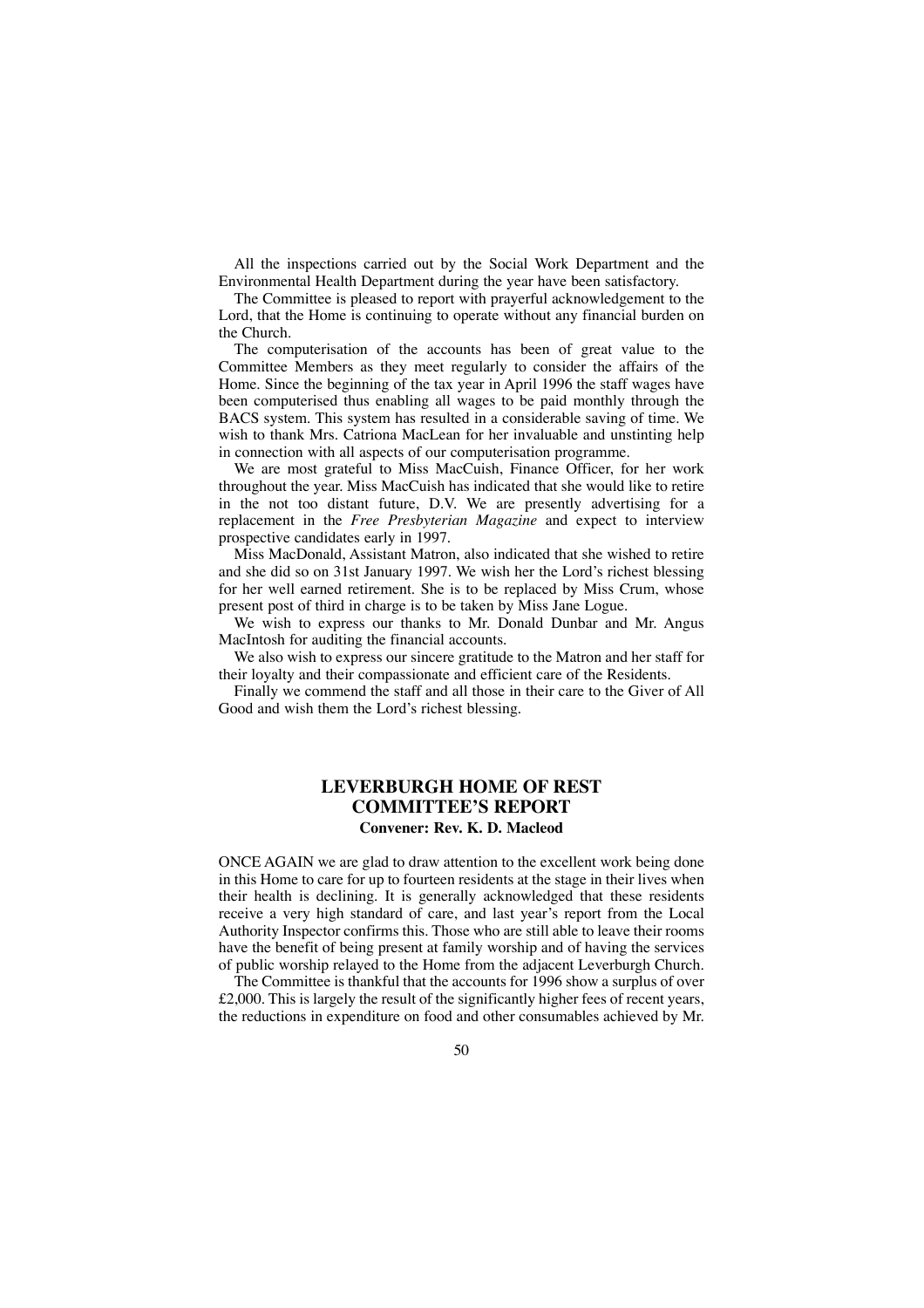Alasdair MacRae, and, compared with 1995, that all beds were occupied for a higher proportion of the year. We are thankful for the extent to which the Home has had a full complement of residents, though at the time of writing there is one empty bed. It must be stressed that a favourable financial outcome can only be achieved this year and in the future if our income can be maintained in real terms. This means that the fees we receive from the public purse — and almost all our residents have required to be supported from public funds — must at least keep pace with inflation. Equally, we must have all our beds occupied for as high a proportion of the time as is possible. This last factor is outwith our control, but the God of providence is able to provide for the needs of His Cause in every way, and we are to look to Him to supply our every need in this aspect of the Church's work also.

Death has again brought sadness to the Home, carrying away three residents into eternity since the last report was written: Mrs. W. MacGregor and, within three weeks of each other, Mr. and Mrs. Calum Macleod. The Committee would express sympathy to their families.

Year by year, the Committee has expressed its thanks to the Officer in charge and her staff. This should not be treated as a formality. Their unstinted service to the residents is indeed worthy of our sincere gratitude, and we wish them all the Lord's blessing. We again commend the work of the Home to the prayers of the Lord's people.

## **OUTREACH COMMITTEE'S REPORT Convener: Rev. G. G. Hutton**

THIS YEAR another title has been added to the number of Gospel Tracts produced by the Committee, bringing the total to eleven. As requested by members of Synod last year, we list the titles as, *The Unknown God, One Mediator Between God and Men, Law and Gospel, Repent and Believe, Where are You Going?, Where do You Expect to Spend Eternity?, The Predictions of the Bible, Conveyer-belt Christians, Why Keep the Christian Sabbath, Let us Stand Fast for the Seven Points of Protestantism,* and the latest, *The New Birth.* The demand for these tracts has been such that it has been necessary to reprint 10,000 of each. While we do not come into personal contact with most of those who obtain these tracts through the Bookroom in Glasgow, which is our main outlet, we are encouraged by the fact that so much use is being made of them.

Following our report to the last Synod, the Committee has investigated the use of the Internet. We have decided to advertise the Church's presence, literature and testimony, taking appropriate safeguards regarding the Sabbath.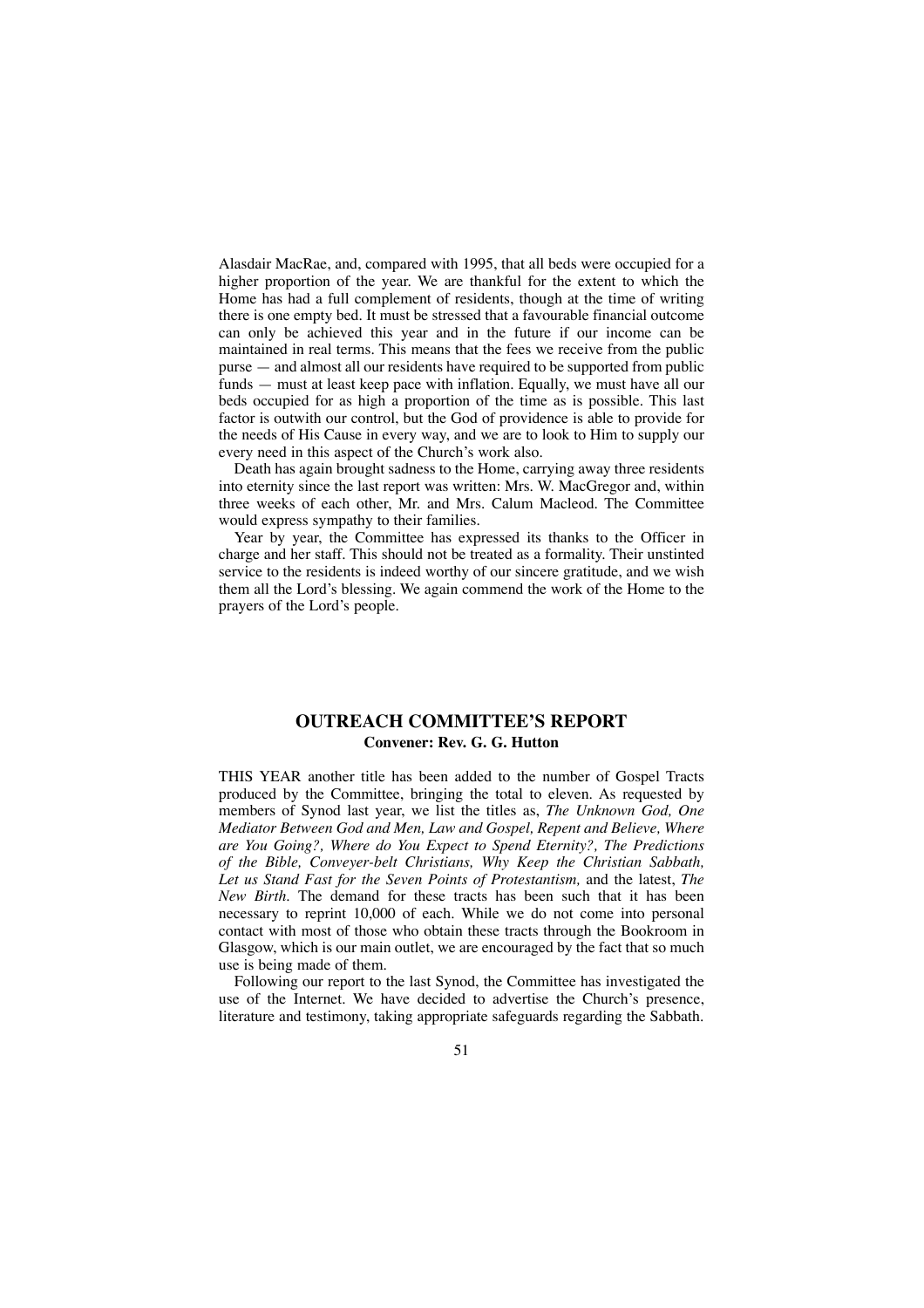## **THE FREE PRESBYTERIAN MAGAZINE REPORT Rev. Neil M. Ross, Editor**

SOME PEOPLE outwith the Free Presbyterian Church receive information about the Church only from the *Free Presbyterian Magazine* or from newspaper reports about items in the Magazine. It is important that we produce material which is helpful, not only to those belonging to the Church, but also to others in this country and abroad who, in the providence of the Lord, have contact with us through the Magazine. At least a quarter of the magazines go to people outwith the Church.

We seek to show faithfully and compassionately what the Scriptures say about the momentous issues which face every soul, and the religious and moral issues of the day which give rise to concern in many minds.

We are grateful to those who have produced articles on a wide range of doctrinal, practical, moral and historical subjects; to others who have penned review articles, reviews, obituaries and items for "Notes and Comments" or "Protestant View"; and to yet others who have written news reports about the Church's work in Africa and Eastern Europe. The time spent in editing most sermons is considerable, especially when they have been transcribed from tape, but we deem it all very worthwhile when we hear instances of help being received from reading the sermons. We thank those who have spent much time in transcribing some sermons prior to the editing process, or who have reproduced extracts from old writings on their word processors. I am much indebted to Rev. K. D. Macleod for his frequent assistance in many ways.

We are grateful to Rev. John MacLeod for continuing to edit the Magazine's quarterly eight-page Gaelic Supplement, which is now printed, as are the two Magazines, by the Stornoway Gazette.

We acknowledge especially that the Lord has been mindful of us in in our work, and we pray that He will bless the Magazine to the edification of His believing people and to the spiritual benefit of many others.

## **THE YOUNG PEOPLE'S MAGAZINE REPORT Rev. K. D. Macleod, Editor**

THE MAGAZINE has been sent out into the world month by month for another year, following much the same pattern as in the previous two years. In a small way, the magazine aims to provide sound reading matter for age groups who have much of a very different kind thrust in their direction. Whether secular or religious, much reading material for young people is highly dangerous.

One is thankful if in the *Young People's Magazine* young people have had something put into their hands which will give them some scriptural directions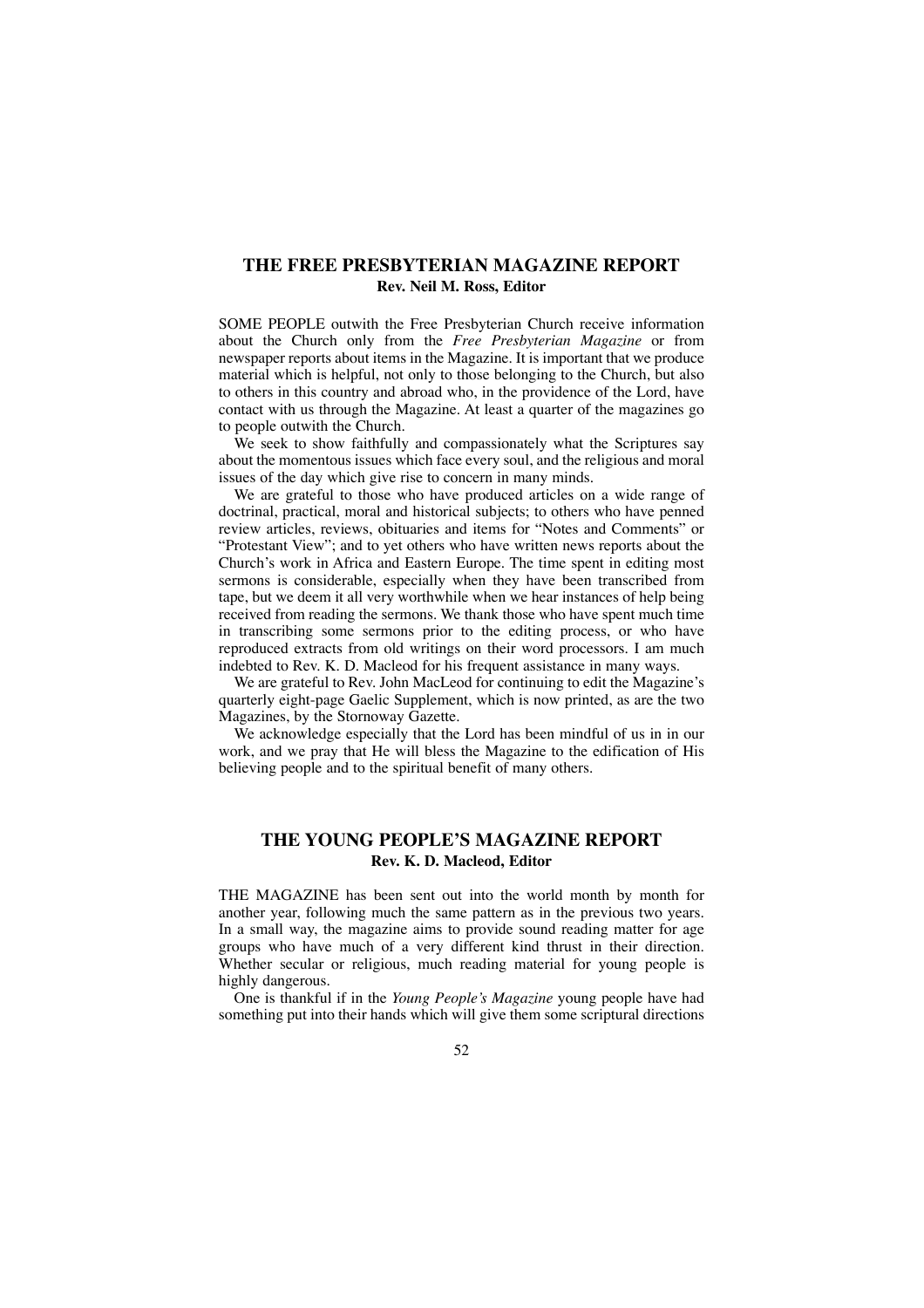as to how they should live in an increasingly dark day, pointing them especially to Christ as the one "name under heaven given among men, whereby we must be saved". We hope that this has not been without some good to the souls of readers. If what appears in the magazine would even exert, in the Lord's goodness, a restraining effect on some young people, one would feel that the effort has been worthwhile. Yet we would wish for a much greater blessing for many.

I would like to thank those who have contributed articles for the magazine over the past year, including those who have given me papers which they presented at the Youth Conference. Others have kindly sent stories which originally appeared elsewhere. My thanks again to Dr. Mitchell for his continued willing help in checking the magazine in the final stages.

May the Lord bless our efforts to further the interests of His kingdom in this small way!

## **PUBLICATION COMMITTEE'S REPORT Convener: Rev. Neil M. Ross**

THE COMMITTEE is much encouraged by the fact that sales of the Church's range of publications have increased by almost 40 per cent over last year's figure.

*The Westminster Confession of Faith* continues to be our best-seller. We have completed the binding of 1,500 of the unbound copies which were in store since the last printing. We would expect to do yet another reprint about the end of this year.

We have sold out our last printing of *The Apostolic Church* by Witherow, and have arranged for a further reprint. We regret that we have not yet reached the stage, because of committee members' other commitments, of being ready to go to press with *The Tree of Promise* and *Selected Writings of Rev. Donald Beaton.*

However, we have been investigating a comparatively inexpensive method of doing short print-runs of old titles which are requested but for which there would not be a sufficient demand to justify the usual print run. Titles which could be produced in small quantities in this way would include *Ministers and Men of the Far North* by Rev. Alexander Auld, last published by the Church in 1957, *Memoir and Remains of Rev. Donald Macfarlane* by Rev Donald Beaton, last published in 1929; *Memoir of Rev. Neil Cameron,* (1932); and *Sermons by Noted Ministers of the Northern Highlands,* (1930), these last two edited by Rev. Donald Beaton.

We commend the work of the Committee to the prayerful support of our people, because the history of the Church of Christ shows that while the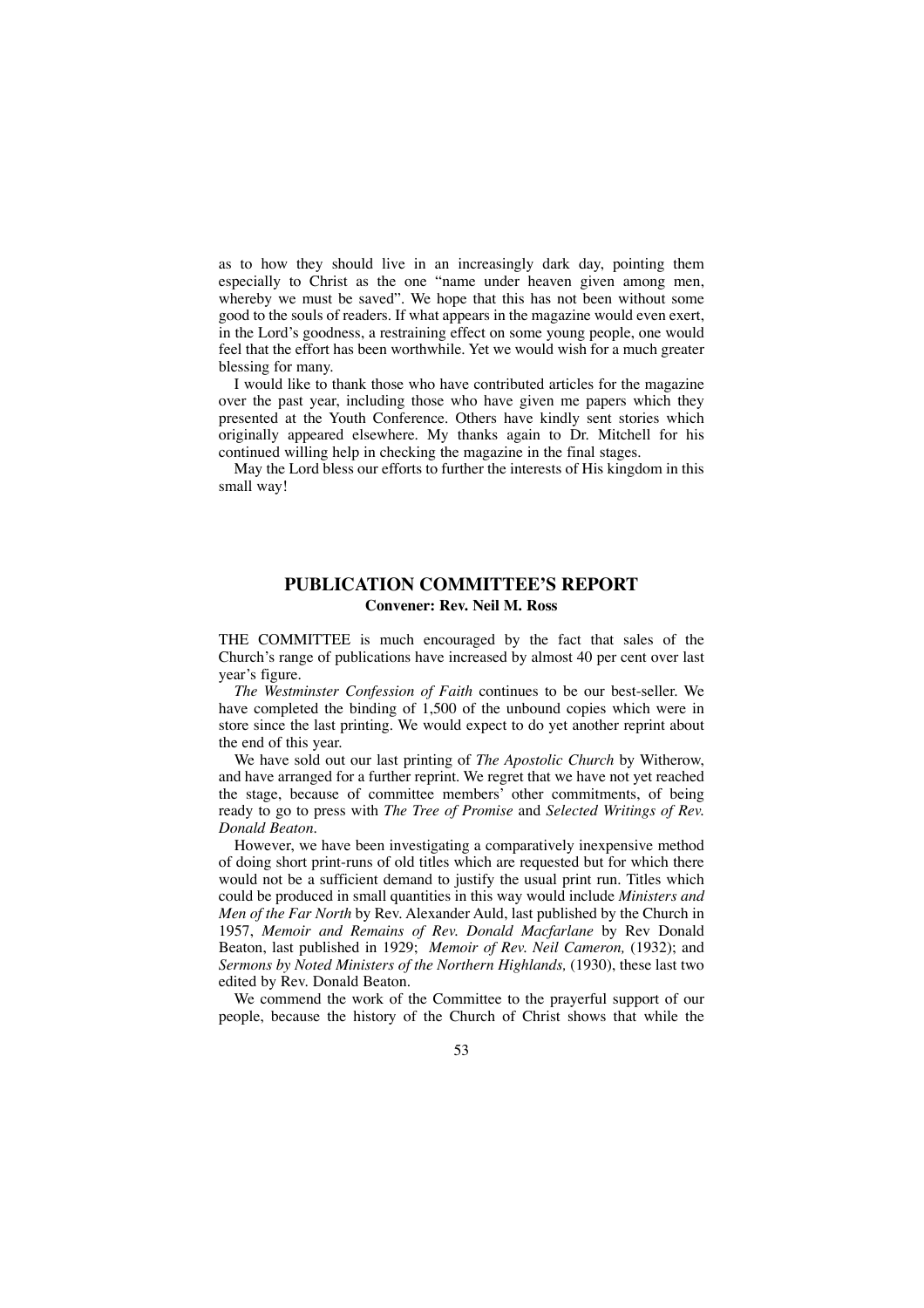preaching of the gospel is the principal way by which sinners are spiritually enlightened, the dissemination of Reformed literature has also been a powerful instrument in the hand of God.

## **BOOKROOM COMMITTEE'S REPORT Convener: Rev. D. J. MacDonald**

IT IS WITH THANKFULNESS that the Committee wish to report on another encouraging year in the Bookroom. There was a significant increase in the sales for the year which in total amounted to £63,022. It is also gratifying to record that there was an increase in the sales of Free Presbyterian Publications and Welfare of Youth titles in the course of the year.

It has been a feature of Bookroom Committee reports over the years that the *Westminster Confession of Faith* has been our most popular title and this year has been no exception with 3,300 copies being sold. *The Apostolic Church* has also sold well. Miss Jean Nicolson's book on the life of Rev. John Radasi, the first African minister of the Free Presbyterian Church of Scotland, has proved very popular and almost 1,500 of the 2,000 copies printed have been sold. Our Bookroom Manager reports that there has been little activity in the secondhand book section in 1996. Only one second-hand book list was issued this year and all the books were quickly sold.

We continue to be encouraged that in the midst of the spiritual darkness and apathy that permeates our generation there is still a market, albeit small, for the sort of books that the Bookroom stocks and that the Church publishes. Our customers are not confined to Scotland or even to the UK, but are dotted all over the English-speaking world. We would hope that our books go out followed by the prayers of the Lord's people for the blessing of the Lord on readers everywhere. The Bookroom itself continues to be an important part of the Church's witness and the staff there often have to deal with enquiries regarding the Church's particular testimony and its relationship to other Churches. And there continues to be a steady demand for the *Which Church?* booklet and the *Welcome to Visitors* leaflet produced by the Outreach Committee.

Saturday continues to be a popular day for visitors to the Bookroom and the Committee is truly grateful for the work of the men from the Glasgow Congregation who keep the Bookroom open on Saturdays. This is a facility for which the general public is appreciative.

At the risk of being repetitive we have to record our indebtedness to Marion Morrison, the Bookroom Manager. She brings to her work not only her professional business skills and her pleasant manner but also a total dedication